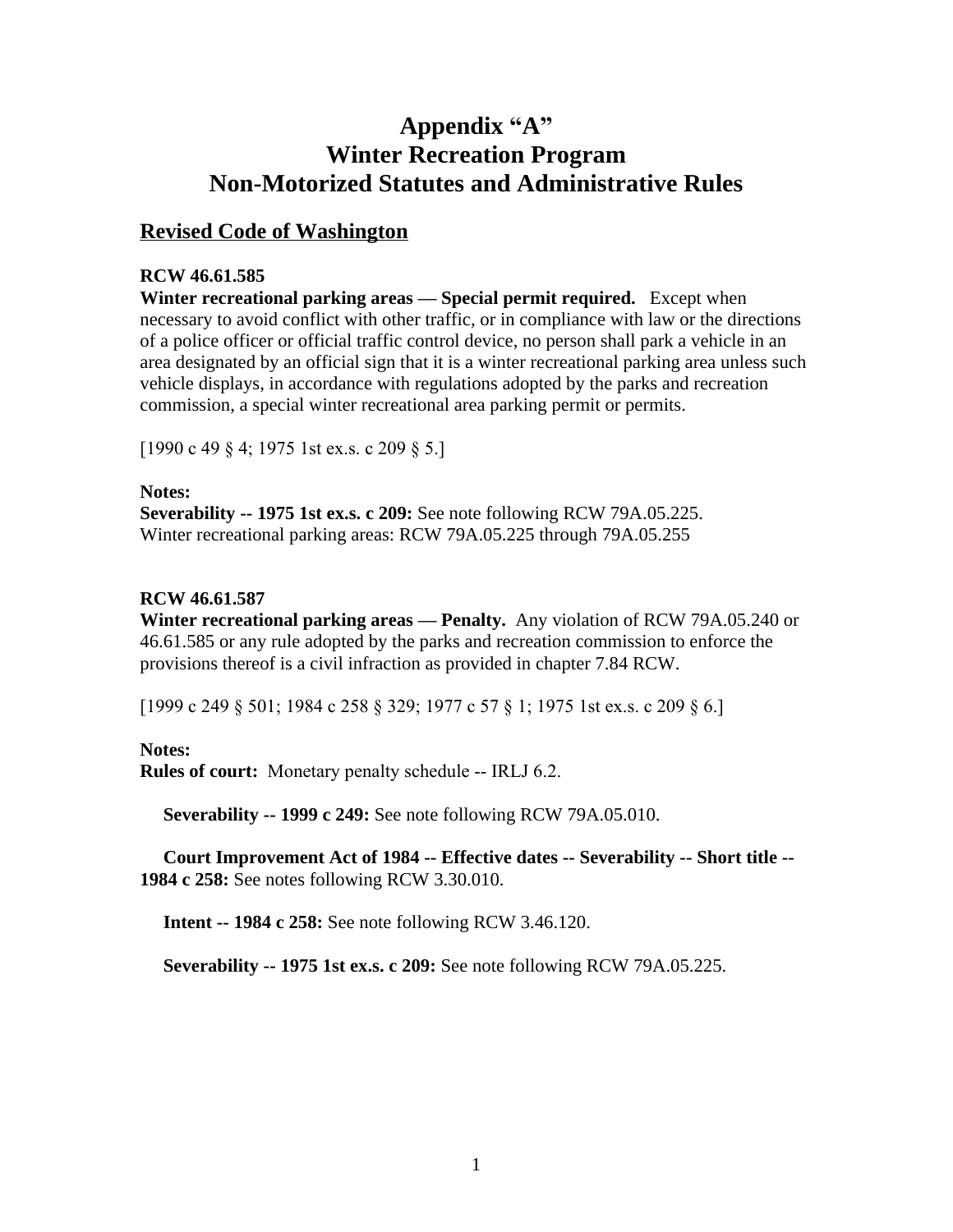#### **RCW 79A.05.225**

**Winter recreational facilities -- Commission duties -- Liability.** In addition to its other powers, duties, and functions the commission may:

(1) Plan, construct, and maintain suitable facilities for winter recreational activities on lands administered or acquired by the commission or as authorized on lands administered by other public agencies or private landowners by agreement;

(2) Provide and issue upon payment of the proper fee, under [RCW 79A.05.230,](http://search.leg.wa.gov/wslrcw/RCW%20%2079A%20TITLE/RCW%20%2079A.%2005%20%20CHAPTER/RCW%20%2079A.%2005%20.230.htm) 79A.05.240, and 46.61.585, with the assistance of such authorized agents as may be necessary for the convenience of the public, special permits to park in designated winter recreational area parking spaces;

(3) Administer the snow removal operations for all designated winter recreational area parking spaces; and

(4) Compile, publish, and distribute maps indicating such parking spaces, adjacent trails, and areas and facilities suitable for winter recreational activities.

The commission may contract with any public or private agency for the actual conduct of such duties, but shall remain responsible for the proper administration thereof. The commission is not liable for unintentional injuries to users of lands administered for winter recreation purposes under this section or under  $RCW$  46.10.210, whether the lands are administered by the commission, by other public agencies, or by private landowners through agreement with the commission. Nothing in this section prevents the liability of the commission for injuries sustained by a user by reason of a known dangerous artificial latent condition for which warning signs have not been conspicuously posted. A road covered with snow and groomed for the purposes of winter recreation consistent with this chapter and [chapter 46.10 RCW](http://search.leg.wa.gov/wslrcw/RCW%20%2046%20%20TITLE/RCW%20%2046%20.%2010%20%20CHAPTER/RCW%20%2046%20.%2010%20%20chapter.htm) shall not be presumed to be a known dangerous artificial latent condition for the purposes of this chapter.

[1999 c 249 § 1401. Prior: 1990 c 136 § 2; 1990 c 49 § 2; 1982 c 11 § 1; 1975 1st ex.s. c 209  $\S$  1. Formerly [RCW 43.51.290](http://search.leg.wa.gov/wslrcw/RCW%20%2043%20%20TITLE/RCW%20%2043%20.%2051%20%20CHAPTER/RCW%20%2043%20.%2051%20.290.htm).]

#### **NOTES:**

**Severability -- 1999 c 249:** See note following **RCW** 79A.05.010.

 **Severability -- 1975 1st ex.s. c 209:** "If any provision of this act, or its application to any person or circumstance is held invalid, the remainder of the act, or the application of the provision to other persons or circumstances is not affected." [1975 1st ex.s. c 209 § 9.]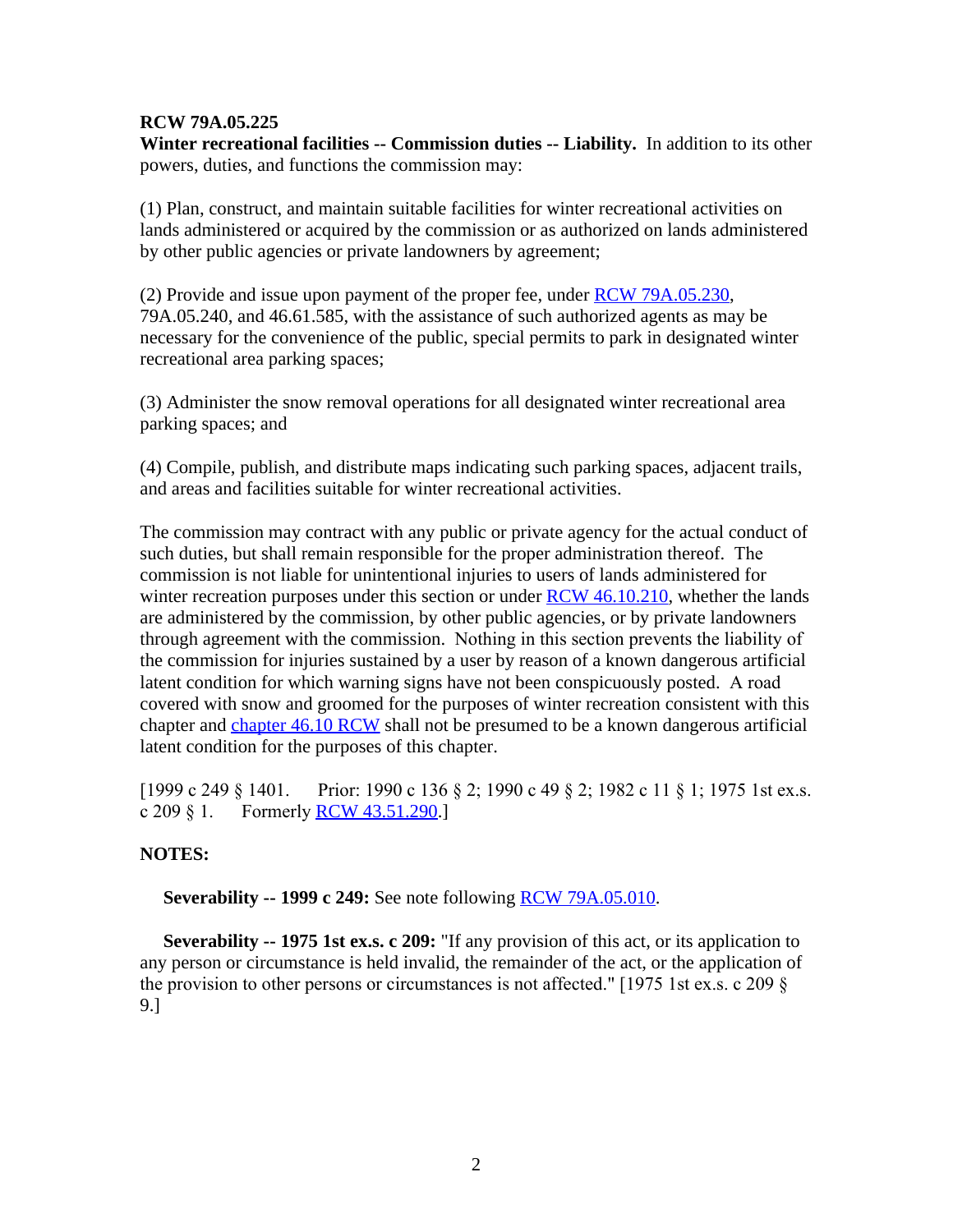#### **RCW 79A.05.230**

**Winter recreational area parking permits — Fee — Expiration.** The fee for the issuance of special winter recreational area parking permits shall be determined by the commission after consultation with the winter recreation advisory committee. If the person making application therefor is also the owner of a snowmobile registered pursuant to chapter 46.10 RCW, there shall be no fee for the issuance of an annual permit. All special winter recreational area parking permits shall commence and expire on the dates established by the commission.

[1990 c 49 § 3; 1986 c 47 § 1; 1982 c 11 § 2; 1975 1st ex.s. c 209 § 2. Formerly RCW 43.51.300.]

#### **Notes:**

**Severability -- 1975 1st ex.s. c 209:** See note following RCW 79A.05.225.

**RCW 79A.05.235 Winter recreational program account — Deposit of parking permit fees — Winter recreation programs by public and private agencies.** There is hereby created the winter recreational program account in the state treasury. Special winter recreational area parking permit fees collected under this chapter shall be remitted to the state treasurer to be deposited in the winter recreational program account and shall be appropriated only to the commission for nonsnowmobile winter recreation purposes including the administration, acquisition, development, operation, planning, and maintenance of winter recreation facilities and the development and implementation of winter recreation, safety, enforcement, and education programs. The commission may accept gifts, grants, donations, or moneys from any source for deposit in the winter recreational program account.

 Any public agency in this state may develop and implement winter recreation programs. The commission may make grants to public agencies and contract with any public or private agency or person to develop and implement winter recreation programs.

[1991 sp.s. c 13 § 6; 1985 c 57 § 35; 1982 c 11 § 3; 1975 1st ex.s. c 209 § 3. Formerly RCW 43.51.310.]

#### **Notes: Effective dates -- Severability -- 1991 sp.s. c 13:** See notes following RCW 18.08.240.

**Effective date -- 1985 c 57:** See note following RCW 18.04.105.

**Severability -- 1975 1st ex.s. c 209:** See note following RCW 79A.05.225.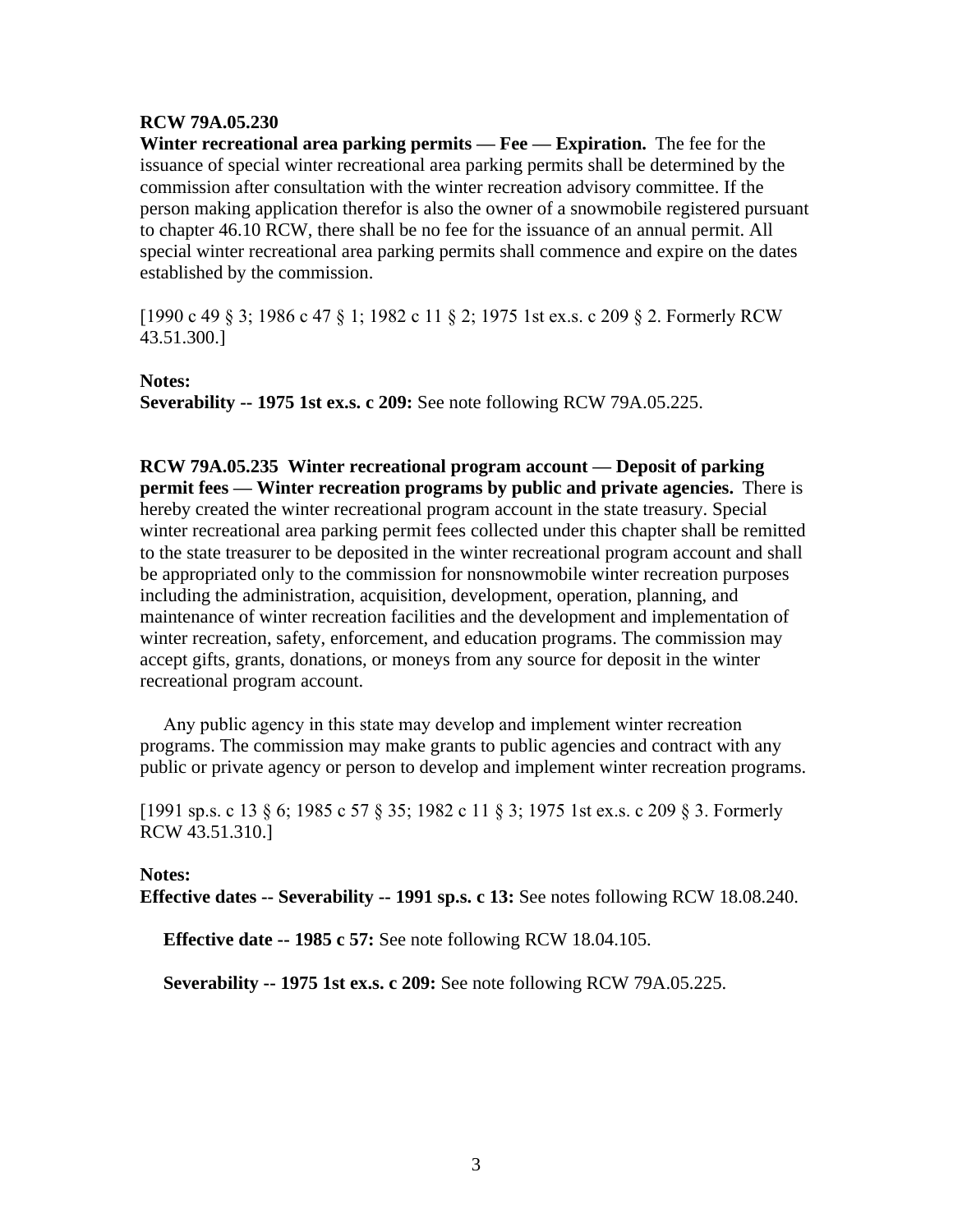**RCW 79A.05.240 Winter recreational parking areas — Restriction of overnight parking.** The commission may, after consultation with the winter recreation advisory committee, adopt rules and regulations prohibiting or restricting overnight parking at any special state winter recreational parking areas owned or administered by it. Where such special state winter recreational parking areas are administered by the commission pursuant to an agreement with other public agencies, such agreement may provide for prohibition or restriction of overnight parking.

[1982 c 11 § 4; 1975 1st ex.s. c 209 § 4. Formerly RCW 43.51.320.]

#### **Notes:**

**Severability -- 1975 1st ex.s. c 209:** See note following RCW 79A.05.225.

#### **RCW 79A.05.245 Penalty for violation of RCW 79A.05.240 or 46.61.585.**

See RCW 46.61.587.

**RCW 79A.05.250 Winter recreational parking areas — Rules.** The commission may adopt such rules as are necessary to implement and enforce RCW 79A.05.225 through 79A.05.240 and 46.61.585 after consultation with the winter recreation advisory committee.

[2000 c 11 § 34; 1982 c 11 § 5; 1975 1st ex.s. c 209 § 7. Formerly RCW 43.51.330.]

#### **Notes:**

**Severability -- 1975 1st ex.s. c 209:** See note following RCW 79A.05.225.

**RCW 79A.05.255 Winter recreation advisory committee — Generally.** (1) There is created a winter recreation advisory committee to advise the parks and recreation commission in the administration of this chapter and to assist and advise the commission in the development of winter recreation facilities and programs.

(2) The committee shall consist of:

 (a) Six representatives of the nonsnowmobiling winter recreation public appointed by the commission, including a resident of each of the six geographical areas of this state where nonsnowmobiling winter recreation activity occurs, as defined by the commission.

(b) Three representatives of the snowmobiling public appointed by the commission.

 (c) One representative of the department of natural resources, one representative of the department of fish and wildlife, and one representative of the Washington state association of counties, each of whom shall be appointed by the director of the particular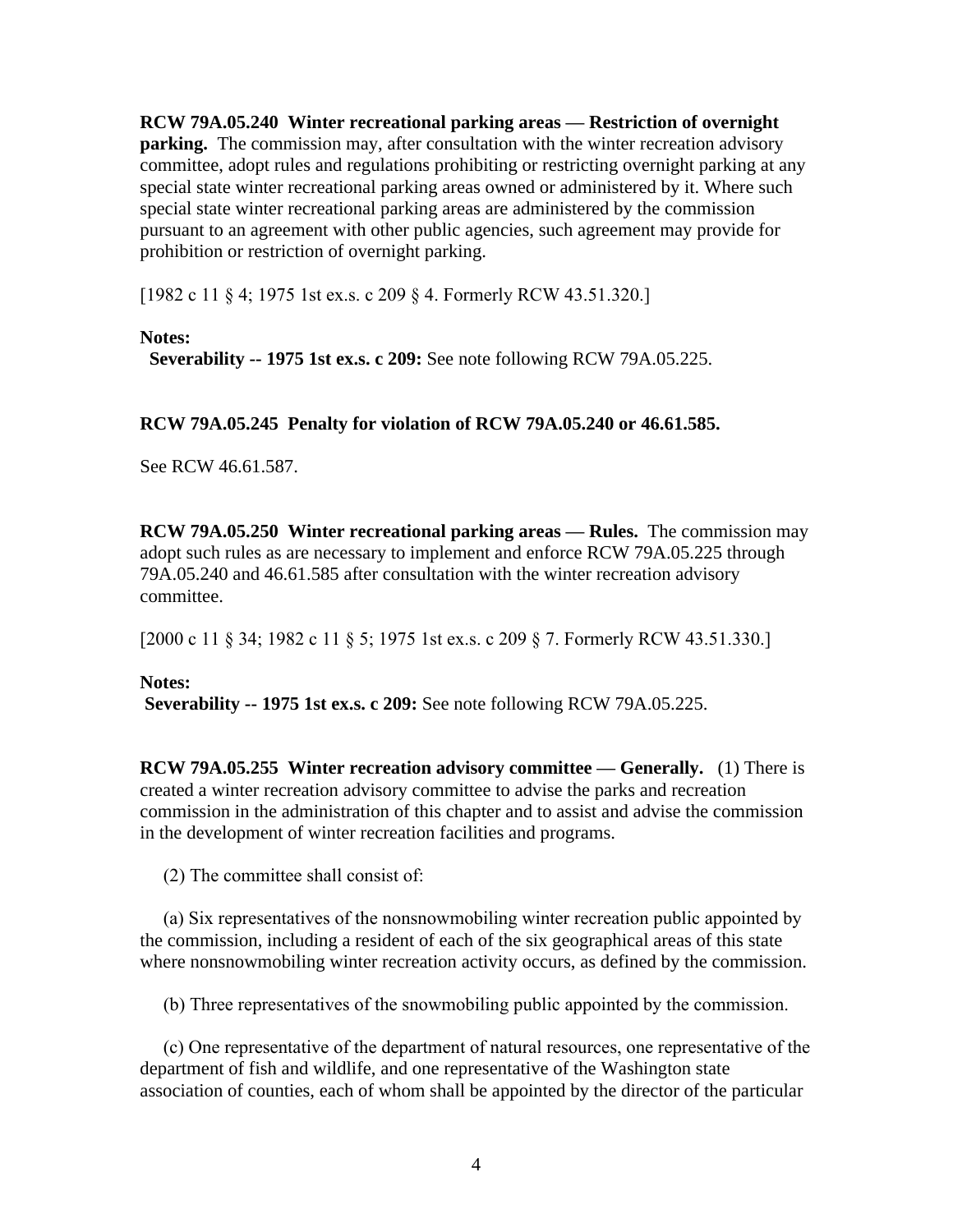department or association.

(3) The terms of the members appointed under subsection  $(2)(a)$  and  $(b)$  of this section shall begin on October 1st of the year of appointment and shall be for three years or until a successor is appointed, except in the case of appointments to fill vacancies for the remainder of the unexpired term: PROVIDED, That the first of these members shall be appointed for terms as follows: Three members shall be appointed for one year, three members shall be appointed for two years, and three members shall be appointed for three years.

 (4) Members of the committee shall be reimbursed from the winter recreational program account created by RCW 79A.05.235 for travel expenses as provided in RCW 43.03.050 and 43.03.060.

 (5) The committee shall meet at times and places it determines not less than twice each year and additionally as required by the committee chair or by majority vote of the committee. The chair of the committee shall be chosen under procedures adopted by the committee. The committee shall adopt any other procedures necessary to govern its proceedings.

 (6) The director of parks and recreation or the director's designee shall serve as secretary to the committee and shall be a nonvoting member.

[2000 c 48 § 1; 2000 c 11 § 35; 1994 c 264 § 19; 1990 c 49 § 1; 1989 c 175 § 107; 1988 c 36 § 16; 1987 c 330 § 1101; 1986 c 47 § 2; 1982 c 11 § 6; 1975 1st ex.s. c 209 § 8. Formerly RCW 43.51.340.]

#### **Notes:**

 **Reviser's note:** This section was amended by 2000 c 11 § 35 and by 2000 c 48 § 1, each without reference to the other. Both amendments are incorporated in the publication of this section under RCW 1.12.025(2). For rule of construction, see RCW 1.12.025(1).

**Effective date -- 1989 c 175:** See note following RCW 34.05.010.

 **Construction -- Application of rules -- Severability -- 1987 c 330:** See notes following RCW 28B.12.050.

**Severability -- 1975 1st ex.s. c 209:** See note following RCW 79A.05.225.

#### **Washington Administrative Code**

#### **WAC 352-56-010 Purpose.**

This chapter is promulgated in order to establish procedures by which the Washington state parks and recreation commission will administer grants and contracts supported by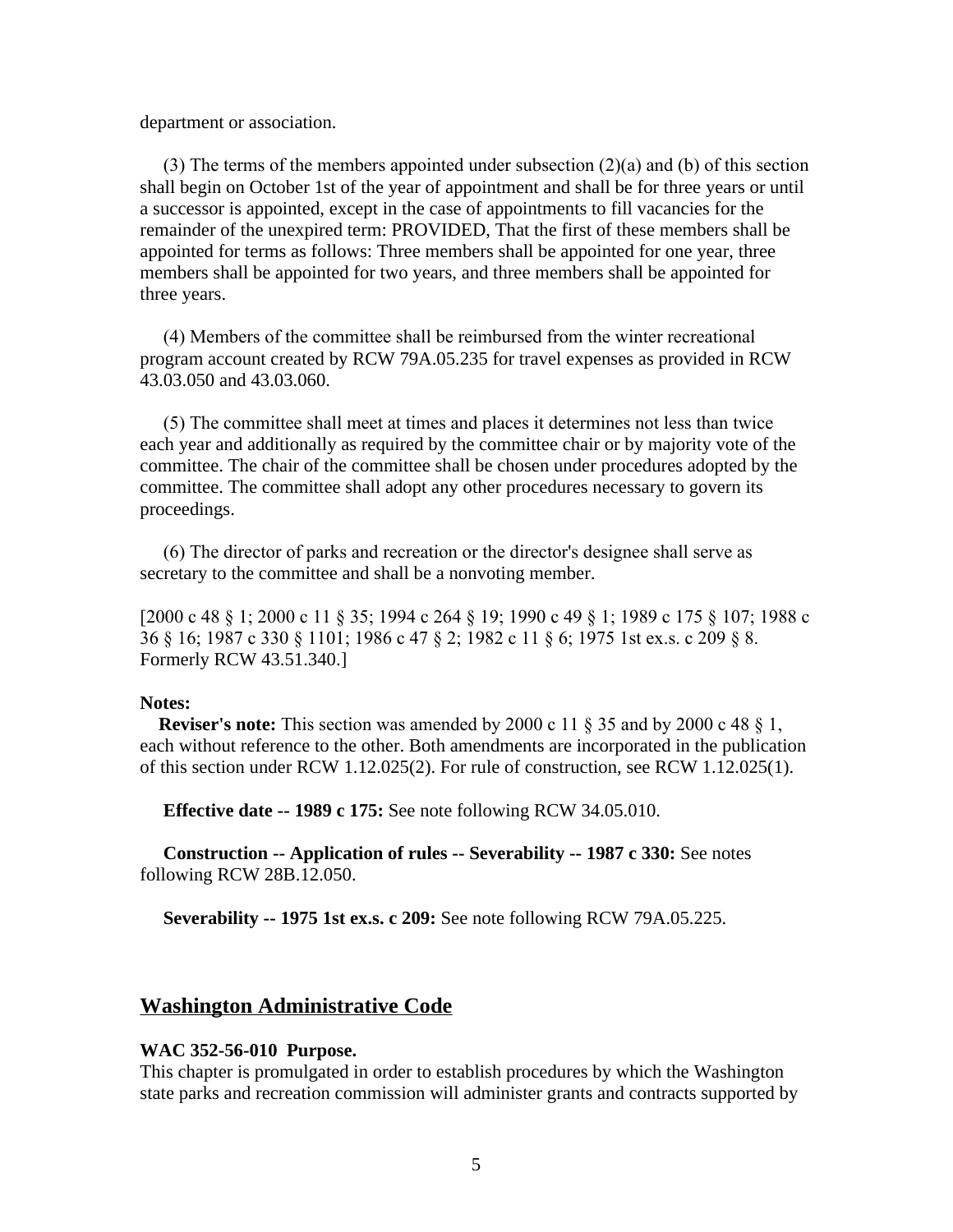winter recreational program funds in accordance with chapter 43.51 RCW.

[Statutory Authority: RCW 43.51.330. 83-13-033 (Resolution No. 69), § 352-56-010, filed 6/17/83.]

#### **WAC 352-56-020 Definitions.**

When used in this chapter the following words and phrases shall have the meanings designated in this section unless a different meaning is expressly provided or unless the context clearly indicates otherwise:

(1) "Commission" means the Washington state parks and recreation commission.

 (2) "Director" means the director of the Washington state parks and recreation commission.

 (3) "Trail" means a corridor described by location and length which is designated for nonsnowmobile winter recreational activities.

 (4) "Use area" means an area described by boundary and acreage in which nonsnowmobile winter recreational activities are authorized.

 (5) "Winter recreational" means nonsnowmobile winter recreational activities, facilities, or programs.

 (6) "Winter recreational program funds" means the funds deposited in the winter recreational program account which are administered by the Washington state parks and recreation commission pursuant to this chapter and chapter 43.51 RCW.

[Statutory Authority: RCW 43.51.330. 83-13-033 (Resolution No. 69), § 352-56-020, filed 6/17/83.]

#### **WAC 352-56-030 Winter recreational programs.**

Winter recreational program funds may be disbursed by the commission for purposes which may include, but not be limited to, the administration, acquisition, development, operation, planning, and maintenance of winter recreational facilities, such as parking areas, sanitary facilities, trails, use areas, and equipment, and the development and implementation of winter recreational safety, enforcement, and education, and information programs.

All winter recreational facilities which receive winter recreational program funds must be open to the general public and meet all legally enforceable safety requirements.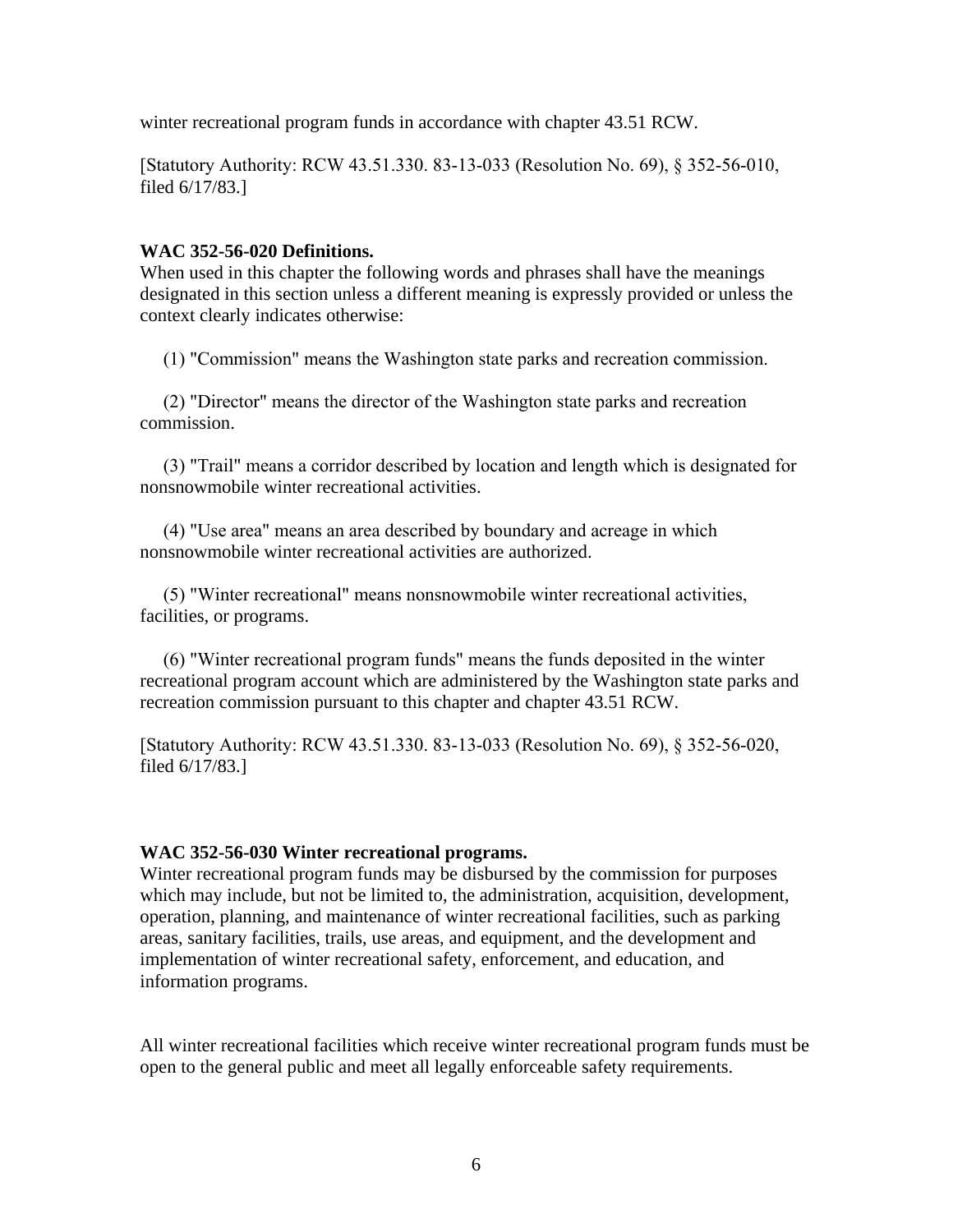[Statutory Authority: RCW 43.51.330. 83-13-033 (Resolution No. 69), § 352-56-030, filed 6/17/83.]

#### **WAC 352-56-040 Eligibility.**

Any public agency in the state of Washington is eligible to receive from the commission grants of winter recreational program funds to support up to one hundred percent of the cost of winter recreational programs.

Any public or private agency or person in the state of Washington is eligible to enter into contracts with the commission to receive winter recreational program funds to support up to one hundred percent of the cost of winter recreational programs.

[Statutory Authority: RCW 43.51.330. 83-13-033 (Resolution No. 69), § 352-56-040, filed 6/17/83.]

#### **WAC 352-56-050 Application process.**

In order to be considered by the commission for the receipt of winter recreational program funds, a public or private agency or person must:

 (1) Complete an application on a form prescribed by the commission and file the application with the commission by June 1 prior to the beginning of the first snow season for which funds are requested.

 (2) Obtain permission to conduct a program from all owners of the land on which a program is to occur and file documentation of such permission with the commission at the time of application for funds.

(3) Agree to:

 (a) File with the commission an annual report on a program for which funds are received by May 15 after the end of each snow season for which funds are received;

 (b) Return, or replace in kind, to the commission any losses to a program for which funds are received, if due to the action of a recipient of funds, a program is not completed in a timely manner or cancelled; and

 (c) Execute a contract with the commission on a program for which funds are received and fulfill all obligations of the contract.

 (4) Certify to the commission that any facility for which funds are received will be open to the general public.

(5) Comply with all applicable local, state, and federal laws.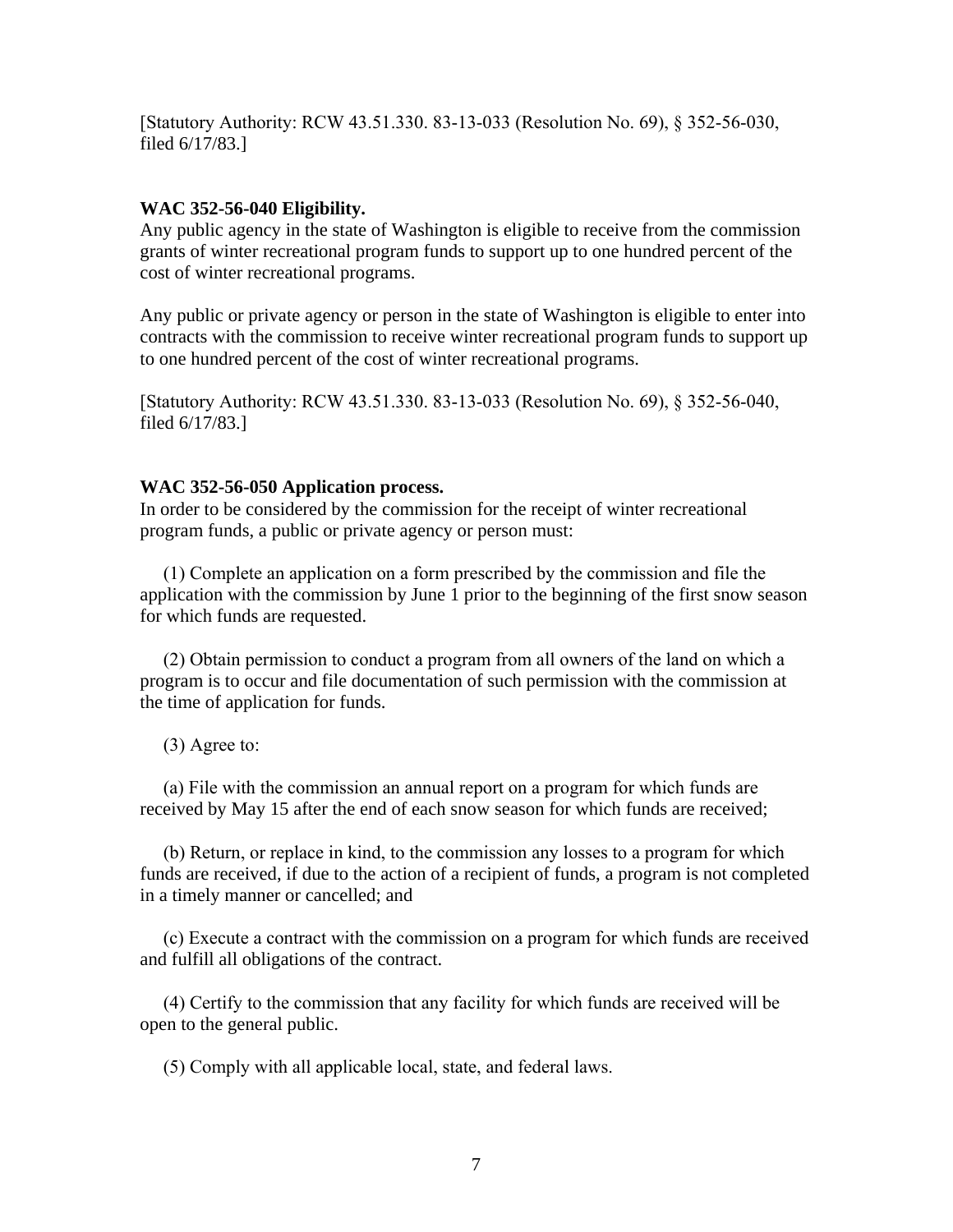[Statutory Authority: RCW 43.51.330. 83-13-033 (Resolution No. 69), § 352-56-050, filed 6/17/83.]

**WAC 352-56-060 Funding priorities.** The priorities for the distribution of winter recreational program funds by the commission shall be:

 (1) Administration of a statewide winter recreational program which includes safety, education, and information programs;

 (2) Operation and maintenance of winter recreational parking areas designated by the commission;

 (3) Operation and maintenance of winter recreational use areas, trails, and other facilities which include an emergency reserve fund and an enforcement program;

 (4) Acquisition and replacement of equipment to support winter recreational programs;

(5) Acquisition and development of new winter recreational facilities; and

(6) Support of special winter recreational programs.

[Statutory Authority: RCW 43.51.330. 83-13-033 (Resolution No. 69), § 352-56-060, filed 6/17/83.]

## **WAC 352-56-070 Disbursement of funds.**

Applicants for winter recreational program funds whose requests are approved by the commission may receive funds (1) on a reimbursement basis after a billing which indicates satisfactory compliance with a contract has been filed with the commission or (2) through an advance payment upon a written request to and approval by the director.

[Statutory Authority: RCW 43.51.330. 83-13-033 (Resolution No. 69), § 352-56-070, filed 6/17/83.]

#### **WAC 352-56-080 Accountability.**

Recipients of winter recreational program funds shall maintain accurate accounting records on the expenditure of the funds, provide the commission with these records upon request, and permit the commission to audit the use of the funds in accordance with generally accepted audit practices and standards.

[Statutory Authority: RCW 43.51.330. 83-13-033 (Resolution No. 69), § 352-56-080, filed 6/17/83.]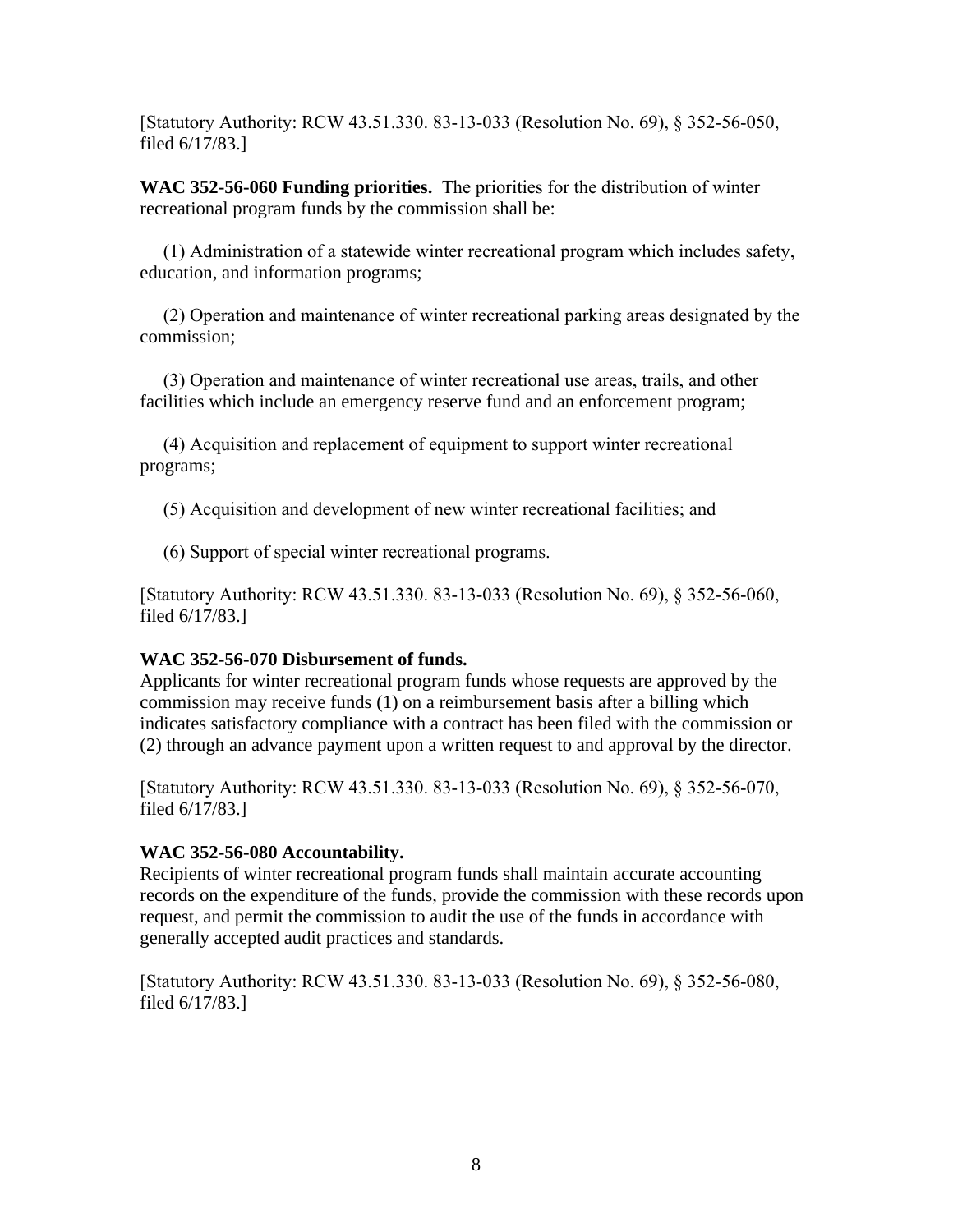# **Appendix "B" Winter Recreation Program Snowmobile Statutes and Administrative Code**

## **Revised Code of Washington**

#### **RCW 46.10.010**

**Definitions.** As used in this chapter the words and phrases in this section shall have the designated meanings unless a different meaning is expressly provided or the context otherwise clearly indicated.

(1) "Person" shall mean any individual, firm, partnership, association, or corporation.

 (2) "Snowmobile" shall mean any self-propelled vehicle capable of traveling over snow or ice, which utilizes as its means of propulsion an endless belt tread, or cleats, or any combination of these or other similar means of contact with the surface upon which it is operated, and which is steered wholly or in part by skis or sled type runners, and which is not otherwise registered as, or subject to the motor vehicle excise tax in the state of Washington.

(3) "Vintage snowmobile" means a snowmobile manufactured at least thirty years ago.

 (4) "All terrain vehicle" shall mean any self-propelled vehicle other than a snowmobile, capable of cross-country travel on or immediately over land, water, snow, ice, marsh, swampland, and other natural terrain, including, but not limited to, four-wheel vehicles, amphibious vehicles, ground effect or air cushion vehicles, and any other means of land transportation deriving motive power from any source other than muscle or wind; except any vehicle designed primarily for travel on, over, or in the water, farm vehicles, or any military or law enforcement vehicles.

 (5) "Owner" shall mean the person, other than a lienholder, having the property in or title to a snowmobile or all terrain vehicle, and entitled to the use or possession thereof.

 (6) "Operator" means each person who operates, or is in physical control of, any snowmobile or all terrain vehicle.

 (7) "Public roadway" shall mean the entire width of the right-of-way of any road or street designed and ordinarily used for travel or parking of motor vehicles, which is controlled by a public authority other than the Washington state department of transportation, and which is open as a matter of right to the general public for ordinary vehicular traffic.

 (8) "Highways" shall mean the entire width of the right-of-way of all primary and secondary state highways, including all portions of the interstate highway system.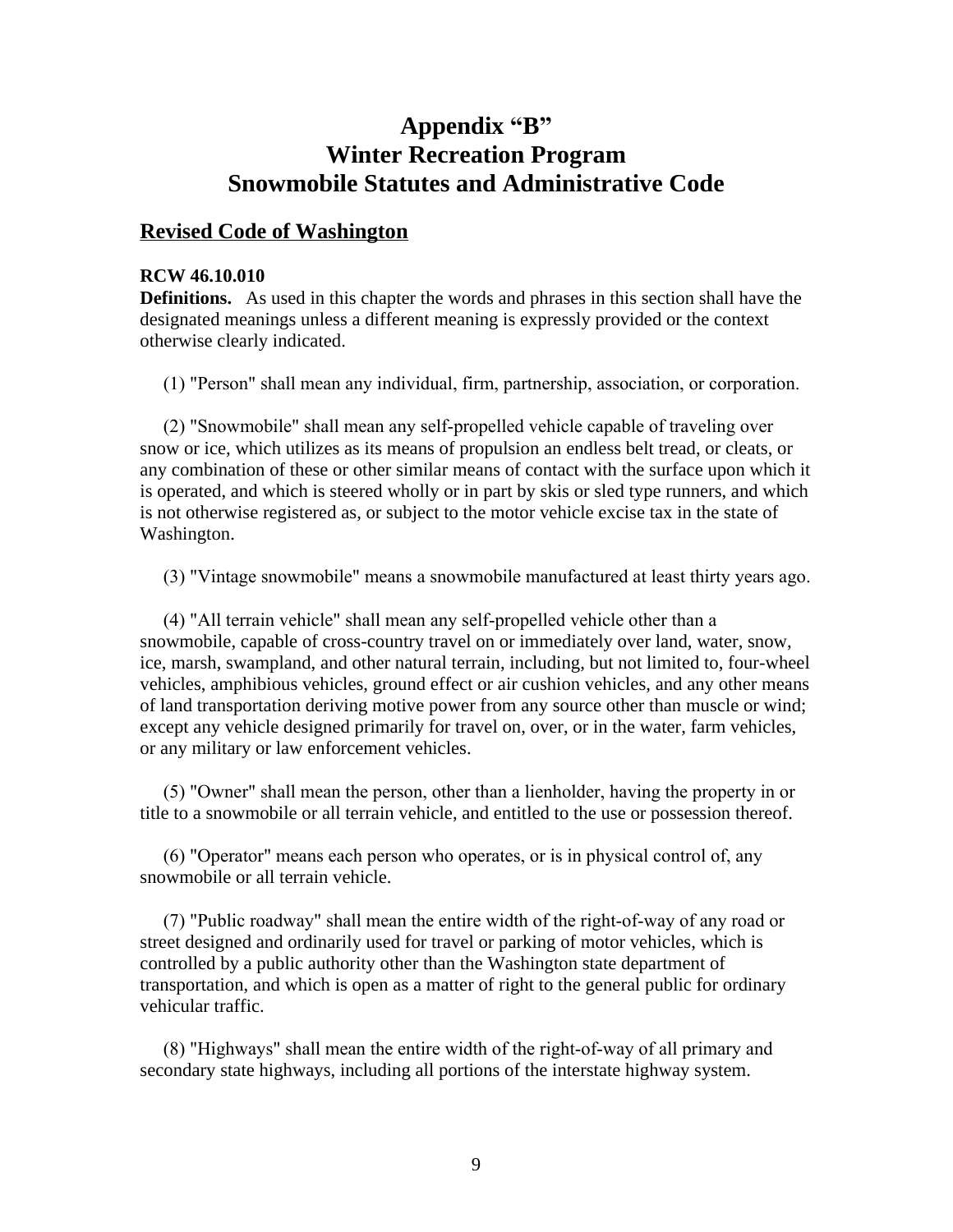(9) "Dealer" means a person, partnership, association, or corporation engaged in the business of selling snowmobiles or all terrain vehicles at wholesale or retail in this state.

(10) "Department" shall mean the department of licensing.

(11) "Director" shall mean the director of the department of licensing.

(12) "Commission" shall mean the Washington state parks and recreation commission.

 (13) "Hunt" shall mean any effort to kill, injure, capture, or disturb a wild animal or wild bird.

 (14) "Committee" means the Washington state parks and recreation commission snowmobile advisory committee.

[2005 c 235 § 1; 1979 ex.s. c 182 § 1; 1979 c 158 § 131; 1971 ex.s. c 29 § 1.]

#### **Notes:**

 **Application -- 2005 c 235:** "This act applies to registrations due or to become due on October 1, 2005, and thereafter." [2005 c 235 § 4.]

#### **RCW 46.10.020**

#### **Ownership, transport, or operation of snowmobile without registration prohibited. \*\*\* CHANGE IN 2008 \*\*\* (SEE 5179-S.SL) \*\*\***

(1) Except as provided in this chapter, no person shall own, transport, or operate any snowmobile within this state unless such snowmobile has been registered in accordance with the provisions of this chapter. However, a vintage snowmobile only requires registration if operated within this state.

(2) A registration number shall be assigned, without payment of a fee, to snowmobiles owned by the state of Washington or its political subdivisions, and the assigned registration number shall be displayed upon each snowmobile in such manner as provided by rules adopted by the department.

[2005 c 235 § 2; 1982 c 17 § 1; 1979 ex.s. c 182 § 3; 1971 ex.s. c 29 § 2.]

#### **Notes:**

**Application -- 2005 c 235:** See note following RCW 46.10.010.

**RCW 46.10.030 Ownership or operation of snowmobile without registration prohibited — Exceptions.** No registration shall be required under the provisions of this chapter for the following described snowmobiles:

(1) Snowmobiles owned and operated by the United States, another state, or a political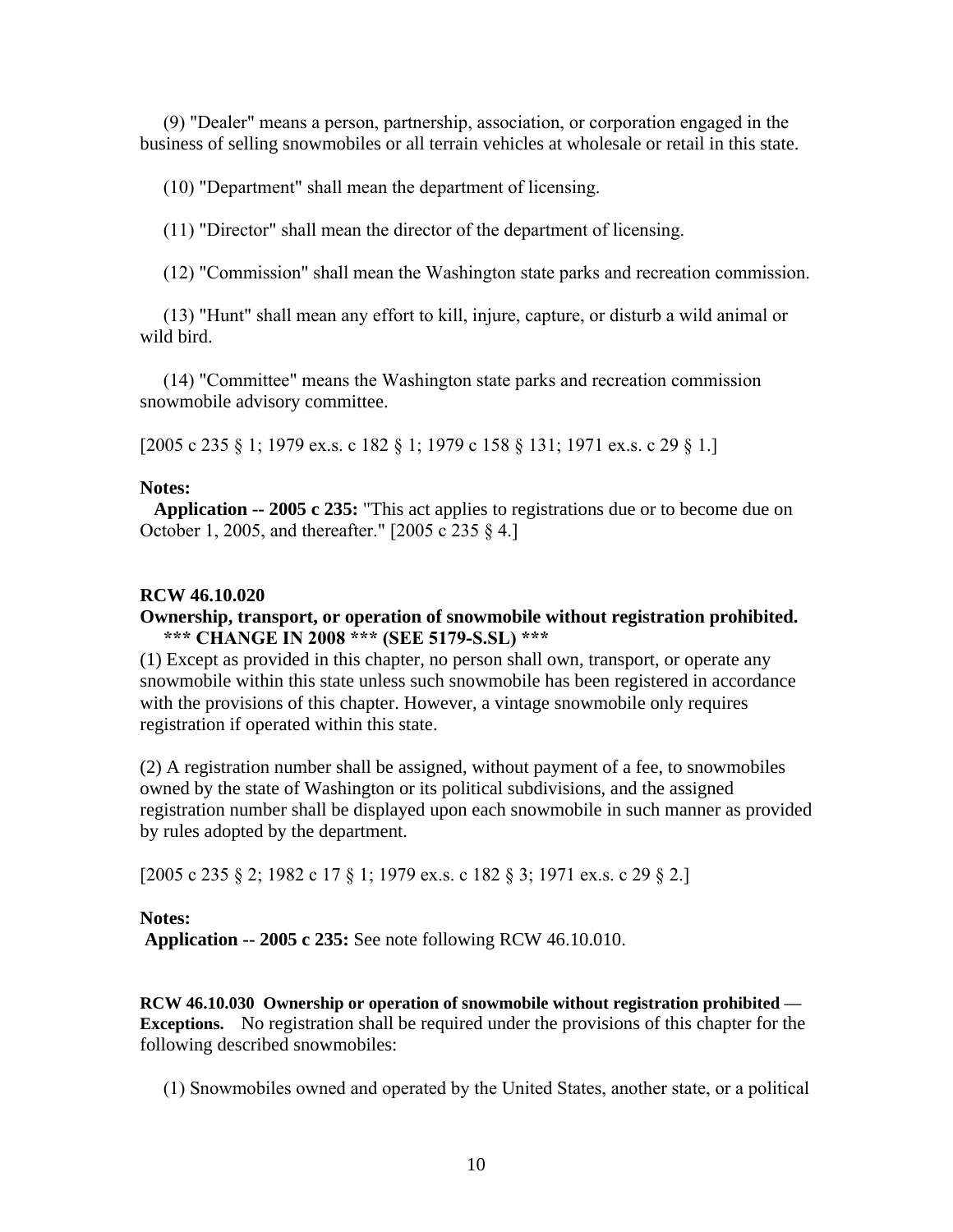subdivision thereof.

 (2) A snowmobile owned by a resident of another state or Canadian province if that snowmobile is registered in accordance with the laws of the state or province in which its owner resides, but only to the extent that a similar exemption or privilege is granted under the laws of that state or province for snowmobiles registered in this state: PROVIDED, That any snowmobile which is validly registered in another state or province and which is physically located in this state for a period of more than fifteen consecutive days shall be subject to registration under the provisions of this chapter.

[1986 c 16 § 1; 1979 ex.s. c 182 § 4; 1975 1st ex.s. c 181 § 1; 1971 ex.s. c 29 § 3.]

#### **RCW 46.10.040**

#### **Application for registration — Annual fees — Registration number — Term — Renewal — Transfer — Nonresident permit — Decals. \*\*\* CHANGE IN 2008 \*\*\* (SEE 5179-S.SL) \*\*\***

(1) Application for registration shall be made to the department in the manner and upon forms the department prescribes, and shall state the name and address of each owner of the snowmobile to be registered, and shall be signed by at least one such owner, and shall be accompanied by an annual registration fee to be established by the commission, after consultation with the committee and any statewide snowmobile user groups.

 (a) The annual registration fee for snowmobiles newer than thirty years is thirty dollars. The annual registration fee for vintage snowmobiles is twelve dollars. The department shall design, in cooperation with the commission, a distinct registration decal which shall be issued to vintage snowmobiles upon payment of the annual registration fee.

 (b) Upon receipt of the application and the application fee, the snowmobile shall be registered and a registration number assigned, which shall be affixed to the snowmobile in a manner provided in RCW 46.10.070.

 (2) The registration provided in this section shall be valid for a period of one year. At the end of the period of registration, every owner of a snowmobile in this state shall renew his or her registration in the manner the department prescribes, for an additional period of one year, upon payment of the annual registration fee as determined by the commission.

 (3) Any person acquiring a snowmobile already validly registered under the provisions of this chapter must, within ten days of the acquisition or purchase of the snowmobile, make application to the department for transfer of the registration, and the application shall be accompanied by a transfer fee of five dollars.

 (4) A snowmobile owned by a resident of another state or Canadian province where registration is not required by law may be issued a nonresident registration permit valid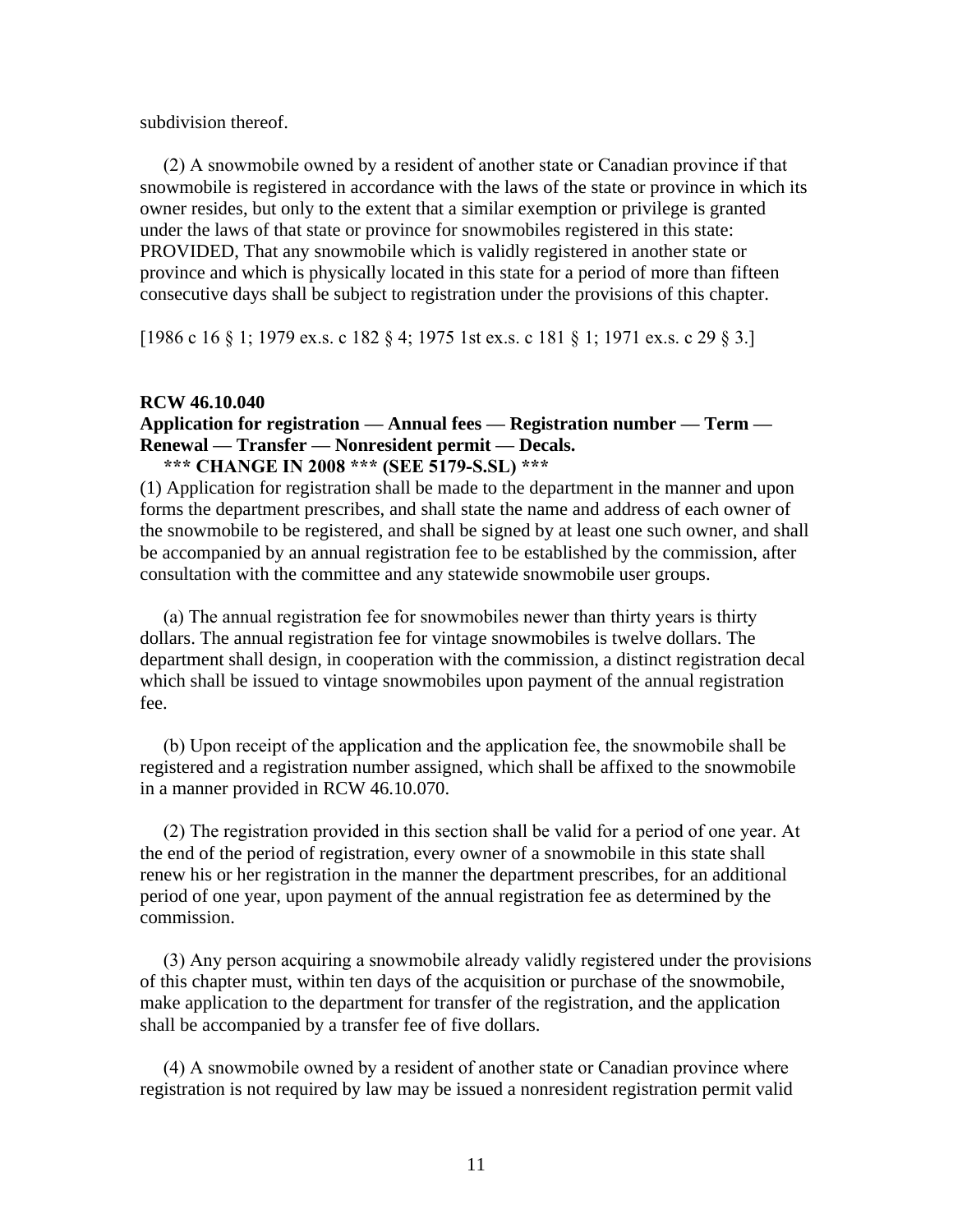for not more than sixty days. Application for the permit shall state the name and address of each owner of the snowmobile to be registered and shall be signed by at least one owner and shall be accompanied by a registration fee of five dollars. The registration permit shall be carried on the vehicle at all times during its operation in this state.

 (5) The registration fees provided in this section shall be in lieu of any personal property or excise tax heretofore imposed on snowmobiles by this state or any political subdivision thereof, and no city, county, or other municipality, and no state agency shall hereafter impose any other registration or license fee on any snowmobile in this state.

 (6) The department shall make available a pair of uniform decals consistent with the provisions of RCW 46.10.070. In addition to the registration fee provided in this section the department shall charge each applicant for registration the actual cost of the decal. The department shall make available replacement decals for a fee equivalent to the actual cost of the decals.

[2005 c 235 § 3; 2002 c 352 § 2; 2001 2nd sp.s. c 7 § 918; 1997 c 241 § 2; 1996 c 164 § 1; 1986 c 16 § 2; 1982 c 17 § 2; 1979 ex.s. c 182 § 5; 1973 1st ex.s. c 128 § 1; 1972 ex.s. c 153 § 20; 1971 ex.s. c 29 § 4.]

#### **Notes:**

**Application -- 2005 c 235:** See note following RCW 46.10.010.

**Effective dates -- 2002 c 352:** See note following RCW 46.09.070.

 **Severability -- Effective date -- 2001 2nd sp.s. c 7:** See notes following RCW 43.320.110.

 **Purpose -- Policy statement as to certain state lands -- 1972 ex.s. c 153:** See RCW 79A.35.070.

#### **RCW 46.10.043**

**Registration or transfer of registration pursuant to sale by dealer — Temporary registration.** Each snowmobile dealer registered pursuant to the provisions of RCW 46.10.050 shall register the snowmobile or, in the event the snowmobile is currently registered, transfer the registration to the new owner prior to delivering the snowmobile to that new owner subsequent to the sale thereof by the dealer. Applications for registration and transfer of registration of snowmobiles shall be made to agents of the department authorized as such in accordance with RCW 46.01.140 and 46.01.150 as now or hereafter amended.

 All registrations for snowmobiles must be valid for the current registration period prior to the transfer of any registration, including assignment to a dealer. Upon the sale of a snowmobile by a dealer, the dealer may issue a temporary registration as provided by rules adopted by the department.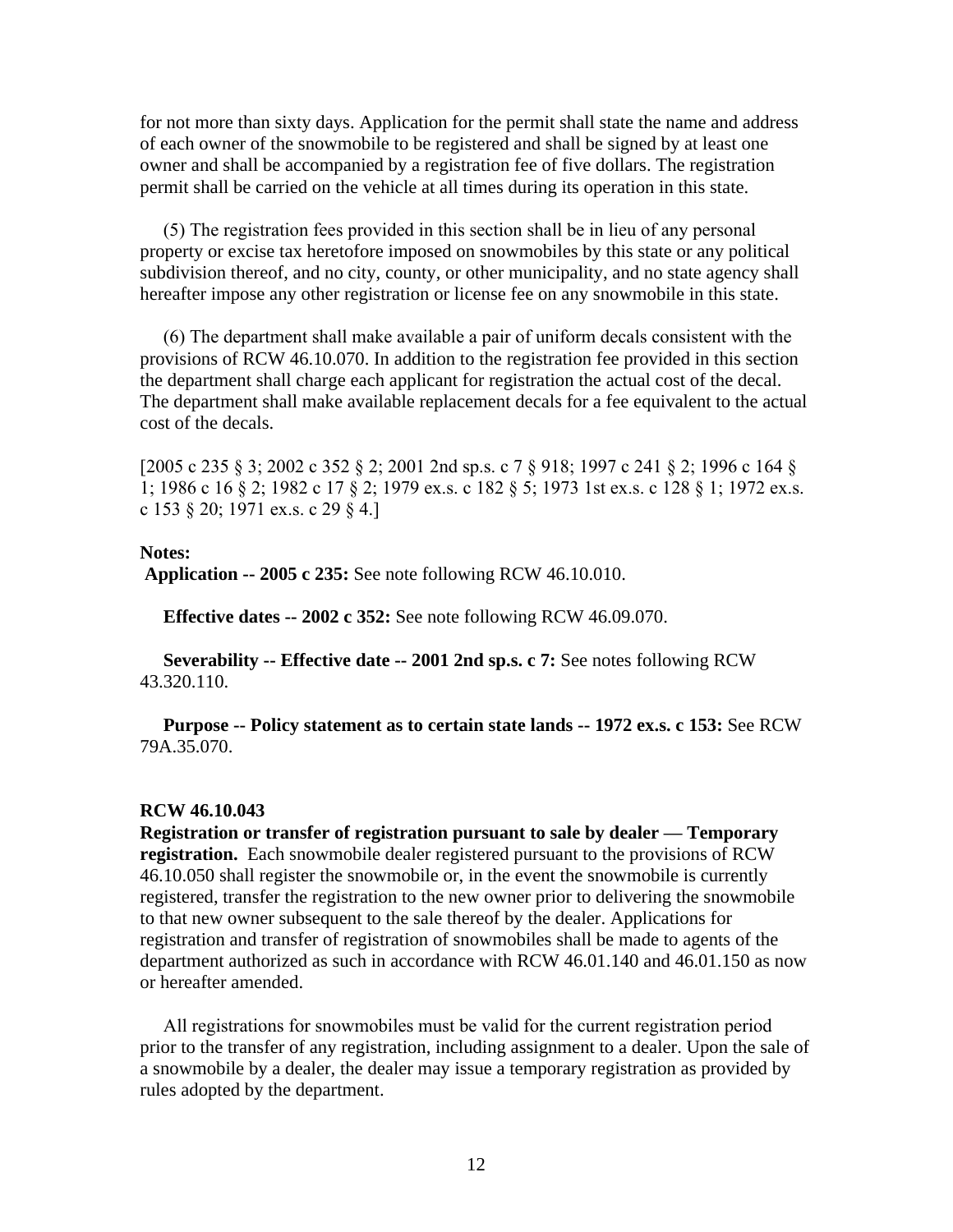[1982 c 17 § 3; 1979 ex.s. c 182 § 6; 1975 1st ex.s. c 181 § 4.]

#### **RCW 46.10.050 Snowmobile dealers' registration — Fee — Dealer number plates, use — Sale or demonstration unlawful without registration.**

(1) Each dealer of snowmobiles in this state shall register with the department in such manner and upon such forms as the department shall prescribe. Upon receipt of a dealer's application for registration and the registration fee provided for in subsection (2) of this section, such dealer shall be registered and a registration number assigned.

 (2) The registration fee for dealers shall be twenty-five dollars per year, and such fee shall cover all of the snowmobiles offered by a dealer for sale and not rented on a regular, commercial basis: PROVIDED, That snowmobiles rented on a regular commercial basis by a dealer shall be registered separately under the provisions of RCW 46.10.020, 46.10.040, 46.10.060, and 46.10.070.

 (3) Upon registration each dealer may purchase, at a cost to be determined by the department, dealer number plates of a size and color to be determined by the department, which shall contain the registration number assigned to that dealer. Each snowmobile operated by a dealer, dealer representative, or prospective customer for the purposes of demonstration or testing shall display such number plates in a clearly visible manner.

 (4) No person other than a dealer, dealer representative, or prospective customer shall display a dealer number plate, and no dealer, dealer representative, or prospective customer shall use a dealer's number plate for any purpose other than the purposes described in subsection (3) of this section.

(5) Dealer registration numbers are nontransferable.

 (6) It is unlawful for any dealer to sell any snowmobile at wholesale or retail, or to test or demonstrate any snowmobile, within the state, unless registered in accordance with the provisions of this section.

[1990 c 250 § 26; 1982 c 17 § 5; 1971 ex.s. c 29 § 5.]

**Notes: Severability -- 1990 c 250:** See note following RCW 46.16.301.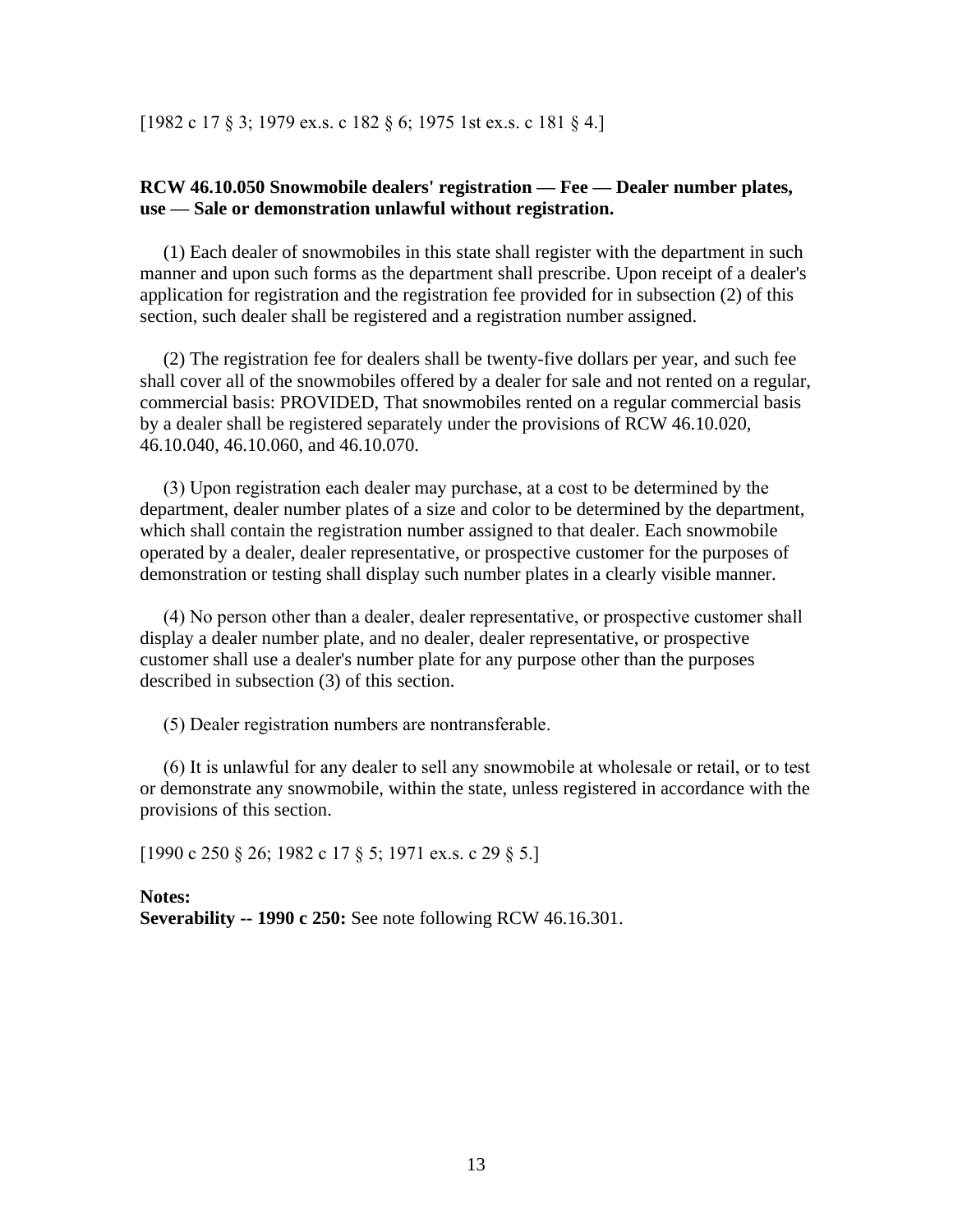#### **RCW 46.10.055**

**Denial, suspension, or revocation of dealer registration or assessment of monetary civil penalty, when.** The director may by order deny, suspend, or revoke the registration of any snowmobile dealer or, in lieu thereof or in addition thereto, may by order assess monetary civil penalties not to exceed five hundred dollars per violation, if the director finds that the order is in the public interest and that the applicant or registrant, or any partner, officer, director, or owner of ten percent of the assets of the firm, or any employee or agent:

 (1) Has failed to comply with the applicable provisions of this chapter or any rules adopted under this chapter; or

 (2) Has failed to pay any monetary civil penalty assessed by the director under this section within ten days after the assessment becomes final.

[1982 c 17 § 4.]

#### **RCW 46.10.060**

**Registration number permanent — Certificate of registration, date tags.**

The registration number assigned to a snowmobile in this state at the time of its original registration shall remain with that snowmobile until the vehicle is destroyed, abandoned, or permanently removed from this state, or until changed or terminated by the department. The department shall, upon assignment of such registration number, issue and deliver to the owner a certificate of registration, in such form as the department shall prescribe. The certificate of registration shall not be valid unless signed by the person who signed the application for registration.

 At the time of the original registration, and at the time of each subsequent renewal thereof, the department shall issue to the registrant a date tag or tags indicating the validity of the current registration and the expiration date thereof, which validating date, tag, or tags shall be affixed to the snowmobile in such manner as the department may prescribe. Notwithstanding the fact that a snowmobile has been assigned a registration number, it shall not be considered as validly registered within the meaning of this section unless a validating date tag and current registration certificate has been issued.

 $[1971 \text{ ex.s. c } 29 \text{ § } 6.]$ 

#### **RCW 46.10.070**

**Affixing and displaying registration number.** The registration number assigned to each snowmobile shall be permanently affixed to and displayed upon each snowmobile in such manner as provided by rules adopted by the department, and shall be maintained in a legible condition; except dealer number plates as provided for in RCW 46.10.050 may be temporarily affixed.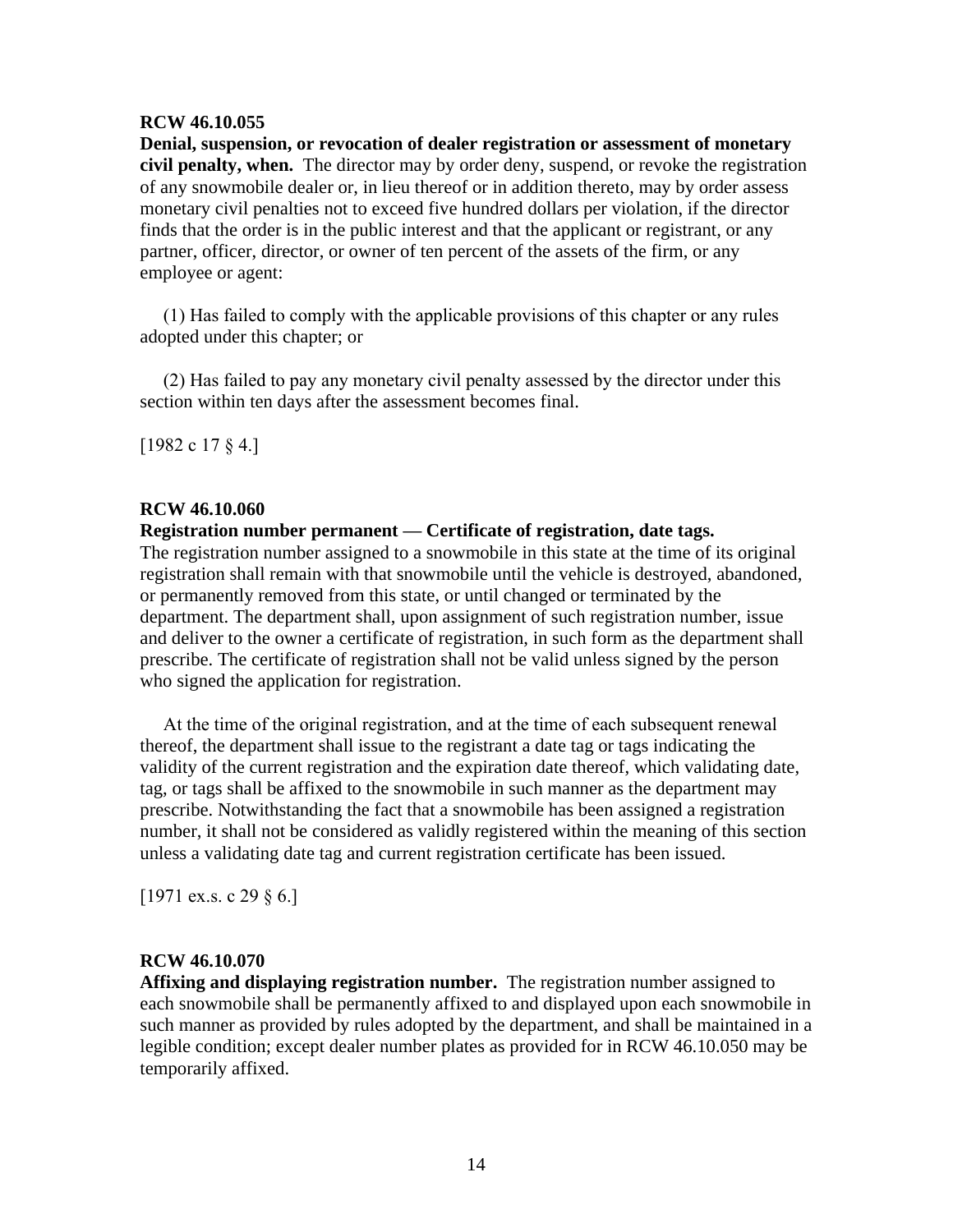[1973 1st ex.s. c 128 § 2; 1972 ex.s. c 153 § 21; 1971 ex.s. c 29 § 7.]

#### **Notes:**

**Purpose -- 1972 ex.s. c 153:** See RCW 79A.35.070.

#### **RCW 46.10.075**

**Snowmobile account — Deposits — Appropriations, use.** There is created a snowmobile account within the state treasury. Snowmobile registration fees, monetary civil penalties from snowmobile dealers, and snowmobile fuel tax moneys collected under this chapter and in excess of the amounts fixed for the administration of the registration and fuel tax provisions of this chapter shall be deposited in the snowmobile account and shall be appropriated only to the state parks and recreation commission for the administration and coordination of this chapter.

[1991 sp.s. c 13 § 9; 1985 c 57 § 61; 1982 c 17 § 6; 1979 ex.s. c 182 § 7.]

#### **Notes:**

 **Effective dates -- Severability -- 1991 sp.s. c 13:** See notes following RCW 18.08.240.

**Effective date -- 1985 c 57:** See note following RCW 18.04.105.

#### **RCW 46.10.080**

**Distribution of snowmobile registration fees, civil penalties, and fuel tax moneys.**  The moneys collected by the department as snowmobile registration fees, monetary civil penalties from snowmobile dealers, and fuel tax moneys placed in the snowmobile account shall be distributed in the following manner:

 (1) Actual expenses not to exceed three percent for each year shall be retained by the department to cover expenses incurred in the administration of the registration and fuel tax provisions of this chapter.

 (2) The remainder of such funds each year shall be remitted to the state treasurer to be deposited in the snowmobile account of the general fund and shall be appropriated only to the commission to be expended for snowmobile purposes. Such purposes may include but not necessarily be limited to the administration, acquisition, development, operation, and maintenance of snowmobile facilities and development and implementation of snowmobile safety, enforcement, and education programs.

 (3) Nothing in this section is intended to discourage any public agency in this state from developing and implementing snowmobile programs. The commission is authorized to make grants to public agencies and to contract with any public or private agency or person for the purpose of developing and implementing snowmobile programs, provided that the programs are not inconsistent with the rules adopted by the commission.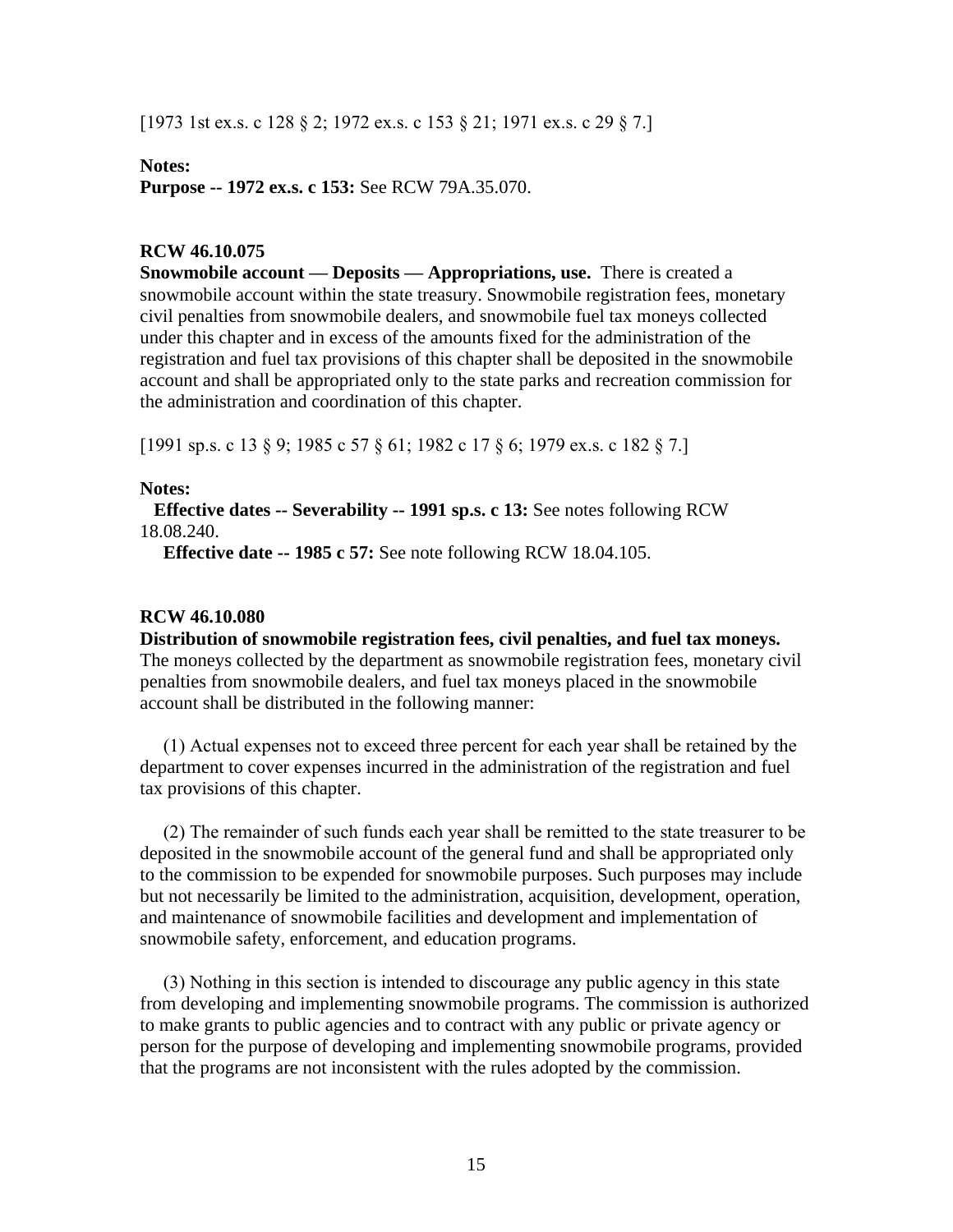[1982 c 17 § 7; 1979 ex.s. c 182 § 8; 1975 1st ex.s. c 181 § 2; 1973 1st ex.s. c 128 § 3; 1972 ex.s. c 153 § 22; 1971 ex.s. c 29 § 8.]

#### **Notes:**

**Purpose -- Including policy statement as to certain state lands -- 1972 ex.s. c 153:**  See RCW 79A.35.070.

#### **RCW 46.10.090 Operating violations.**

(1) It is a traffic infraction for any person to operate any snowmobile:

 (a) At a rate of speed greater than reasonable and prudent under the existing conditions.

(b) In a manner so as to endanger the property of another.

 (c) Without a lighted headlight and taillight between the hours of dusk and dawn, or when otherwise required for the safety of others.

(d) Without an adequate braking device which may be operated either by hand or foot.

 (e) Without an adequate and operating muffling device which shall effectively blend the exhaust and motor noise in such a manner so as to preclude excessive or unusual noise, and, (i) on snowmobiles manufactured on or before January 4, 1973, which shall effectively limit such noise at a level of eighty-six decibels, or below, on the "A" scale at fifty feet, and (ii) on snowmobiles manufactured after January 4, 1973, which shall effectively limit such noise at a level of eighty-two decibels, or below, on the "A" scale at fifty feet, and (iii) on snowmobiles manufactured after January 1, 1975, which shall effectively limit such noise at a level of seventy-eight decibels, or below, as measured on the "A" scale at a distance of fifty feet, under testing procedures as established by the department of ecology; except snowmobiles used in organized racing events in an area designated for that purpose may use a bypass or cutout device. This section shall not affect the power of the department of ecology to adopt noise performance standards for snowmobiles. Noise performance standards adopted or to be adopted by the department of ecology shall be in addition to the standards contained in this section, but the department's standards shall supersede this section to the extent of any inconsistency.

 (f) Upon the paved portion or upon the shoulder or inside bank or slope of any public roadway or highway, or upon the median of any divided highway, except as provided in RCW 46.10.100 and 46.10.110.

 (g) In any area or in such a manner so as to expose the underlying soil or vegetation, or to injure, damage, or destroy trees or growing crops.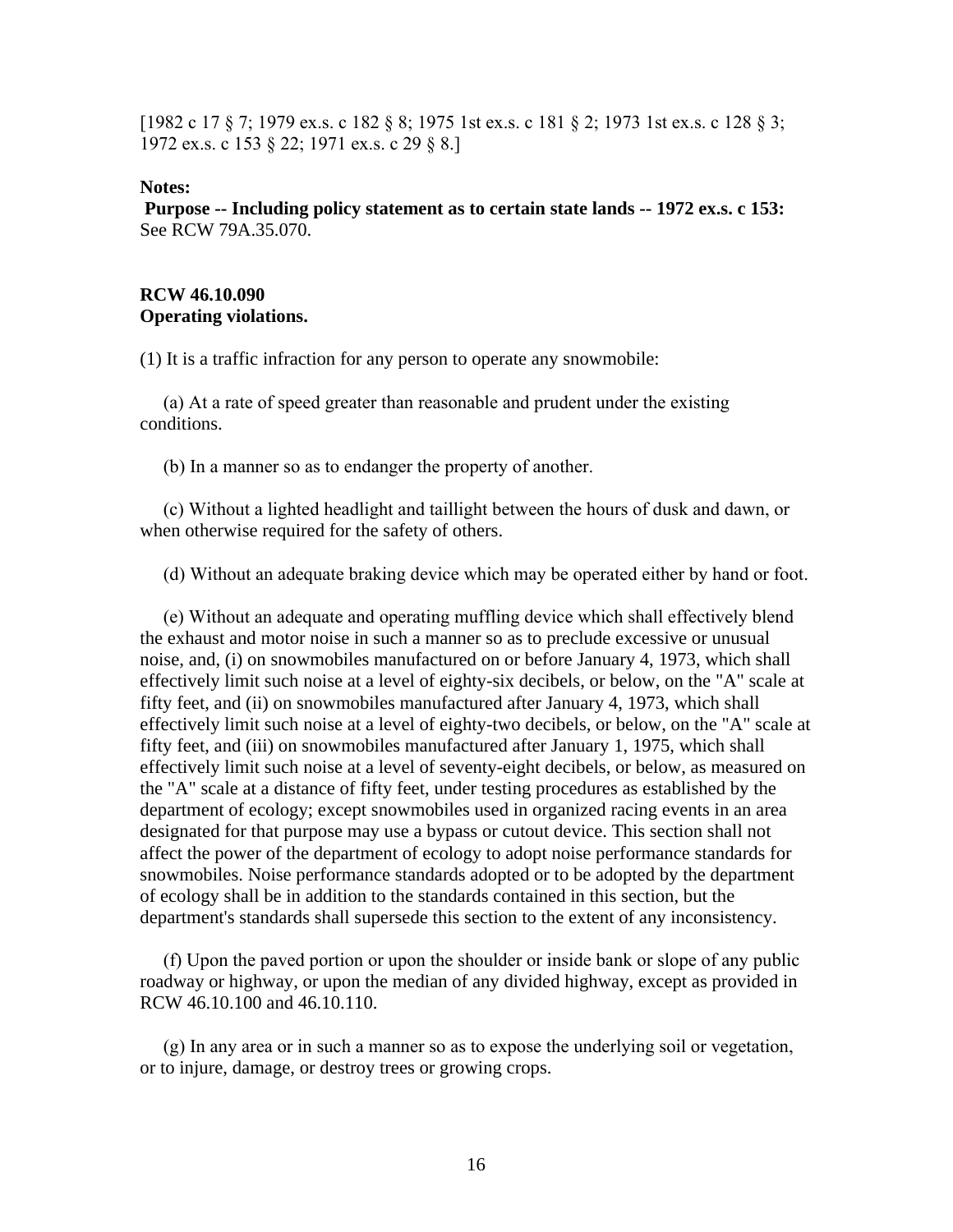(h) Without a current registration decal affixed thereon, if not exempted under RCW 46.10.030 as now or hereafter amended.

 (2) It is a misdemeanor for any person to operate any snowmobile so as to endanger the person of another or while under the influence of intoxicating liquor or narcotics or habit-forming drugs.

[1980 c 148 § 1. Prior: 1979 ex.s. c 182 § 10; 1979 ex.s. c 136 § 43; 1975 1st ex.s. c 181 § 5; 1971 ex.s. c 29 § 9.]

#### **Notes:**

**Rules of court:** Bail in criminal traffic offense cases -- Mandatory appearance -- CrRLJ 3.2.

 **Effective date -- 1980 c 148:** "Sections 1 through 7 of this 1980 act shall take effect January 1, 1981. Section 8 of this 1980 act is necessary for the immediate preservation of the public peace, health, and safety, the support of the state government and its existing institutions, and shall take effect immediately." [1980 c 148 § 9.]

 **Effective date -- Severability -- 1979 ex.s. c 136:** See notes following RCW 46.63.010.

#### **RCW 46.10.090 Operating violations.**

(1) It is a traffic infraction for any person to operate any snowmobile:

 (a) At a rate of speed greater than reasonable and prudent under the existing conditions.

(b) In a manner so as to endanger the property of another.

 (c) Without a lighted headlight and taillight between the hours of dusk and dawn, or when otherwise required for the safety of others.

(d) Without an adequate braking device which may be operated either by hand or foot.

 (e) Without an adequate and operating muffling device which shall effectively blend the exhaust and motor noise in such a manner so as to preclude excessive or unusual noise, and, (i) on snowmobiles manufactured on or before January 4, 1973, which shall effectively limit such noise at a level of eighty-six decibels, or below, on the "A" scale at fifty feet, and (ii) on snowmobiles manufactured after January 4, 1973, which shall effectively limit such noise at a level of eighty-two decibels, or below, on the "A" scale at fifty feet, and (iii) on snowmobiles manufactured after January 1, 1975, which shall effectively limit such noise at a level of seventy-eight decibels, or below, as measured on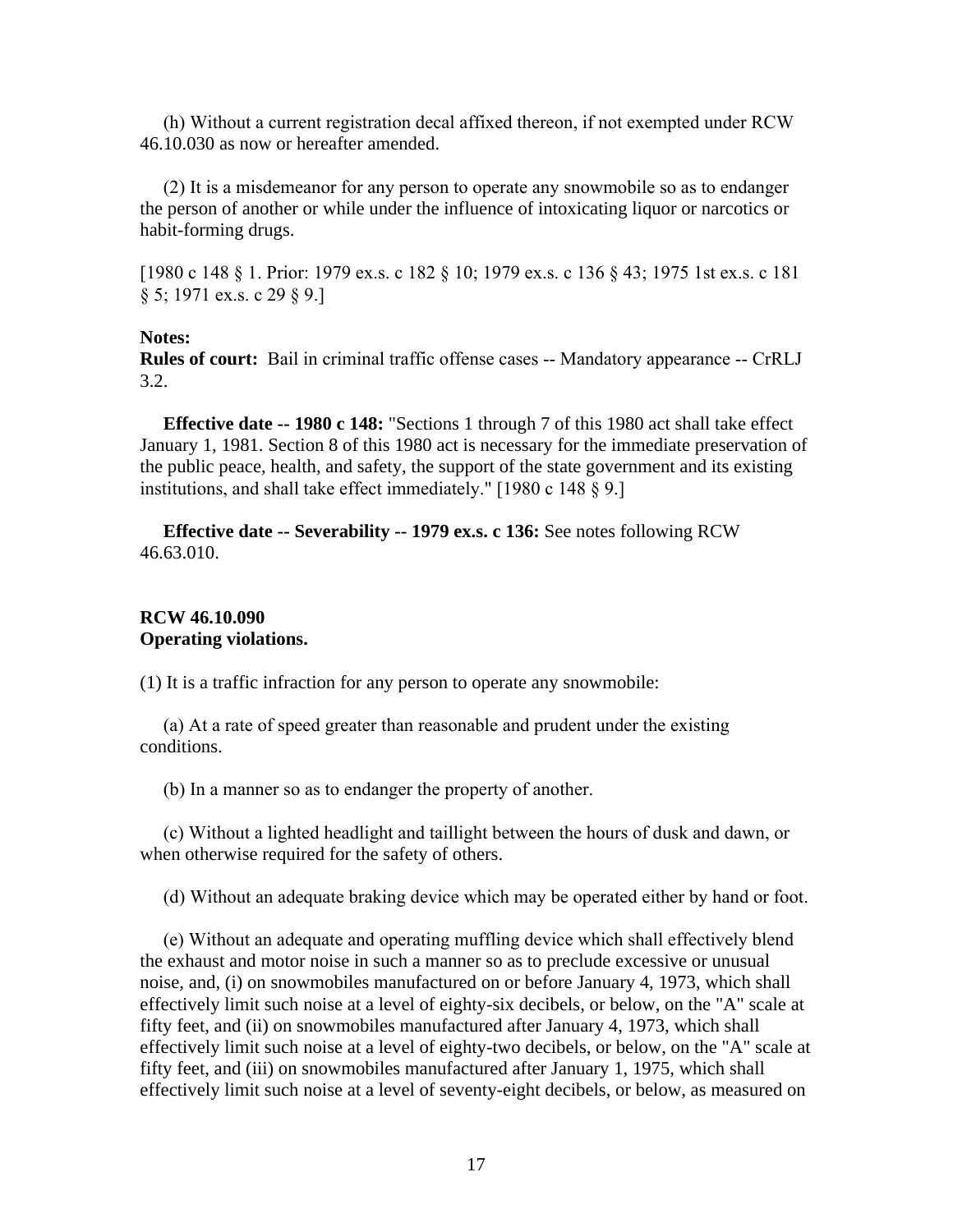the "A" scale at a distance of fifty feet, under testing procedures as established by the department of ecology; except snowmobiles used in organized racing events in an area designated for that purpose may use a bypass or cutout device. This section shall not affect the power of the department of ecology to adopt noise performance standards for snowmobiles. Noise performance standards adopted or to be adopted by the department of ecology shall be in addition to the standards contained in this section, but the department's standards shall supersede this section to the extent of any inconsistency.

 (f) Upon the paved portion or upon the shoulder or inside bank or slope of any public roadway or highway, or upon the median of any divided highway, except as provided in RCW 46.10.100 and 46.10.110.

 (g) In any area or in such a manner so as to expose the underlying soil or vegetation, or to injure, damage, or destroy trees or growing crops.

 (h) Without a current registration decal affixed thereon, if not exempted under RCW 46.10.030 as now or hereafter amended.

 (2) It is a misdemeanor for any person to operate any snowmobile so as to endanger the person of another or while under the influence of intoxicating liquor or narcotics or habit-forming drugs.

[1980 c 148 § 1. Prior: 1979 ex.s. c 182 § 10; 1979 ex.s. c 136 § 43; 1975 1st ex.s. c 181 § 5; 1971 ex.s. c 29 § 9.]

#### **Notes:**

**Rules of court:** Bail in criminal traffic offense cases -- Mandatory appearance -- CrRLJ 3.2.

 **Effective date -- 1980 c 148:** "Sections 1 through 7 of this 1980 act shall take effect January 1, 1981. Section 8 of this 1980 act is necessary for the immediate preservation of the public peace, health, and safety, the support of the state government and its existing institutions, and shall take effect immediately." [1980 c 148 § 9.]

 **Effective date -- Severability -- 1979 ex.s. c 136:** See notes following RCW 46.63.010.

#### **RCW 46.10.100**

**Crossing public roadways and highways lawful, when.** It shall be lawful to drive or operate a snowmobile across public roadways and highways other than limited access highways when:

 The crossing is made at an angle of approximately ninety degrees to the direction of the highway and at a place where no obstruction prevents a quick and safe crossing; and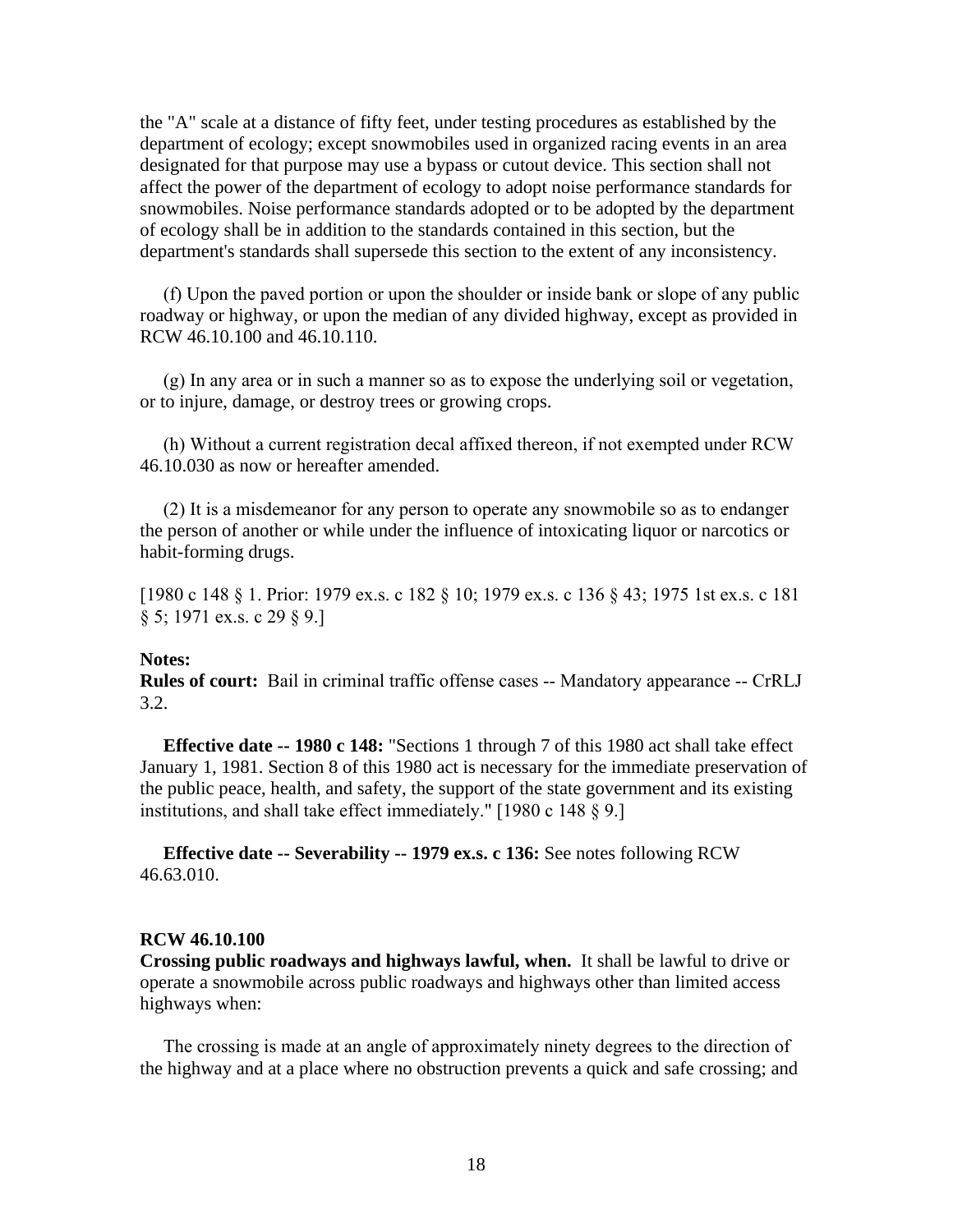The snowmobile is brought to a complete stop before entering the public roadway or highway; and

 The operator of the snowmobile yields the right-of-way to motor vehicles using the public roadway or highway; and

 The crossing is made at a place which is greater than one hundred feet from any public roadway or highway intersection.

[1971 ex.s. c 29 § 10.]

#### **RCW 46.10.110**

**Operating upon public road or highway lawful, when.** Notwithstanding the provisions of RCW 46.10.100, it shall be lawful to operate a snowmobile upon a public roadway or highway:

Where such roadway or highway is completely covered with snow or ice and has been closed by the responsible governing body to motor vehicle traffic during the winter months; or

 When the responsible governing body gives notice that such roadway or highway is open to snowmobiles or all-terrain vehicle use; or

 In an emergency during the period of time when and at locations where snow upon the roadway or highway renders such impassible to travel by automobile; or

When traveling along a designated snowmobile trail.

[1972 ex.s. c 153 § 23; 1971 ex.s. c 29 § 11.]

**Notes: Purpose -- 1972 ex.s. c 153:** See RCW 79A.35.070.

**RCW 46.10.120 Restrictions on age of operators — Qualifications.** No person under twelve years of age shall operate a snowmobile on or across a public roadway or highway in this state, and no person between the ages of twelve and sixteen years of age shall operate a snowmobile on or across a public road or highway in this state unless he has taken a snowmobile safety education course and been certified as qualified to operate a snowmobile by an instructor designated by the commission as qualified to conduct such a course and issue such a certificate, and he has on his person at the time he is operating a snowmobile evidence of such certification: PROVIDED, That persons under sixteen years of age who have not been certified as qualified snowmobile operators may operate a snowmobile under the direct supervision of a qualified snowmobile operator.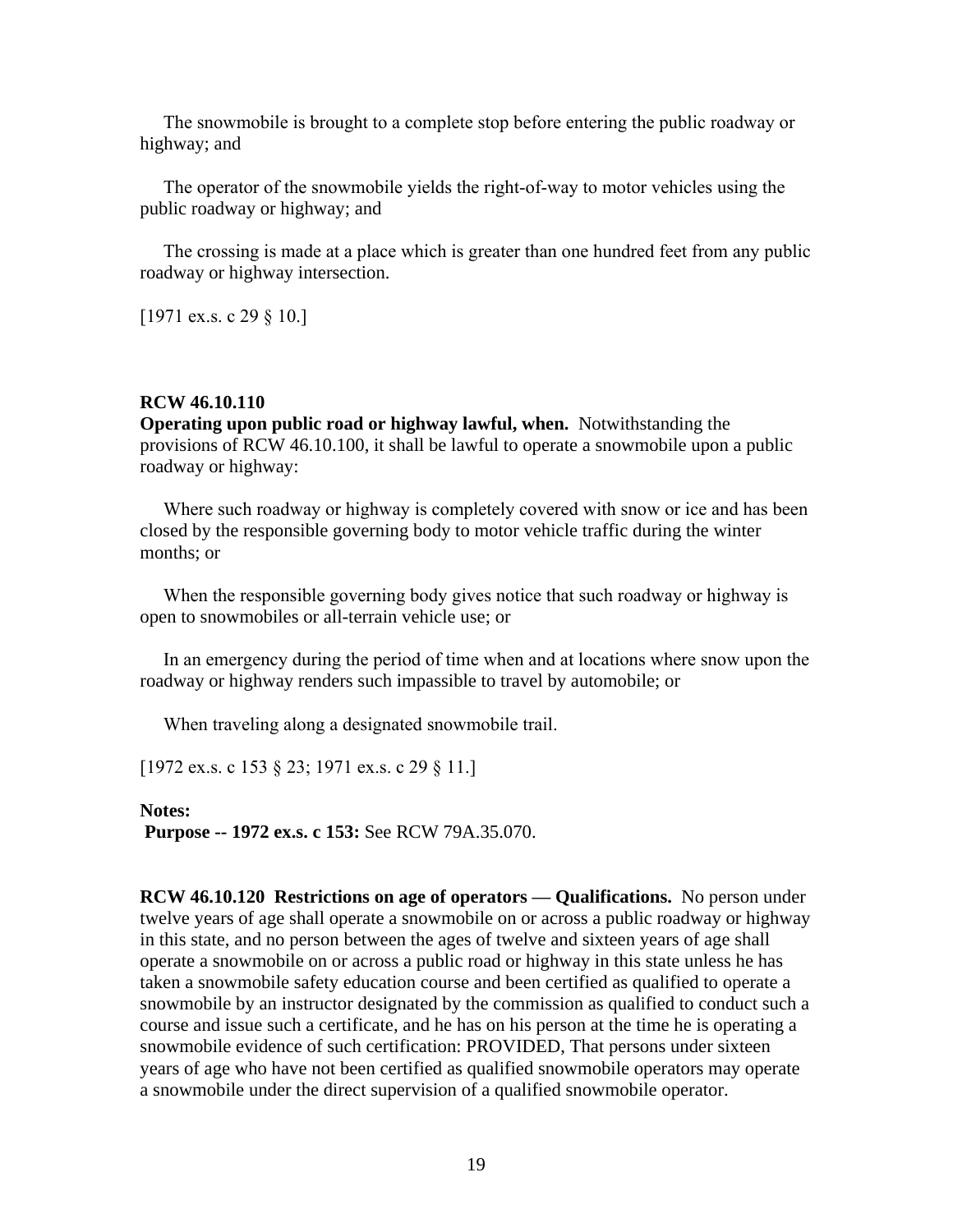[1972 ex.s. c 153 § 24; 1971 ex.s. c 29 § 12.]

**Notes:**

**Purpose -- 1972 ex.s. c 153:** See RCW 79A.35.070.

#### **RCW 46.10.130 Additional violations — Penalty.**

(1) No person shall operate a snowmobile in such a way as to endanger human life.

 (2) No person shall operate a snowmobile in such a way as to run down or harass deer, elk, or any wildlife, or any domestic animal, nor shall any person carry any loaded weapon upon, nor hunt from, any snowmobile except by permit issued by the director of fish and wildlife under RCW 77.32.237.

(3) Any person violating this section is guilty of a gross misdemeanor.

[2003 c 53 § 234; 1994 c 264 § 37; 1989 c 297 § 4; 1979 ex.s. c 182 § 11; 1971 ex.s. c 29 § 13.]

**Notes:**

**Rules of court:** Bail in criminal traffic offense cases -- Mandatory appearance -- CrRLJ 3.2.

**Intent -- Effective date -- 2003 c 53:** See notes following RCW 2.48.180.

#### **RCW 46.10.140**

**Accident reports.** The operator of any snowmobile involved in any accident resulting in injury to or death of any person, or property damage to an apparent extent equal to or greater than the minimum amount established by rule adopted by the Washington state patrol in accordance with chapter 46.52 RCW, or a person acting for the operator, or the owner of the snowmobile having knowledge of the accident, if the operator of the snowmobile is unknown, shall submit such reports as are required under chapter 46.52 RCW, and the provisions of chapter 46.52 RCW applies to the reports when submitted.

[1990 c 250 § 27; 1971 ex.s. c 29 § 14.]

**Notes:**

**Severability -- 1990 c 250:** See note following RCW 46.16.301.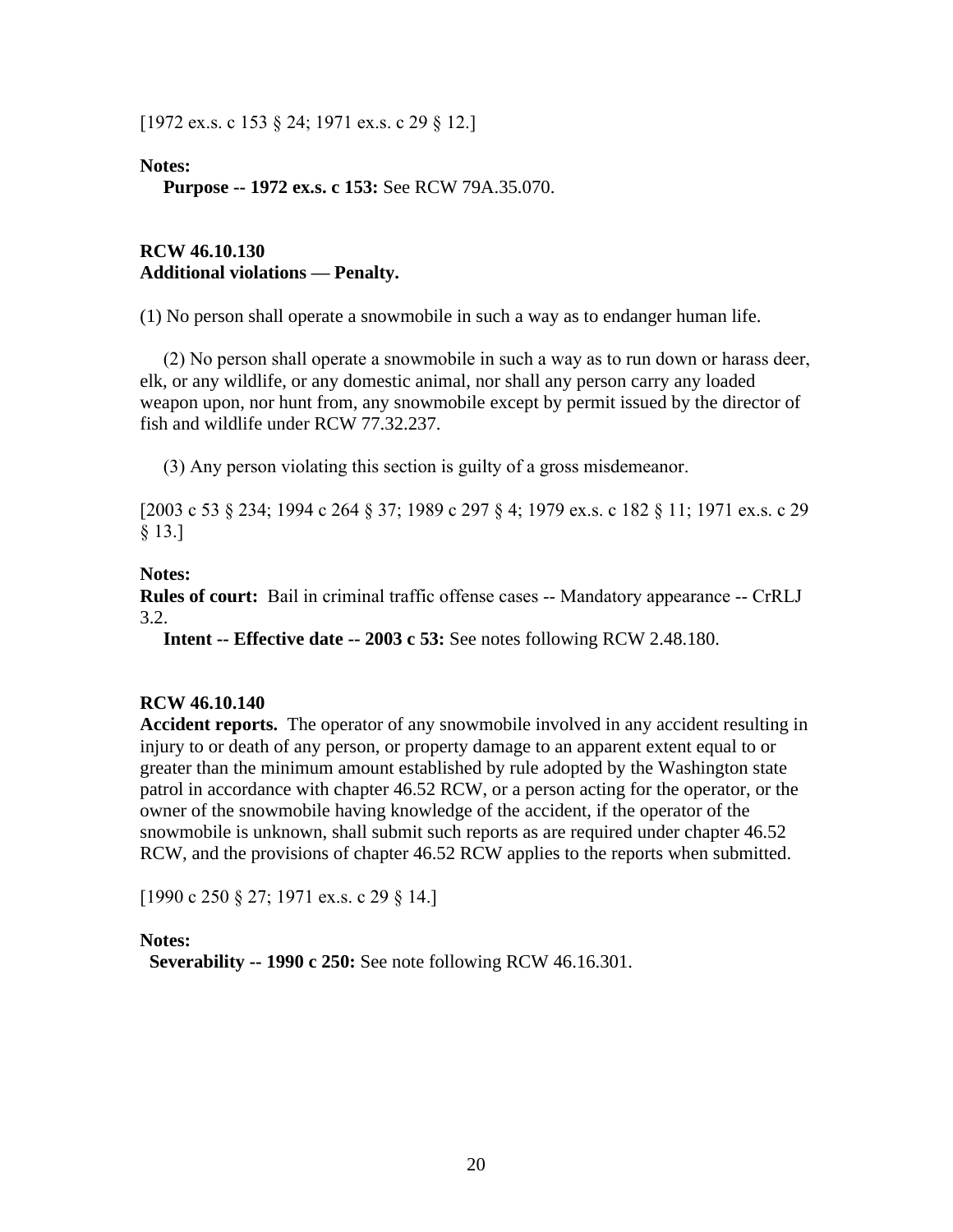#### **RCW 46.10.150**

**Refund of snowmobile fuel tax to snowmobile account.** From time to time, but at least once each biennium, the director shall request the state treasurer to refund from the motor vehicle fund amounts which have been determined to be a tax on snowmobile fuel, and the treasurer shall refund such amounts determined under RCW 46.10.170, and place them in the snowmobile account in the general fund.

[1994 c 262 § 3; 1979 ex.s. c 182 § 12; 1975 1st ex.s. c 181 § 3; 1973 1st ex.s. c 128 § 4; 1971 ex.s. c 29 § 15.]

#### **RCW 46.10.160**

**Snowmobile fuel excise tax nonrefundable.** Motor vehicle fuel used and purchased for providing the motive power for snowmobiles shall be considered a nonhighway use of fuel, but persons so purchasing and using motor vehicle fuel shall not be entitled to a refund of the motor vehicle fuel excise tax paid in accordance with the provisions of RCW 82.36.280 as it now exists or is hereafter amended.

[1971 ex.s. c 29 § 16.]

#### **RCW 46.10.170**

**Amount of snowmobile fuel tax paid as motor vehicle fuel tax.** From time to time, but at least once each four years, the department shall determine the amount of moneys paid to it as motor vehicle fuel tax that is tax on snowmobile fuel. Such determination shall use one hundred thirty-five gallons as the average yearly fuel usage per snowmobile, the number of registered snowmobiles during the calendar year under determination, and a fuel tax rate of: (1) Nineteen cents per gallon of motor vehicle fuel from July 1, 2003, through June 30, 2005; (2) twenty cents per gallon of motor vehicle fuel from July 1, 2005, through June 30, 2007; (3) twenty-one cents per gallon of motor vehicle fuel from July 1, 2007, through June 30, 2009; (4) twenty-two cents per gallon of motor vehicle fuel from July 1, 2009, through June 30, 2011; and (5) twenty-three cents per gallon of motor vehicle fuel beginning July 1, 2011, and thereafter.

[2003 c 361 § 408; 1994 c 262 § 4; 1993 c 54 § 7; 1990 c 42 § 117; 1979 ex.s. c 182 § 13; 1971 ex.s. c 29 § 17.]

#### **Notes:**

 **Findings -- Part headings not law -- Severability -- 2003 c 361:** See notes following RCW 82.36.025.

**Effective dates -- 2003 c 361:** See note following RCW 82.08.020.

 **Purpose -- Headings -- Severability -- Effective dates -- Application -- Implementation -- 1990 c 42:** See notes following RCW 82.36.025.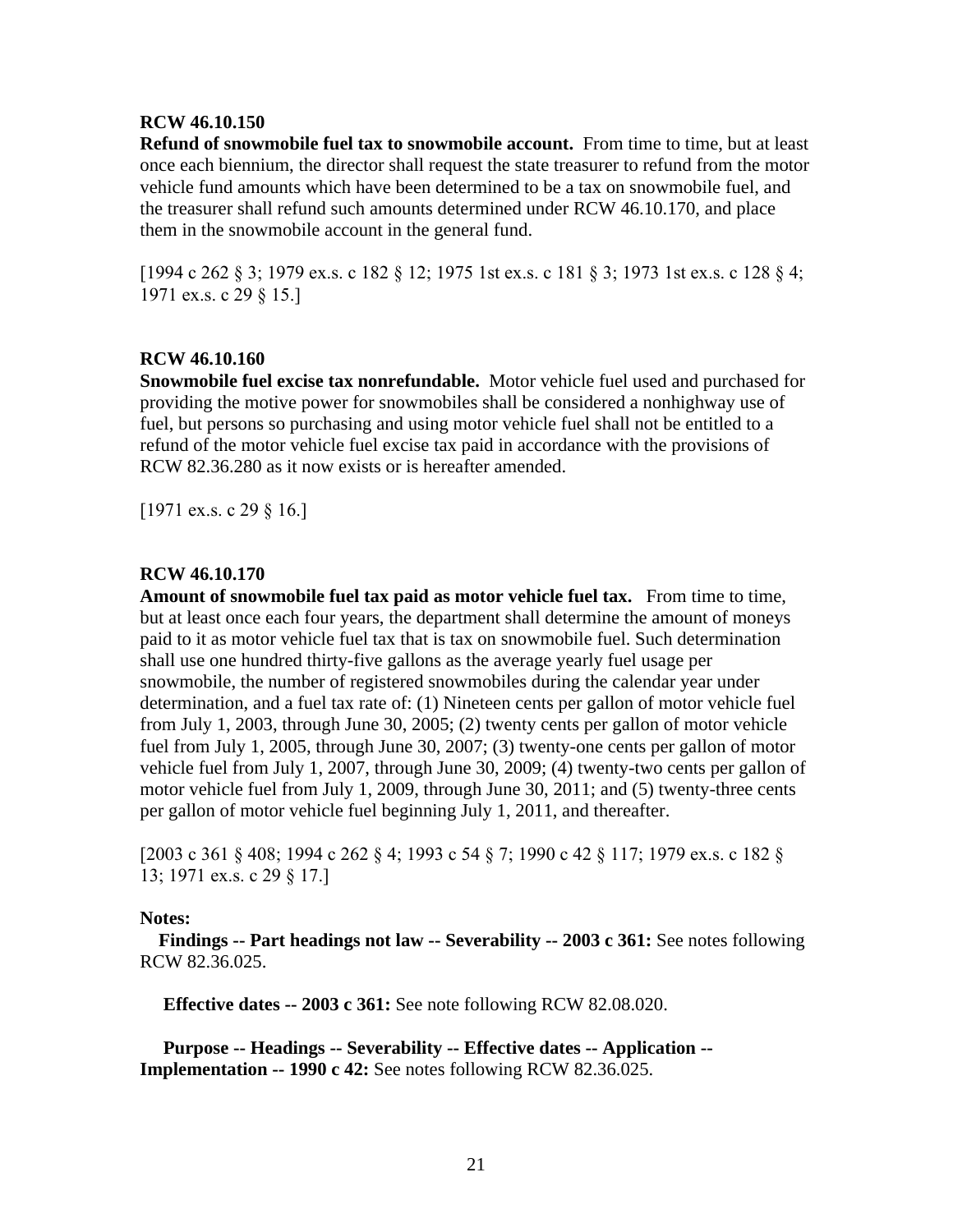#### **RCW 46.10.180**

**Regulation by political subdivisions, state agencies.** Notwithstanding any of the provisions of this chapter, any city, county, or other political subdivision of this state, or any state agency, may regulate the operation of snowmobiles on public lands, waters, and other properties under its jurisdiction, and on streets or highways within its boundaries by adopting regulations or ordinances of its governing body, provided such regulations are not inconsistent with the provisions of this chapter; and provided further that no such city, county, or other political subdivision of this state, nor any state agency, may adopt a regulation or ordinance which imposes a special fee for the use of public lands or waters by snowmobiles, or for the use of any access thereto which is owned by or under the jurisdiction of either the United States, this state, or any such city, county, or other political subdivision.

[1971 ex.s. c 29 § 18.]

#### **RCW 46.10.185**

**Local authorities may provide for safety and convenience.** Notwithstanding any other provisions of this chapter, the local governing body may provide for the safety and convenience of snowmobiles and snowmobile operators. Such provisions may include, but shall not necessarily be limited to, the clearing of areas for parking automobiles, the construction and maintenance of rest areas, and the designation and development of given areas for snowmobile use.

[1972 ex.s. c 153 § 25.]

#### **Notes:**

**Purpose -- 1972 ex.s. c 153:** See RCW 79A.35.070.

## **RCW 46.10.190 Violations as traffic infractions — Exceptions — Civil liability.**

(1) Except as provided in RCW 46.10.090(2), 46.10.055, and 46.10.130, any violation of the provisions of this chapter is a traffic infraction: PROVIDED, That the penalty for failing to display a valid registration decal under RCW 46.10.090 as now or hereafter amended shall be a fine of forty dollars and such fine shall be remitted to the general fund of the governmental unit, which personnel issued the citation, for expenditure solely for snowmobile law enforcement.

 (2) In addition to the penalties provided in RCW 46.10.090 and subsection (1) of this section, the operator and/or the owner of any snowmobile used with the permission of the owner shall be liable for three times the amount of any damage to trees, shrubs, growing crops, or other property injured as the result of travel by such snowmobile over the property involved.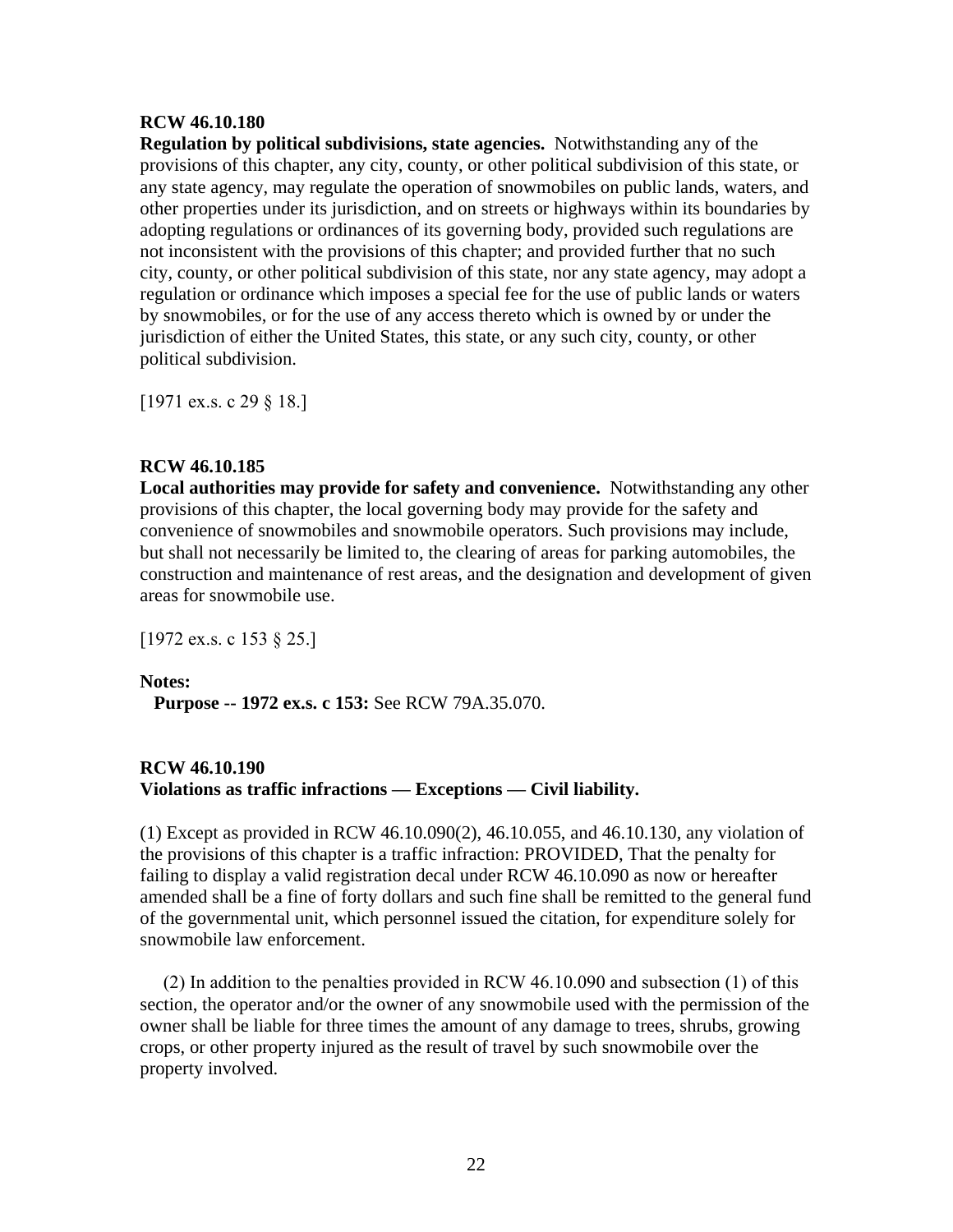[1982 c 17 § 8; 1980 c 148 § 2. Prior: 1979 ex.s. c 182 § 14; 1979 ex.s. c 136 § 44; 1975 1st ex.s. c 181 § 6; 1971 ex.s. c 29 § 19.]

#### **Notes:**

**Rules of court:** Monetary penalty schedule -- IRLJ 6.2.

**Effective date -- 1980 c 148:** See note following RCW 46.10.090.

 **Effective date -- Severability -- 1979 ex.s. c 136:** See notes following RCW 46.63.010.

## **RCW 46.10.200**

**Enforcement.** The provisions of this chapter shall be enforced by all persons having the authority to enforce any of the laws of this state, including, without limitation, officers of the state patrol, county sheriffs and their deputies, all municipal law enforcement officers within their respective jurisdictions, fish and wildlife officers, state park rangers, and those employees of the department of natural resources designated by the commissioner of public lands under \*RCW 43.30.310, as having police powers to enforce the laws of this state.

[2001 c 253 § 4; 1980 c 78 § 131; 1971 ex.s. c 29 § 20.]

#### **Notes:**

**\*Reviser's note:** RCW 43.30.310 was recodified as RCW 43.12.065 pursuant to 2003 c 334 § 127.

 **Effective date -- Intent, construction -- Savings -- Severability -- 1980 c 78:** See notes following RCW 77.04.010.

## **RCW 46.10.210**

**Administration.** With the exception of the registration and licensing provisions, this chapter shall be administered by the Washington state parks and recreation commission. The department shall consult with the commission prior to adopting rules to carry out its duties under this chapter. After consultation with the committee, the commission shall adopt such rules as may be necessary to carry out its duties under this chapter. Nothing in this chapter is intended to discourage experimental or pilot programs which could enhance snowmobile safety or recreational snowmobiling.

[1979 ex.s. c 182 § 15; 1973 1st ex.s. c 128 § 5.]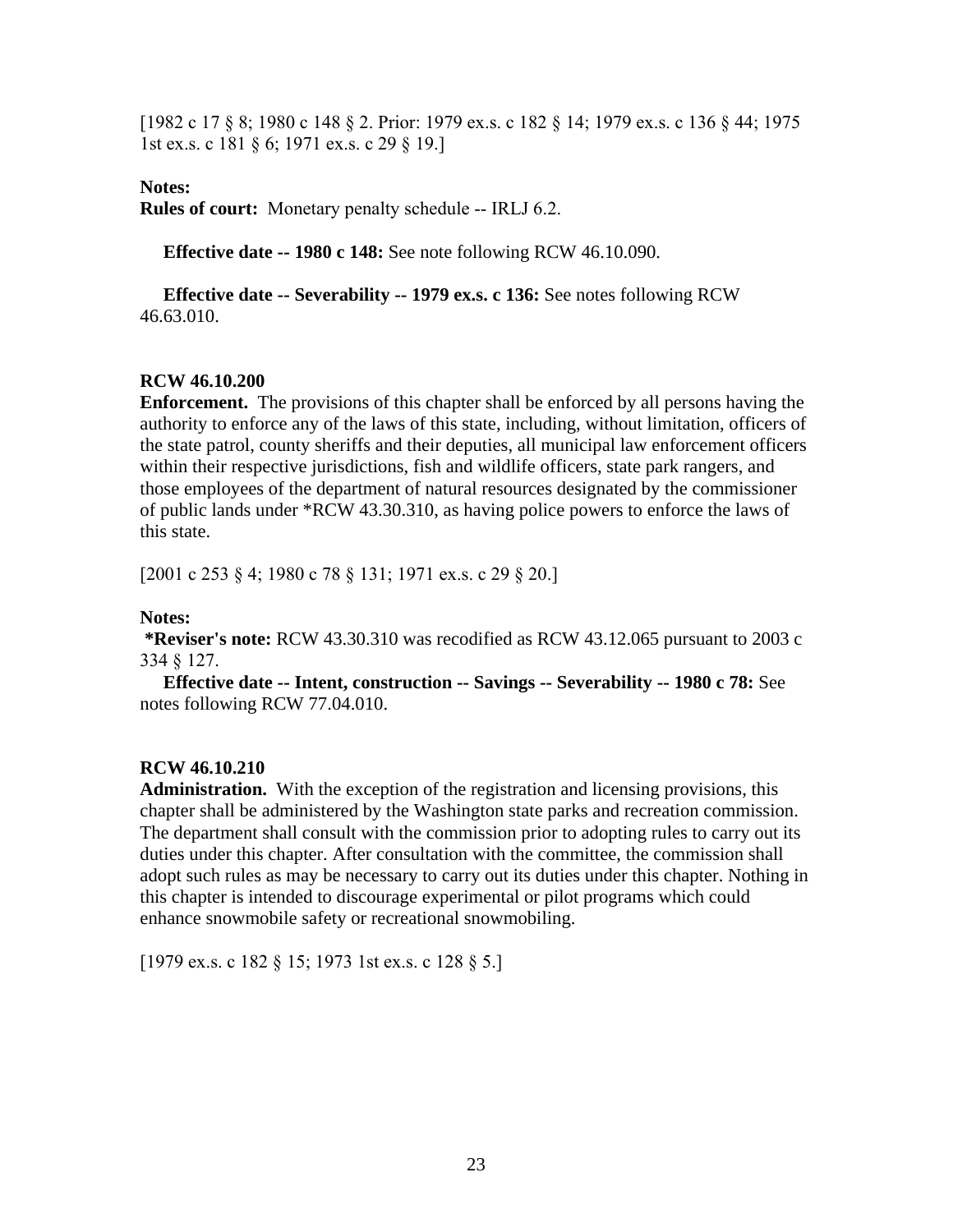#### **RCW 46.10.220 Snowmobile advisory committee.**

(1) There is created in the Washington state parks and recreation commission a snowmobile advisory committee to advise the commission regarding the administration of this chapter.

 (2) The purpose of the committee is to assist and advise the commission in the planned development of snowmobile facilities and programs.

(3) The committee shall consist of:

 (a) Six interested snowmobilers, appointed by the commission; each such member shall be a resident of one of the six geographical areas throughout this state where snowmobile activity occurs, as defined by the commission;

 (b) Three representatives of the nonsnowmobiling public, appointed by the commission; and

 (c) One representative of the department of natural resources, one representative of the department of fish and wildlife, and one representative of the Washington state association of counties; each of whom shall be appointed by the director of such department or association.

 (4) Terms of the members appointed under subsection (3)(a) and (b) of this section shall commence on October 1st of the year of appointment and shall be for three years or until a successor is appointed, except in the case of appointments to fill vacancies which shall be for the remainder of the unexpired term: PROVIDED, That the first such members shall be appointed for terms as follows: Three members shall be appointed for one year, three members shall be appointed for two years, and three members shall be appointed for three years.

 (5) Members of the committee shall be reimbursed for travel expenses as provided in RCW 43.03.050 and 43.03.060. Expenditures under this subsection shall be from the snowmobile account created by RCW 46.10.075.

 (6) The committee may meet at times and places fixed by the committee. The committee shall meet not less than twice each year and additionally as required by the committee chairman or by majority vote of the committee. One of the meetings shall be coincident with a meeting of the commission at which the committee shall provide a report to the commission. The chairman of the committee shall be chosen under procedures adopted by the committee from those members appointed under subsection (3)(a) and (b) of this section.

 (7) The Washington state parks and recreation commission shall serve as recording secretary to the committee. A representative of the department of licensing shall serve as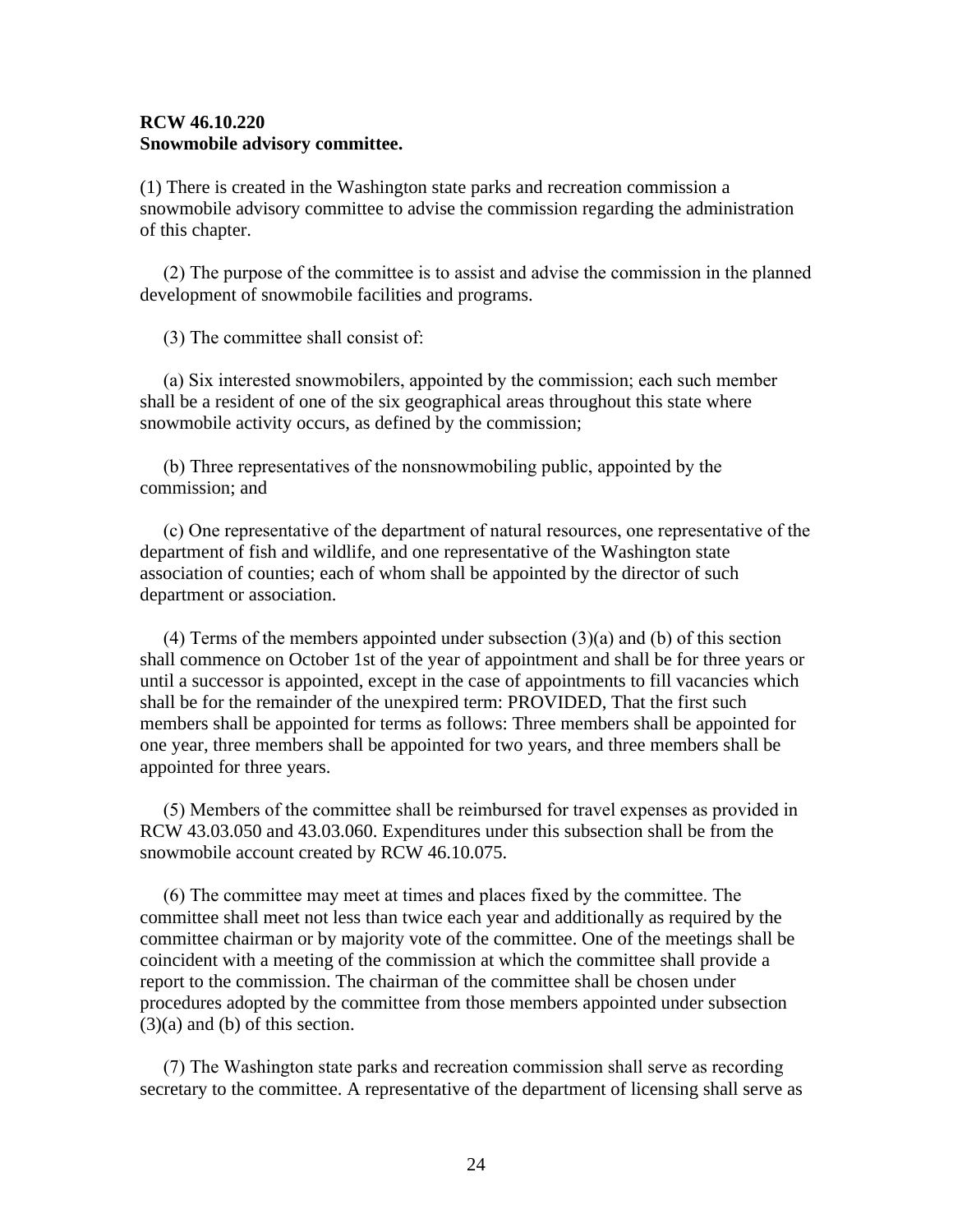an ex officio member of the committee and shall be notified of all meetings of the committee. The recording secretary and the ex officio member shall be nonvoting members.

(8) The committee shall adopt procedures to govern its proceedings.

[1994 c 264 § 38; 1989 c 175 § 110; 1988 c 36 § 26; 1987 c 330 § 1201. Prior: 1986 c 270 § 9; 1986 c 16 § 3; 1983 c 139 § 1; 1979 ex.s. c 182 § 2.]

#### **Notes:**

**Effective date -- 1989 c 175:** See note following RCW 34.05.010. **Construction -- Application of rules -- Severability -- 1987 c 330:** See notes following RCW 28B.12.050.

#### **RCW 46.10.900**

**Severability — 1971 ex.s. c 29.** If any provision of this chapter, or its application to any person or circumstance is held invalid, the remainder of this chapter, or the application of the provision to other persons or circumstances is not affected.

[1971 ex.s. c 29 § 21.]

#### **RCW 46.10.910**

**Short title.** This chapter may be known and cited as the "Snowmobile act".

[1971 ex.s. c 29 § 22.]

# **Washington Administrative Code**

**WAC 352-48-010 Purpose.** This chapter is promulgated in order to establish procedures by which the Washington state parks and recreation commission will administer grants and contracts supported by snowmobile account funds in accordance with chapter 46.10 RCW.

[Statutory Authority: RCW 46.10.210. 83-13-087 (Resolution No. 68), § 352-48-010, filed 6/17/83. Statutory Authority: RCW 46.10.080. 80-12-022 (Order 46), § 352-48-010, filed 8/27/80.]

**WAC 352-48-020 Definitions.** When used in this chapter the following words and phrases shall have the meanings designated in this section unless a different meaning is expressly provided or unless the context clearly indicates otherwise:

 (1) "Snowmobile" means any self-propelled vehicle capable of traveling over snow or ice, which utilizes as its means of propulsion an endless belt tread, or cleats, or any combination of these or other similar means of contact with the surface upon which it is operated, and which is steered wholly or in part by skis or sled type runners, and which is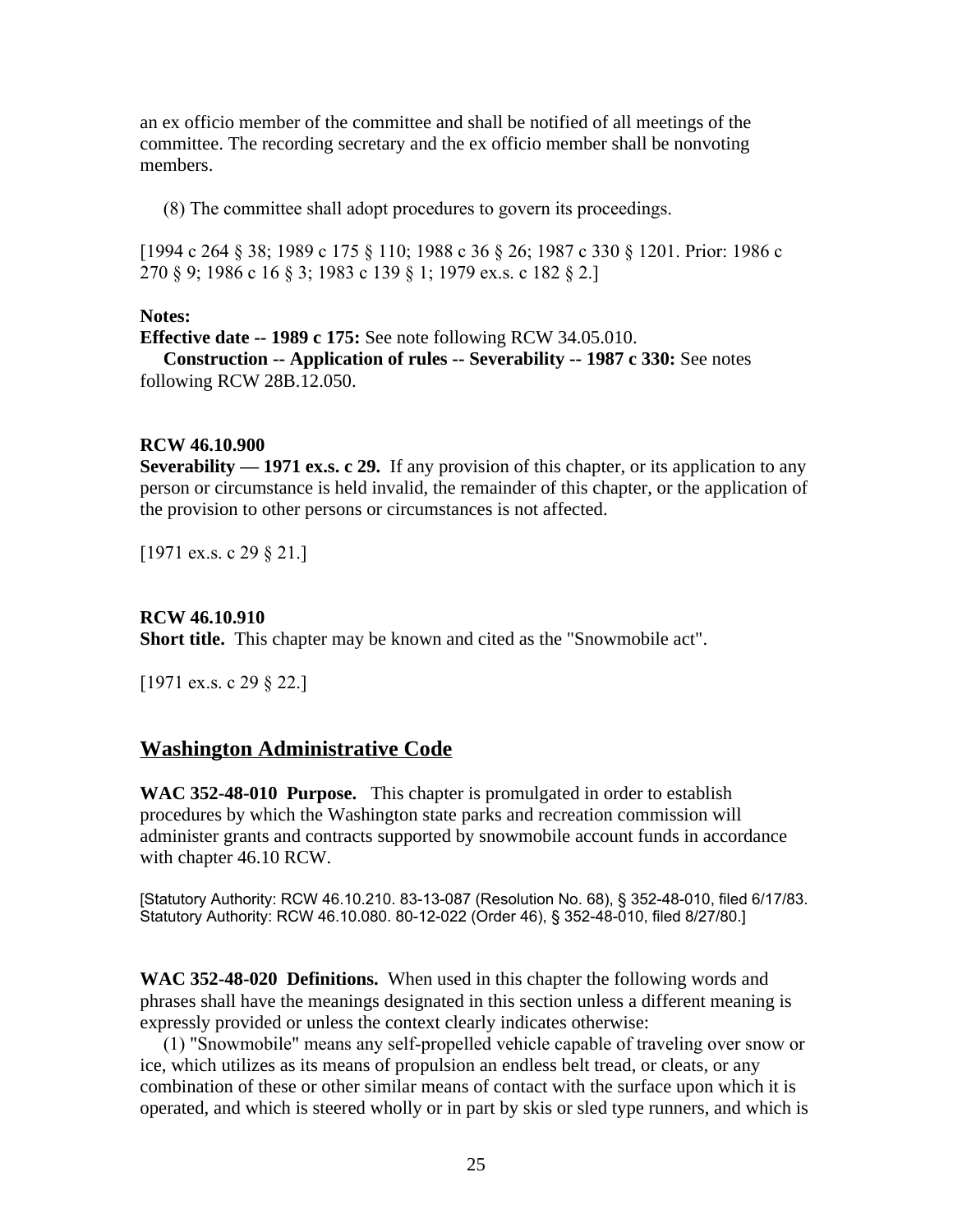not otherwise registered as, or subject to the motor vehicle excise tax in the state of Washington.

 (2) "Snowmobile use area" means an area described by boundary and acreage in which snowmobile use is authorized.

 (3) "Snowmobile trail" means a corridor described by location and length which is designated for snowmobile travel.

 (4) "Snowmobile funds" means the funds deposited in the snowmobile account which are administered by the Washington state parks and recreation commission pursuant to this chapter and chapter 46.10 RCW.

(5) "Commission" means the Washington state parks and recreation commission.

 (6) "Director" means the director of the Washington state parks and recreation commission.

[Statutory Authority: RCW 46.10.210. 83-13-087 (Resolution No. 68), § 352-48-020, filed 6/17/83. Statutory Authority: RCW 46.10.080. 80-12-022 (Order 46), § 352-48-020, filed 8/27/80.]

**WAC 352-48-030 Snowmobile programs.** Snowmobile funds may be disbursed by the commission for snowmobile purposes which may include, but not be limited to, the administration, acquisition, development, operation, and maintenance of snowmobile facilities, such as snowmobile trails, snowmobile use areas, parking areas, sanitary facilities, and equipment and the development and implementation of snowmobile safety, enforcement, and education programs.

All snowmobile facilities which receive snowmobile funds must be open to the general public and meet all legally enforceable safety requirements.

[Statutory Authority: RCW 46.10.210. 83-13-087 (Resolution No. 68), § 352-48-030, filed 6/17/83. Statutory Authority: RCW 46.10.080. 80-12-022 (Order 46), § 352-48-030, filed 8/27/80.]

**WAC 352-48-040 Eligibility.** Any public agency is eligible to receive from the commission grants of snowmobile funds to support up to one hundred percent of the cost of snowmobile programs.

Any public or private agency or person is eligible to enter into contracts with the commission to receive snowmobile funds to support up to one hundred percent of the cost of snowmobile programs.

[Statutory Authority: RCW 46.10.210. 83-13-087 (Resolution No. 68), § 352-48-040, filed 6/17/83. Statutory Authority: RCW 46.10.080. 80-12-022 (Order 46), § 352-48-040, filed 8/27/80.]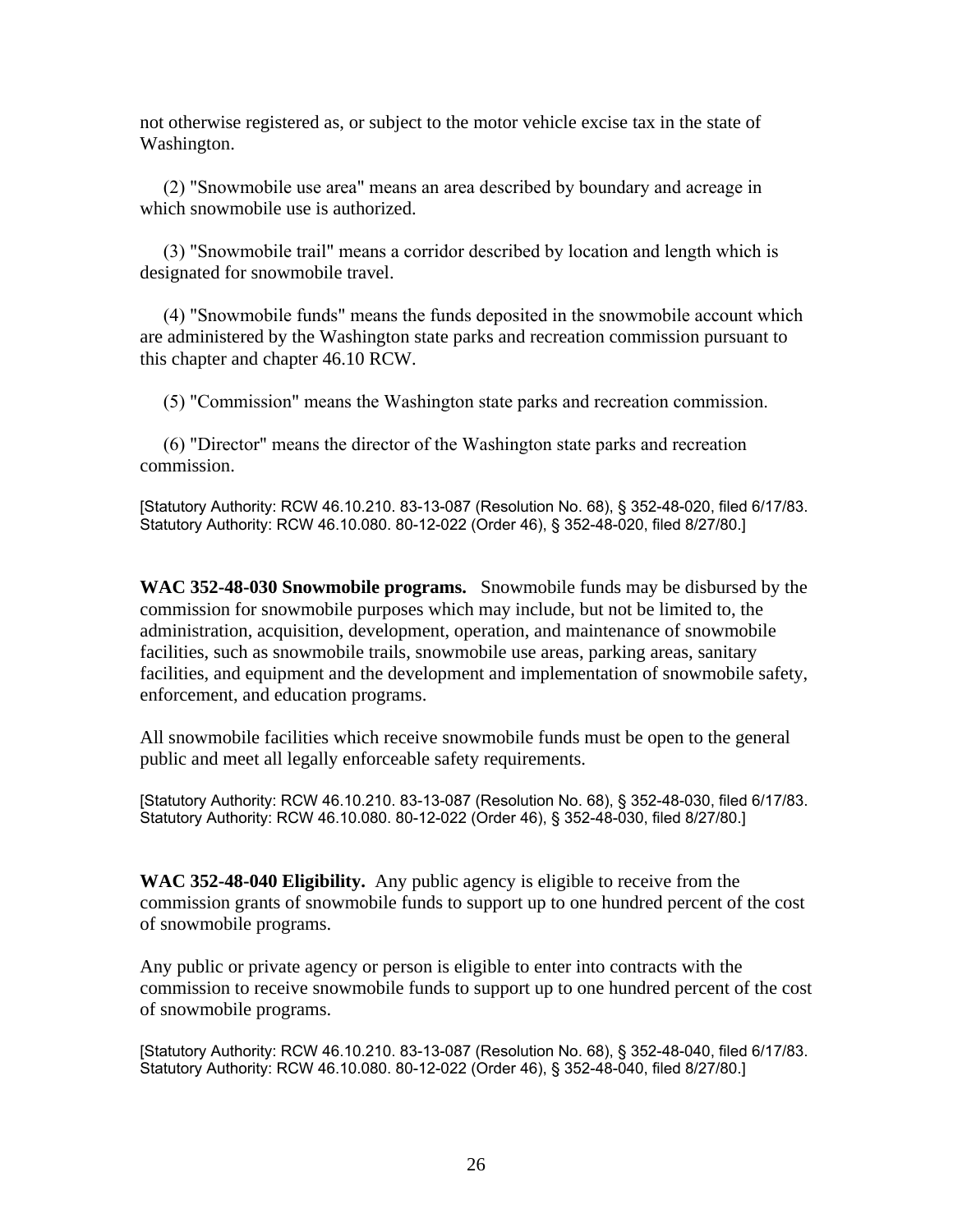**WAC 352-48-050 Application process.** In order to be considered by the commission for the receipt of snowmobile funds, a public or private agency or person must:

 (1) Complete an application on a form prescribed by the commission and file the application with the commission by June 1 prior to the beginning of the first snow season for which funds are requested.

 (2) Obtain permission to conduct a program from all owners of the land on which a program is to occur and file documentation of such permission with the commission at the time of application for funds.

(3) Agree to:

 (a) File with the commission an annual report on a program for which funds are received by May 15 after the end of each snow season for which funds are received;

 (b) Return, or replace in kind, to the commission any losses to a program for which funds are received, if due to the action of a recipient of funds, a program is not completed in a timely manner or cancelled; and

 (c) Execute a contract with the commission on a program for which funds are received and fulfill all obligations of the contract.

 (4) Certify to the commission that any facility for which funds are received will be open to the general public.

(5) Comply with all applicable local, state, and federal laws.

[Statutory Authority: RCW 46.10.210. 83-13-087 (Resolution No. 68), § 352-48-050, filed 6/17/83. Statutory Authority: RCW 46.10.080. 80-12-022 (Order 46), § 352-48-050, filed 8/27/80.]

**WAC 352-48-060 Funding priorities.** The priorities for the distribution of snowmobile funds by the commission shall be:

 (1) Administration of a statewide snowmobile program which includes safety, education, and information programs;

(2) Operation and maintenance of major trailgrooming equipment;

 (3) Operation and maintenance of snowmobile trails, use areas, parking areas, and other facilities which include an emergency reserve and an enforcement program;

(4) Replacement of equipment which supports snowmobile programs;

(5) Acquisition and development of new snowmobile facilities and equipment; and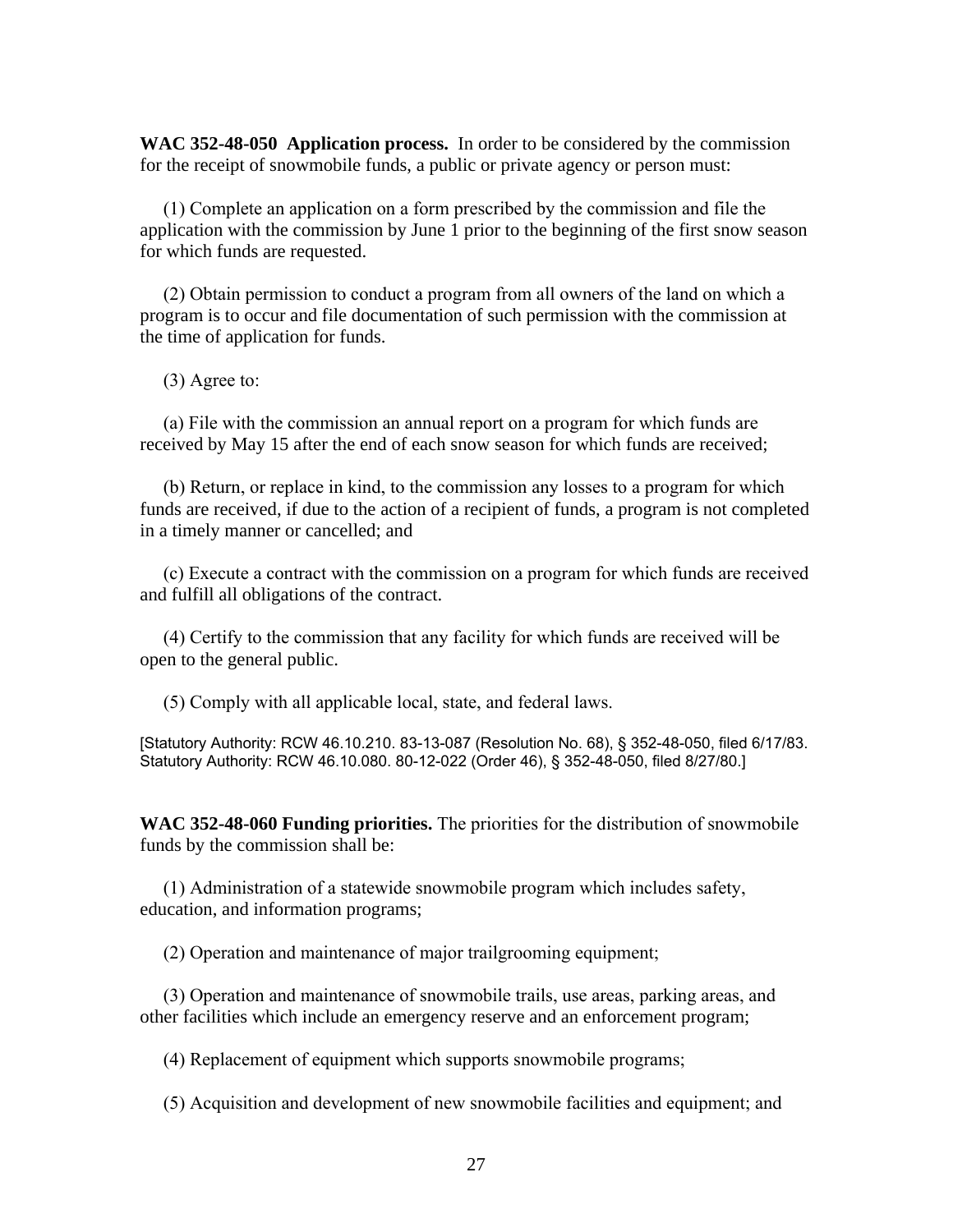(6) Support of special snowmobile programs.

[Statutory Authority: RCW 46.10.210. 83-13-087 (Resolution No. 68), § 352-48-060, filed 6/17/83. Statutory Authority: RCW 46.10.080. 80-12-022 (Order 46), § 352-48-060, filed 8/27/80.]

**WAC 352-48-070 Disbursement of funds.** Applicants for snowmobile funds whose requests are approved by the commission may receive funds (1) on a reimbursement basis after a billing which indicates satisfactory compliance with a contract has been filed with the commission or (2) through an advance payment upon a written request to and approval by the director.

[Statutory Authority: RCW 46.10.210. 83-13-087 (Resolution No. 68), § 352-48-070, filed 6/17/83. Statutory Authority: RCW 46.10.080. 80-12-022 (Order 46), § 352-48-070, filed 8/27/80.]

**WAC 352-48-080 Accountability.** Recipients of snowmobile funds shall maintain accurate accounting records on the expenditure of the funds, provide the commission with these records upon request, and permit the commission to audit the use of the funds in accordance with generally accepted audit practices and standards.

[Statutory Authority: RCW 46.10.210. 83-13-087 (Resolution No. 68), § 352-48-080, filed 6/17/83. Statutory Authority: RCW 46.10.080. 80-12-022 (Order 46), § 352-48-080, filed 8/27/80.]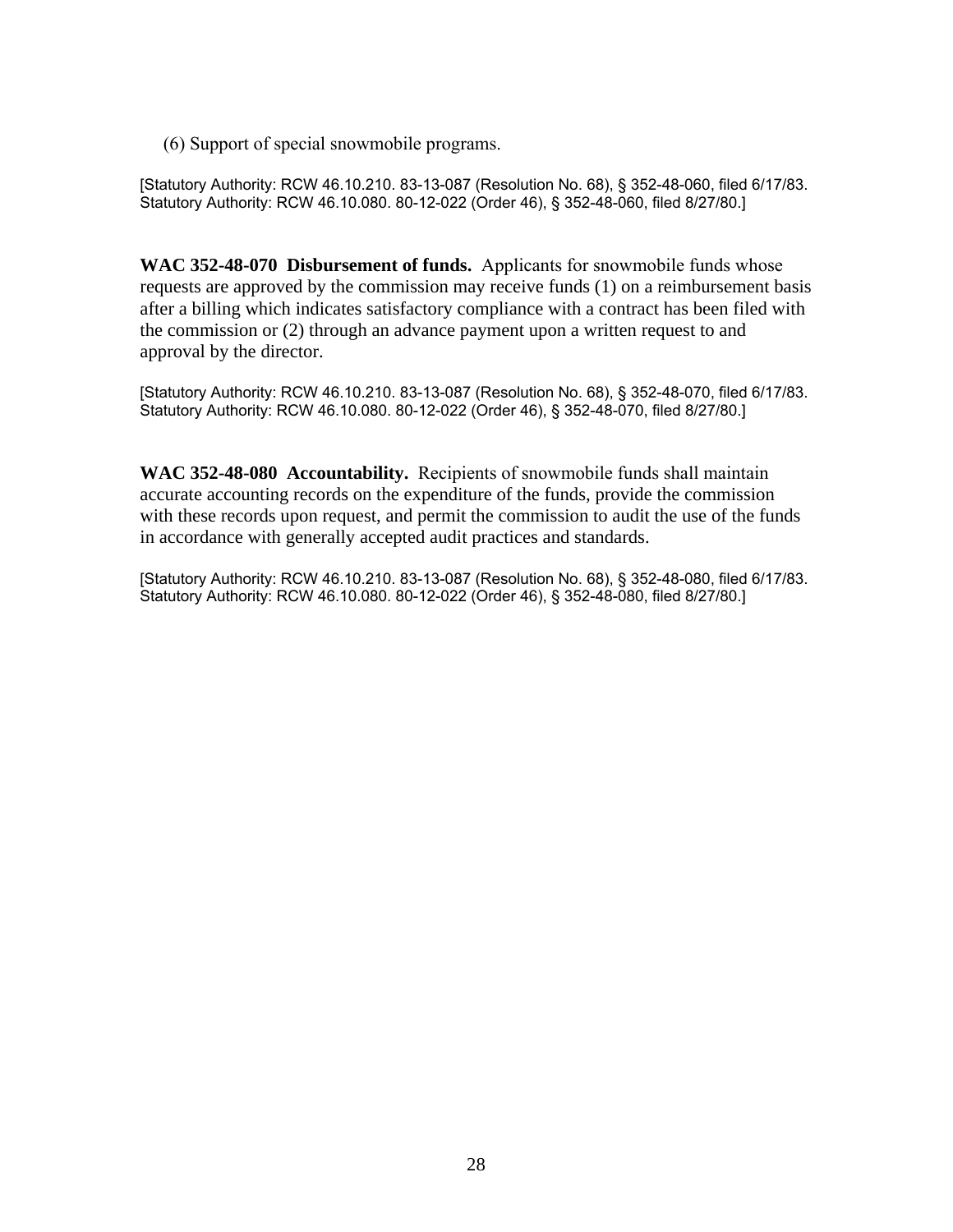# **Appendix "C" Winter Recreation Strategic Plan Overview of Public Process**

- Review of general strategic planning literature, and strategic plans from other states; review of RCO (former IAC) recreation study data; review of program history, the Director's prior program review, and Roundtable Associates study of the snowmobile program – initial drafting of plan outline – October through December 2006
- Planning website available to inform public and collect comments January 2007
- Comment card mailed to Winter Recreation program mailing list informing public of planning project and directing them to website – January 2007
- 4 meetings with Winter Recreation Advisory Committee January, July, and October 2007, and February 2008
- 3 meetings with Snowmobile Advisory Committee February and July 2007, and February 2008
- 2 presentations at the Washington State Snowmobile Association conventions in February of 2007 and 2008
- 2 articles prepared for WSSA "Snoflyer" newsletter in 2007
- 7 focus group meetings held with non-motorized users May, June and October 2007 (Spokane, Olympia, Vancouver, Issaquah, Yakima, Wenatchee, and Bellingham)
- 3 meetings held with I-90 corridor planning task group where Strategic Plan was discussed – May and June 2007
- 1 meeting with SW Washington Winter Recreation Partnership group at Stevenson (both motorized and non-motorized users) – October 2007
- 3 meetings with State Parks' Sno-Park Rangers and Managers February and November 2007, April 2008
- 3 meetings with USFS and WDFW staff May, June and October 2007
- Commission workshop presentation September 2007
- Commission workshop presentation April 2008
- 7 public meetings held to present draft plan Seattle, Bellingham, Vancouver, Yakima, Wenatchee, Spokane, and Dayton – April 21 – May 5, 2008
- Commission workshop presentation June 2008
- Commission consideration of draft strategic plan June 2008

(Note: In addition to these actions, there has been regular communications with members of the Winter Recreation Advisory Committee's Strategic Planning Subcommittee, and the Snowmobile Steering Committee regarding plan progress and schedule.)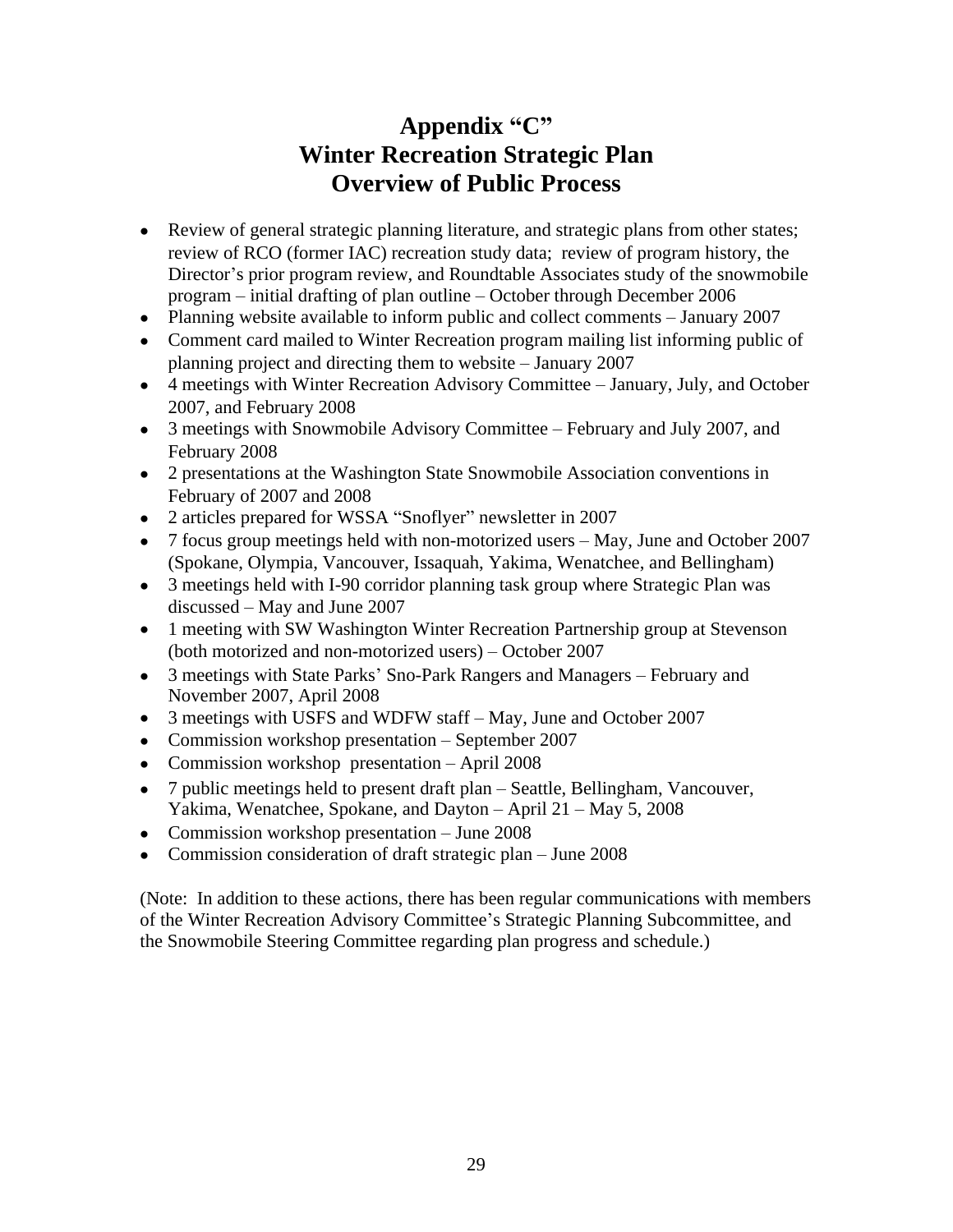# **Appendix "D"** Centennial 2013 Plan

# *Priority No. 1:* **Fix what we have.**

**With help from the Governor and Legislature, your State Parks Commission commits to caring for and improving these high-quality state parks and recreation services you enjoy today:** 

- **Stewardship** Safeguarding Washington's natural, cultural and historical treasures. Remove invasive plant species and noxious weeds and reduce tree risk and fire danger through healthy forest management.
- **Enjoyment, health and learning** Provide environmental and cultural education, events and health opportunities for all citizens.
- **Public Service** Strengthen public service with valued, skilled and versatile employees, volunteers and partners.
- **Facilities** Eliminate backlog of parks maintenance and equipment replacement and improve our well-loved park system with critical renovations, including Puget Sound water quality improvements.
- **Partnerships—Engage the public by increasing volunteer and partnership** opportunities.
- **Financial strategy –** Leverage increased general tax support with earned revenue, donations and cost efficiencies for sustaining park operations**.**

# *Priority No. 2:* **Upgrade existing parks, trails and services. With a blend of public and private dollars, the Commission aims to build capacity and upgrade existing parks, trails and services to meet increased demand in a fast-growing state.**

- Upgrade iconic parks and coastal and marine areas.
- Improve facilities and add trail miles for multiple uses along Mountains-to-Sound Greenway and long-distance trails.
- Provide more access to water and services for boaters.
- **Improve winter recreation trails and services.**
- Add and improve in-park trails for visitors.
- Develop trail connections between state parks, long-distance trails and county and city trail systems.

# *Priority No. 3:* **Add new parks, trails and services and work towards opening new parks.**

**With a blend of public and private dollars, the Commission works toward adding trails and opening new parks, ensuring a legacy of outdoor resources is available to future generations.**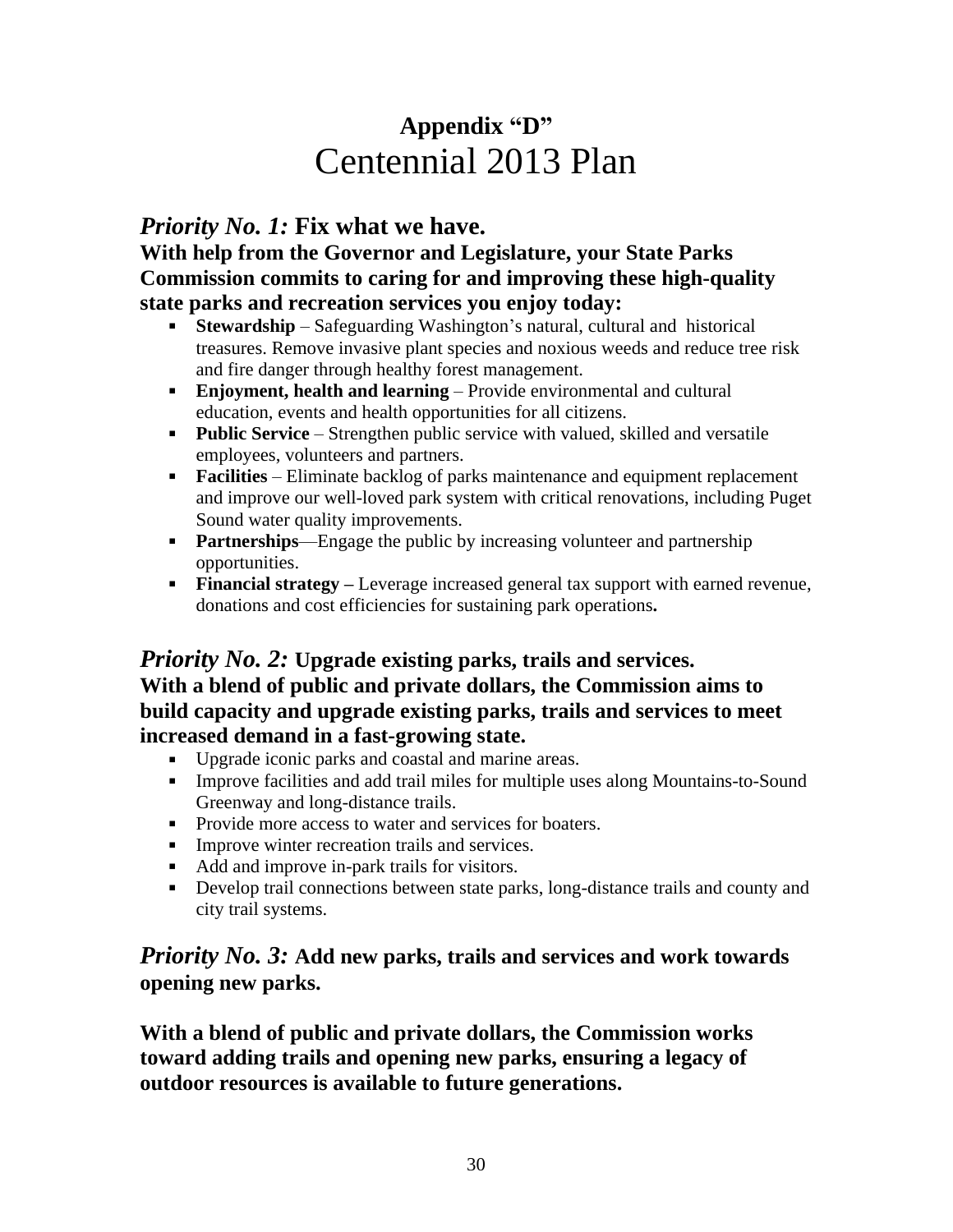# **Work toward completing cross-state trails:**

- Trails connecting Seattle to Spokane and Tri-cities and Chehalis to South Bend.
- Water trails (Willapa Bay Trail and Columbia and Snake River water trails)

# **Work toward opening new parks:**

- **Nisqually-Mashel**
- **Lake Spokane**
- **Miller Peninsula**
- **Cama Beach**
- **Bottle Beach**

# **Preserve our history for future generations – improve four major historic sites:**

- Iron Horse/South CleElum Depot
- Saint Edward Seminary
- Fort Simcoe
- Olmstead Place

# **Tell the story of the Ice Age floods**

• Plan and develop interpretive sites and programs

# **"100 Connections": Citizen gifts enhance favorite parks**

- Park managers invite groups and communities to help
- Contributions of funding and labor
- Project examples: Playground equipment, interpretive and wildlife viewing features, trails, landscaping and planting, picnic shelters and other buildings.

# **100 Connections Projects**

# Central Puget Sound

**Belfair –** Electrified amphitheater with seating for 75

**Belfair –** Estuary restoration

**Blake Island –** Flagpole and Centennial garden

**Bridle Trails –** Grandstand, judges' tower for equestrian area – **COMPLETED**

**Bridle Trails –** Wheelchair-accessible paths

**Federation Forest –** Expand and renovate 1960s-era interpretive center

**Green River Gorge area –** New playground equipment at Flaming Geyser – **COMPLETED**

**Jarrell Cove –** Amphitheater to interpret history and culture of Squaxin Island Tribe **Kitsap Memorial –** Rental cabins – **COMPLETED**

Lake Easton – Renovate, relocate trail to improve lake access

Lake Easton – New exhibits, buildings and rail pieces at South Cle Elum Rail Yard, interpret Chicago-Milwaukee-St. Paul-Pacific Railroad – **COMPLETED**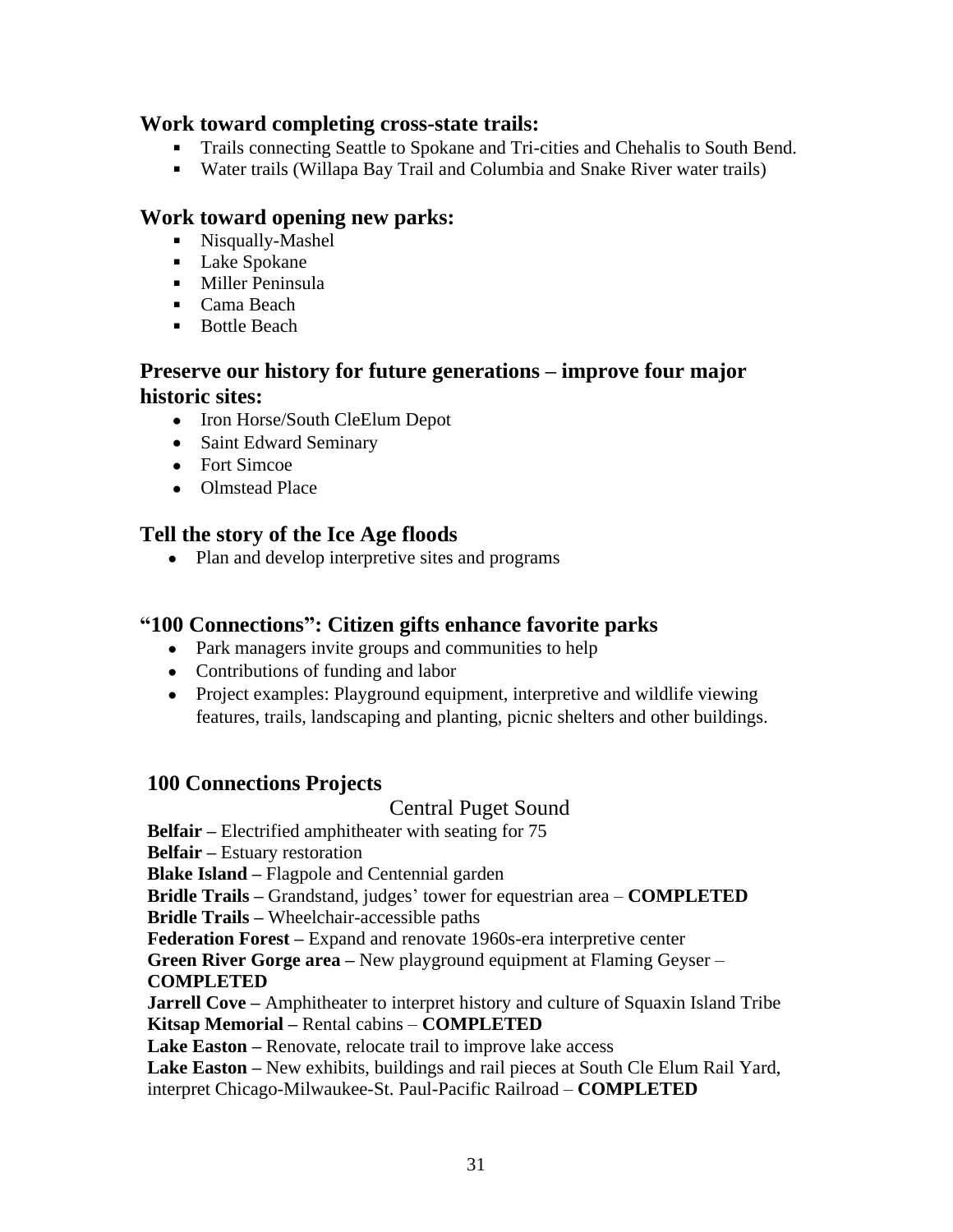**Lake Sammamish –** New public recreation facilities **Saint Edward –** Wheelchair-accessible trail to playground – **COMPLETED Squak Mountain –** Equestrian warm-up arena near trailhead

#### **Northeast**

**Bridgeport –** Park trail extension to Chief Joseph Dam – **COMPLETED**

**Conconully –** Electrified kitchen shelter – **COMPLETED**

**Daroga –** Amphitheater for evening programs, eight to 12 rental cabins

**Lake Chelan –** Playground equipment – **COMPLETED**

**Lake Chelan –** Interpretive trails

**Lake Wenatchee –** Three rental cabins

**Lake Wenatchee –** Hiking trail improvements – **COMPLETED**

**Lake Wenatchee –** Natural and cultural history interpretive structure – **COMPLETED**

**Lake Wenatchee –** Reduction of fire danger – **COMPLETED**

**Mount Spokane –** Convert old forest fire lookout into rental cabin – **COMPLETED**

**Pearrygin Lake –** Playground equipment

**Pearrygin Lake –** Amphitheater and interpretive trails for wildlife viewing –

**COMPLETED**

**Ragged Ridge –** Natural area vegetation restoration

**Riverside –** Update Spokane House interpretive displays – **COMPLETED**

**Riverside –** Reduction of fire danger – **COMPLETED**

**Twenty-five Mile Creek –** Trail links to Forest Service trails, new kiosk, interpretation

#### Northwest

**Bay View –** Environmental, cultural interpretation of Padilla Bay

**Birch Bay –** Reservable picnic shelter, environmental learning "heron center"

**Cama Beach –** Continue park development with new buildings, water, historic structure rehabilitation, new and restored trails

**Camano Island –** Enclose and upgrade kitchen shelter at Point Lowell day-use area – **COMPLETED**

**Deception Pass –** Develop Pass Lake Trail and new trailhead – **COMPLETED**

**Deception Pass –** Install Civilian Conservation Corps statue – **COMPLETED**

**Fort Casey –** Install historic ammunition lift in battery

**Fort Flagler –** Rehabilitate first floor of historic hospital for rent

**Fort Worden –** New interpretive panels – **COMPLETED**

**Fort Worden –** Rehabilitate 1930s-era Wheeler Theater

**Hoko River –** Restore vegetation along Little Hoko River

**Joseph Whidbey –** Construct 1.2 miles of new trail – **COMPLETED**

**Larrabee –** Day-use area expansion, playground equipment, kitchen shelter –

**COMPLETED**

**Lime Kiln Point** – Interpretive center for sea life, geology and cultural history – **COMPLETED**

**Moran –** Fish ladders, spawning area – **COMPLETED**

**Moran –** Boathouse, park boat storage – **COMPLETED**

 **Old Fort Townsend –** New kayak, canoe launch area, wheelchair-accessible fishing pier **Peace Arch –** Upgrade orientation display, fountain – **COMPLETED**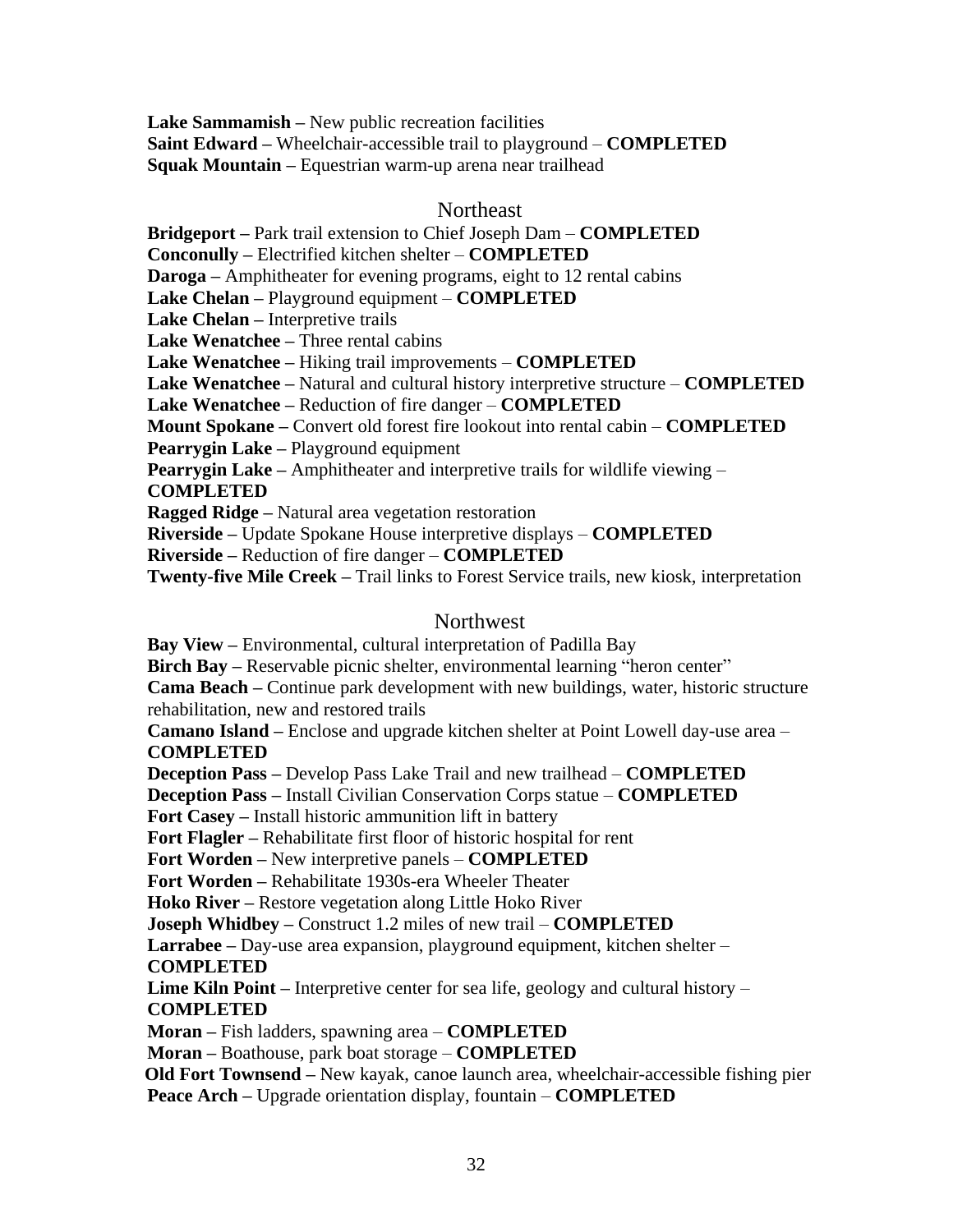**Peace Arch –** Gazebo rental for weddings, gatherings – **COMPLETED**

**Rockport –** Construction of 1.3 miles of ADA trail – **COMPLETED**

**Sequim Bay –** Playground structure for day-use area – **COMPLETE Sequim Bay –** Boardwalk, fence leading to the bay – **COMPLETED**

**Spencer Spit –** Reconstruct cabin on the spit

**Sucia Island –** Construct picnic shelter at Fossil Bay – **COMPLETED**

**Wallace Falls –** Construct 3.5 miles of new trail – **COMPLETED**

## Southeast area

**Camp Wooten –** Interpretive trail, group barbecue area – **COMPLETED Columbia Hills – I**mprove boat ramp access for fishers at Horsethief Lake **Columbia Hills –** Interpretive display for petroglyphs– **COMPLETED Columbia Hills –** Interpretive center, trails at Dalles Mountain Ranch **Fields Spring –** Warm-up shelter with woodstove for cross-country skiers at Puffer Butte – **COMPLETED Fields Spring –** Amphitheater with fire circle – **COMPLETED Ginkgo Petrified Forest –** Railroad trestle decking for smooth walking and biking surface on John Wayne Pioneer Trail, new trailhead and parking **Ginkgo Petrified Forest** – Ice Age floods interpretive displays **Goldendale Observatory –** Daytime amphitheater – **COMPLETED Klickitat Trail –** Trailheads, visitor information, public restrooms **Lewis and Clark Trail –** Lewis and Clark bicentennial interpretive structure – **COMPLETED Lincoln Rock** – Four rental cabins – **COMPLETED Olmstead Place –** New storage sheds to preserve antique farm equipment **Potholes –** Two small day-use kitchen shelters – **COMPLETED Sacajawea –** Improve entrance, landscaping and irrigation **Steamboat Rock –** Picnic shelter and wheelchair-accessible fishing pier **Sun Lakes/Dry Falls –** Amphitheater for cultural and educational events **Sun Lakes/Dry Falls –** Renovate scenic Dry Falls vista interpretive center displays **Sun Lakes/Dry Falls –** Play center at campground – **COMPLETED Wenatchee Confluence –** Picnic shelter and group camp for 50 to 80 people **Wanapum –** Campground and day parking expansion **Yakima Sportsman –** Kiosk for wetlands interpretation – **COMPLETED**

## Southwest

**Battle Ground Lake –** Acquire water-powered gristmill for historic preservation, interpretation **Battle Ground Lake –** Fishing pier with wheelchair access

**Beacon Rock –** Expand kitchen, restroom facilities in group camp area

**Beacon Rock –** Improve access by connecting moorage area, trail

**Dosewallips –** Estuary interpretative displays – **COMPLETED**

**Cape Disappointment –** New day-use group shelter at Lake O-Neill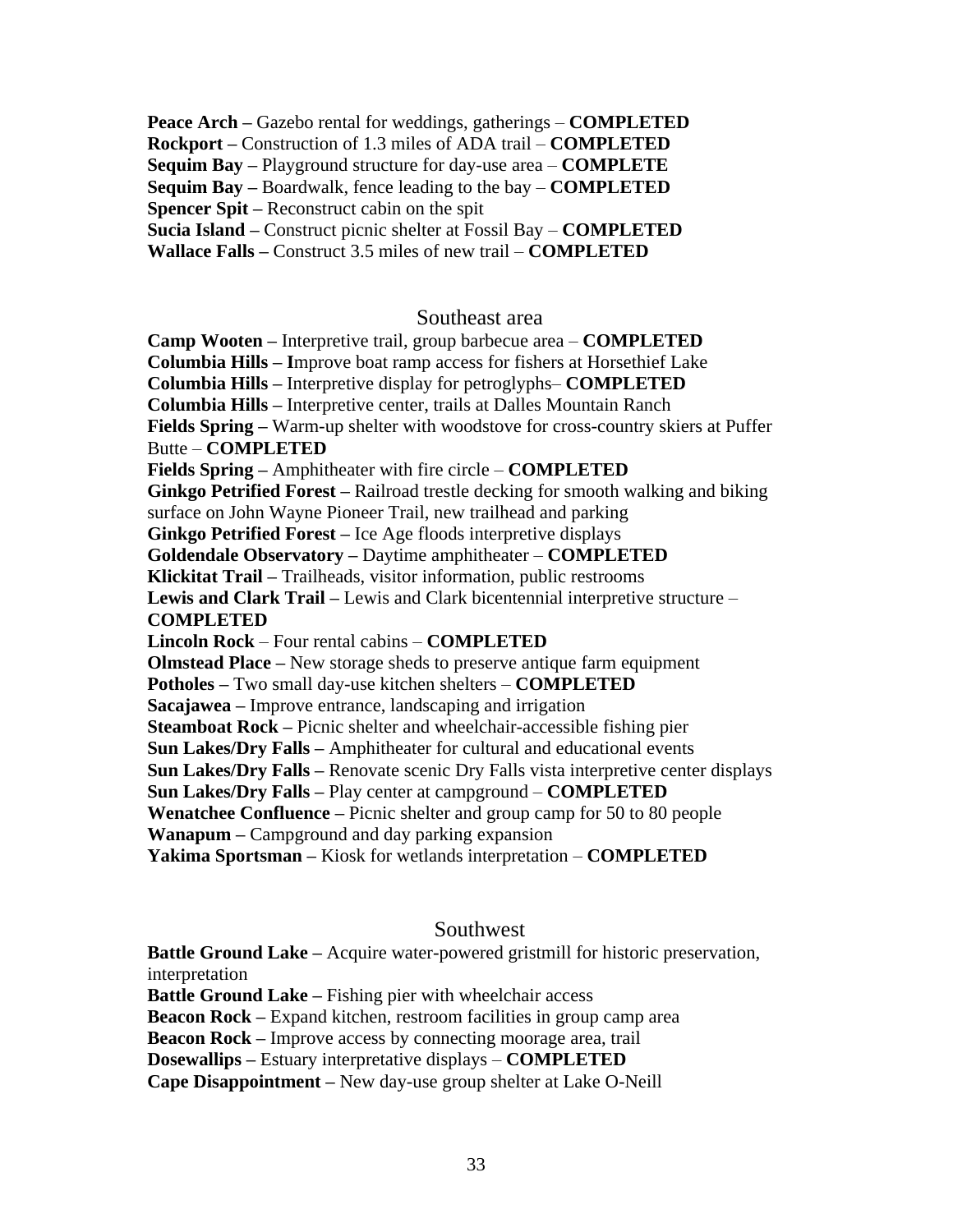**Cape Disappointment --** Lewis and Clark Interpretive Center display renovation – **COMPLETED**

**Fort Columbia –** Open, restore mine casement for public viewing

**Ike Kinswa –** Group camp, new restroom, kitchen shelter overlooking Cowlitz River **Lake Sylvia –** New playground equipment

**Leadbetter Point –** New wildlife trail with waterfowl viewing blinds

**Long Beach –** Memorial and displays at beach where explorer Capt. William Clark camped – **COMPLETED**

**Long Beach –** Loomis Lake boat ramp acquisition, management

**Long Beach –** Install 30-foot yurt at Pacific Pines for use as environmental education facility.

**Millersylvania –** Replace environmental learning center cabins

**North Beach –** Moclips history museum, reconstructed train station, day-use park

**Potlatch area –** Lilliwaup tidelands stair and trail access to tidelands – **COMPLETED**

**Rainbow Falls –** Open 12 miles of Willapa Hills Trail – **COMPLETED**

**Schafer –** Group camp kitchen shelter, picnic tables

**Seaquest –** Build five rental yurts – **COMPLETED**

**South Beach –** Concrete shoreline trail, picnic pads and shelter at Westhaven

**South Beach –** Birdwatching trail, viewing blinds at Bottle Beach

**Spring Creek Hatchery –** Improve picnic, windsurfing and parking areas and restrooms – **COMPLETED**

*Updated 2-20-08*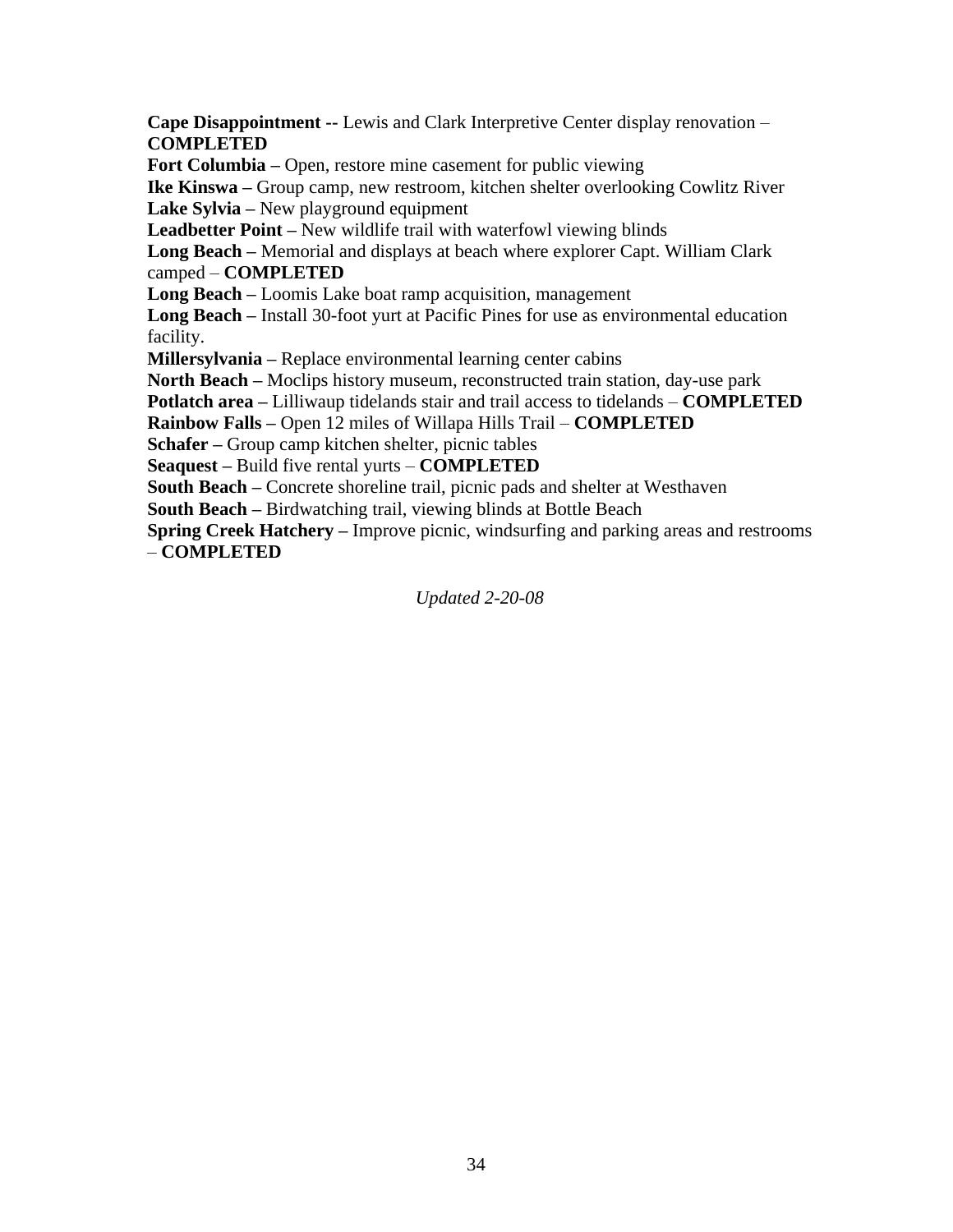# **Appendix "E" Strengths, Weaknesses, Opportunities and Threats**

## **Strengths:**

- The program benefits from energetic volunteer assistance throughout the state.
- Volunteers demonstrate ownership of the program and desire to participate in program processes.
- The program has dedicated funding, is largely self-sustaining by the end-users and has been managed in a frugal manner, keeping administrative costs a low levels.
- The program is engaged in formal and informal relationships with many diverse groups.
- Program staff are skilled and motivated, with a broad technical and historical knowledge of winter recreation activities and the administrative program at State Parks.
- Program administration benefits from advisory committees established by statute to carry out defined roles and responsibilities.
- The program works with over 125 partner vendors
- The program benefits from relationships with active project sponsors (including private, non-provide, state, federal, and counties)
- The program offered one of the first websites of State Parks, and also one of the first internationally to provide daily grooming reports on the web.
- The program has continued to improve the website each year, with on-line forms, maps, brochures, and contracts.
- The program was the first agency/organization, internationally, to provide Groomed Trail Maps for the users.
- The program is the only one in the state to provide a Groomed Cross Country Ski Trails Guide of all public and private grooming areas.
- The program provides wilderness informational brochures and signing on the trails.
- The program provides directional groomed trail signs to all landowners for free.
- The program was the first in the US to GPS trail systems and provide quality downloadable detailed PDF maps for free.
- It was the first program in the western states to provide "you are here" maps at junctions on the groomed trails.
- The program provides a groomer operator workshop and gives on-the-snow training every 3-5 years.
- The program manager has been recognized as a leader in cooperation by the USFS, and has received the International Administrator Award.
- The program has participated in development of internationally used web-based Snowmobile Safe Rider course, and a brochure regarding snowmobiling in the USA and Canada.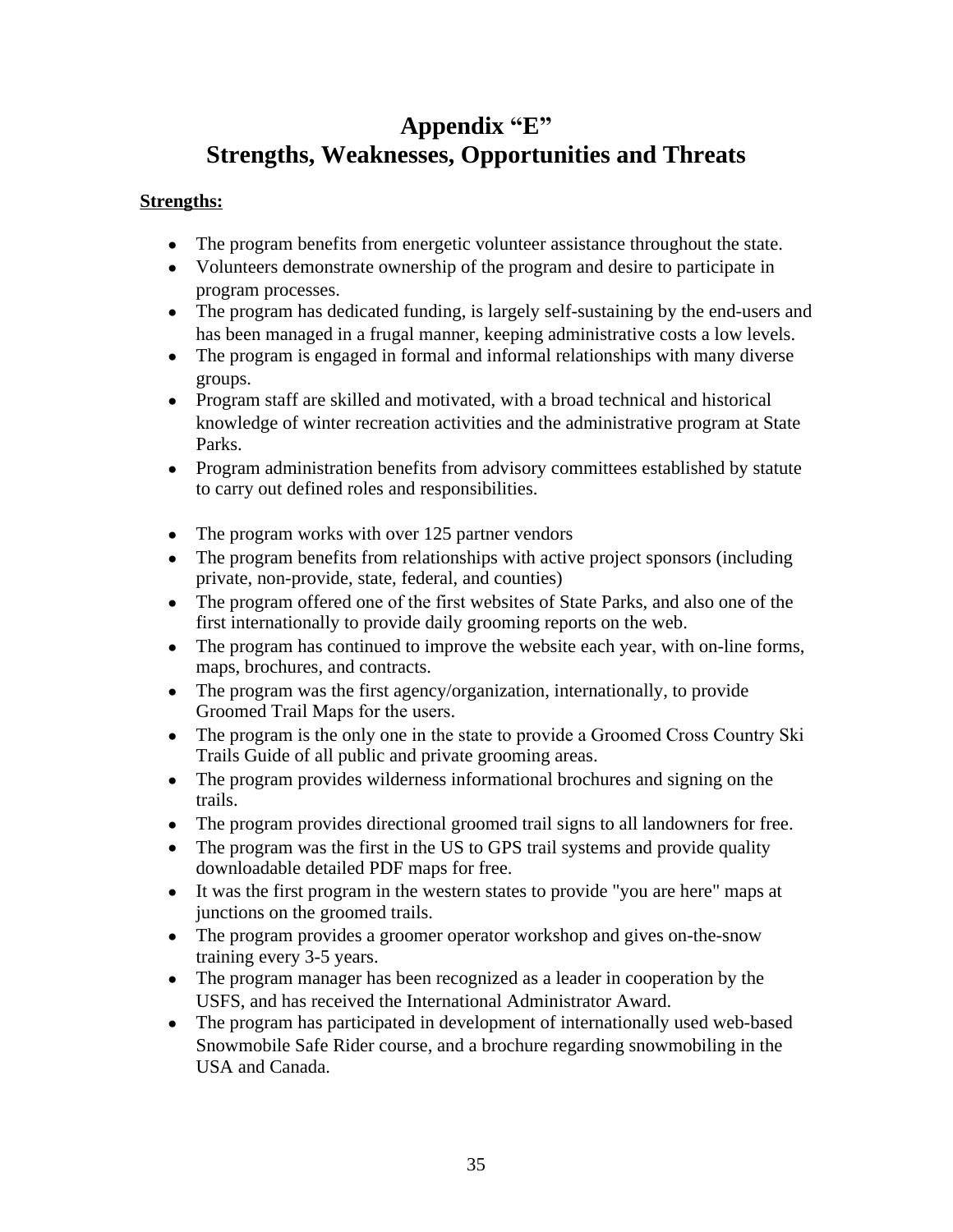- The program has been proactive in educating youth in the proper use of snowmobiles and environmental awareness for free; and developed the 4-H Snowmobile Program and the Snowmobile Safety Program.
- The program has grown from a handful of Sno-Parks in the mid-1970's to 120 Sno-Parks statewide, providing access to extensive trail systems, and providing fun in the snow to thousands of visitors each year.

## **Weaknesses:**

- Volunteer resources are not fully utilized, and volunteer hours may not be accurately documented and reported.
- The program is sometimes unresponsive to volunteer input.
- There is a lack of definition regarding the authority, role and responsibilities of volunteers, staff and advisory committee members.
- The program is dependent upon formal and informal relationships with many diverse groups, but relationship structures are lacking and mutual responsibilities and expectations not clear.
- As the program has grown, State Parks' staff time has become increasingly dominated by administrative requirements that reduce their availability to be in the field and cultivating relationships.
- Effective communications are not maintained among different levels of the program and volunteers.
- The program has not effectively managed conflicts between types of users, and may have made a faulty assumption regarding the compatibility of certain types of uses.
- No strategic plan exists for addressing future needs or changes in recreational use.
- There are few if any regional, corridor or localized plans that provide more specific planning for access and trail system improvement.
- The program lacks written policies, procedures and management or operating guidelines.
- Program staff have not received training targeted to enhance management effectiveness.
- Program financial resources could be more effectively deployed.
- Variability of revenue from snowmobile registrations and Sno-Park permit sales affect current funding levels and operations.
- Unpredictability of snow conditions makes budgeting of expenditures difficult. For example, in good snow years, funding may run out before the end of the season, and in low snow years, there may be an excess of funds.
- The Safety program is not reaching everyone it should be reaching, and not enough instructors are certified. It can be difficult to get instructional materials.
- In some areas near urban centers, Sno-Parks have become crowded, and have concentrated recreational users, leading to a higher degree of conflict between types of users and less opportunity for solitude.
- Non-motorized users are not organized on a state-wide basis.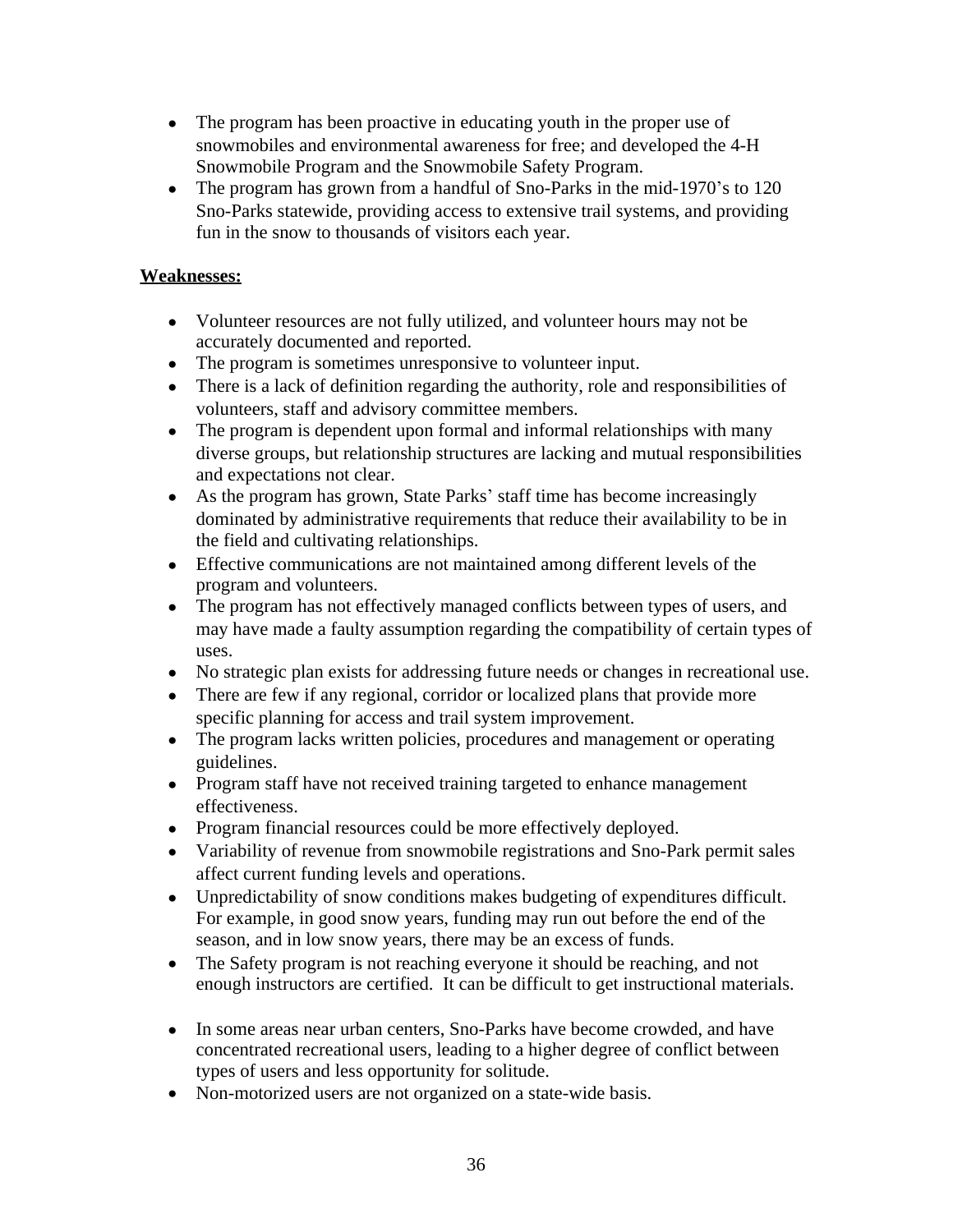- There is lack of data regarding winter recreation activities.
- Brochures, maps and publications are out-of-date and could be more userfriendly.
- As a result of differences in funding mechanisms, non-motorized uses are underfunded.
- Winter recreation law enforcement needs to be evaluated and better coordinated on a state-wide basis.
- Having two advisory committees results in considerable duplication and increased administrative costs, and may present an obstacle to communication and coordination between snowmobile and non-motorized users.
- Information regarding current trail conditions is not consistently up to date.

## **Opportunities:**

- Further engaging the skills, talents, experience and passion of volunteers and stakeholder groups is necessary to support the program – volunteer resources can be further cultivated.
- Accurate documentation and reporting of volunteer hours would more effectively demonstrate the level of volunteer support enjoyed by the program.
- Development of partnerships with non-profit organizations, clubs, and landowners to build on-going relationships. Include links from State Parks' website.
- Decentralization of certain functions through formal written agreements would supplement program staff, especially in the absence of increased program staffing levels and financial support, and improve relationships between volunteers and program staff.
- Streamlining of processes, such as the application process, would improve program efficiency.
- Documentation of operating guidelines provides an opportunity for review and improvement of program management.
- Delegation of management authority for certain day to day decisions to local level could improve program effectiveness.
- Cooperation among user groups would enhance program effectiveness.
- Providing adequate separation among incompatible uses would reduce user conflicts.
- Providing increased access to a wider range of snow-based recreational activities, including snow-play and back-country access.
- Relationships with local Chambers of Commerce would tie the program more closely with communities.
- Regional or corridor plans would provide more site-specific planning to address access and trail development issues.
- Enhancing opportunities for active outdoor winter recreation would also enhance the health and fitness of the general population.
- There is opportunity to increase the dialogue between the Snowmobile Advisory Committee and the Winter Recreation Advisory Committee to improve communications between motorized and non-motorized users. This could also be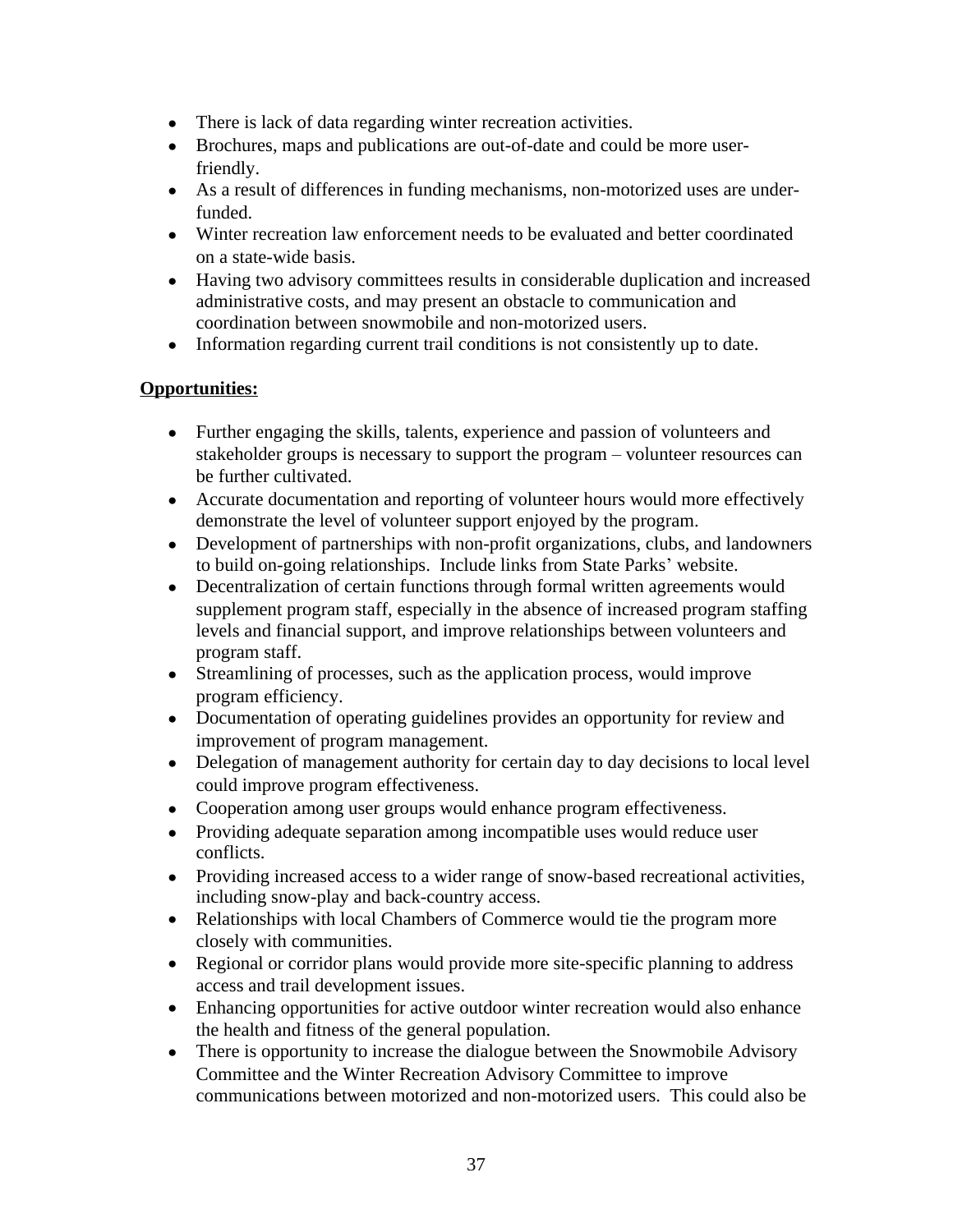accomplished by combining the advisory committees.

 Advisory Committee members and Parks' staff should meet with clubs and user groups to explain programs and funding mechanisms.

#### **Threats:**

- Failure to develop a comprehensive Strategic Plan would lead to *ad hoc* management decisions.
- Tight centralized control of program decisions without written policies and procedures undermines the confidence and trust of staff by program stakeholders.
- Not streamlining administrative processes could hamper program efficiency.
- Dramatic increases in fuel costs, increased prices for equipment and supplies, and increased access fees will increase the cost of recreation.
- No increase in funding will prevent growth or result in reductions in service.
- Access to public and private lands may be reduced or lost, due to development or lack of cooperation from land-owners.
- Volunteers may be less likely to volunteer.
- Elimination or loss of dedicated funding may reduce local control.
- Conflicts among user groups and use types could hamper program effectiveness.
- Climate change over the short and long term could reduce recreational opportunities.
- Reductions in federal funding may hamper cooperative efforts with the USFS, which is the largest trail system land owner.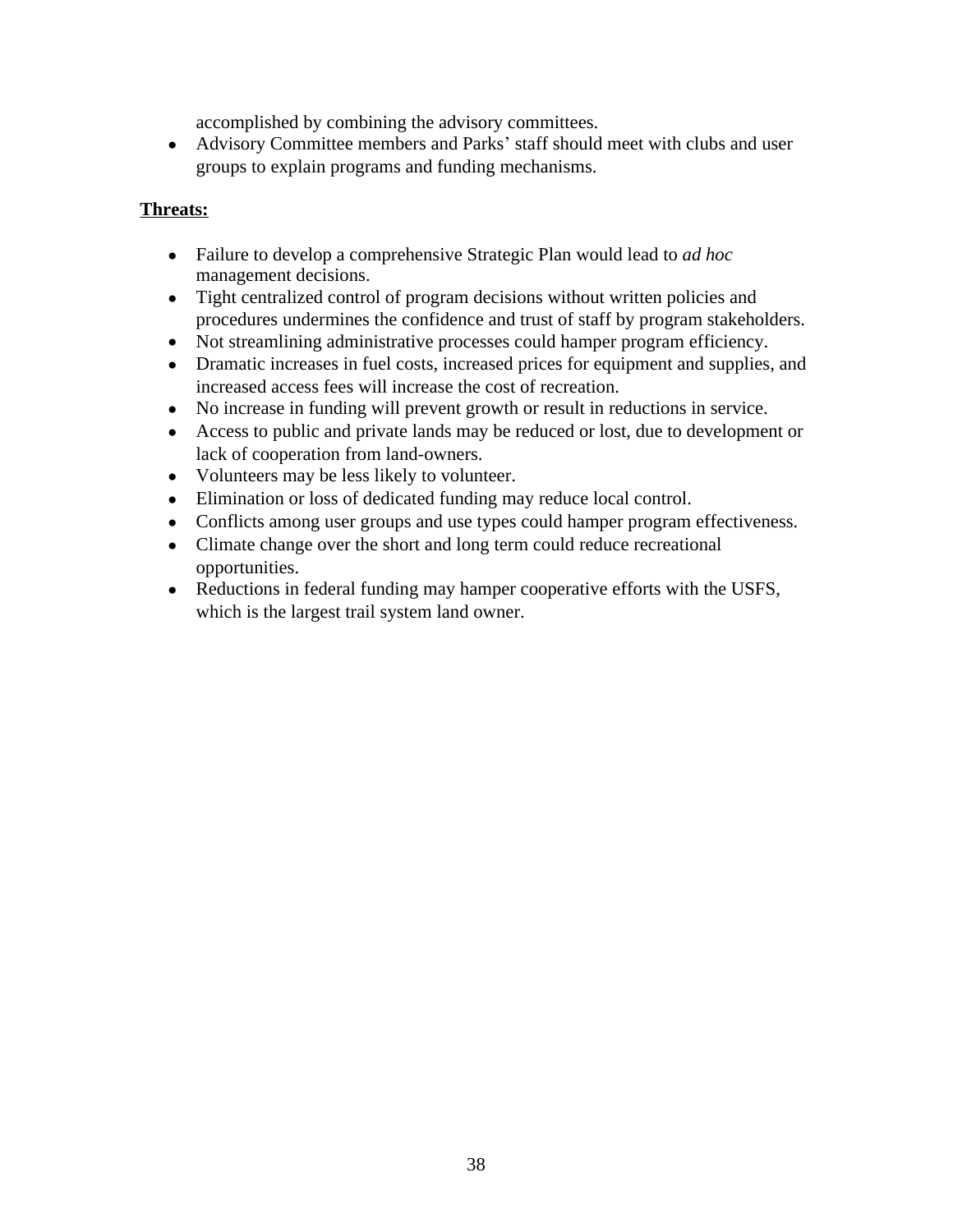# **Appendix "F" Upper Level Objectives, Goals and Strategies**

The following are proposed upper level objectives, supporting goals, some suggested strategies for attaining them, and selected targets and measurements to demonstrate performance. Those strategies in bold type are suggested priorities. Strategies followed by a dollar sign (\$) indicate that additional funding will be necessary to implement the strategy.

# **Upper Level Objective 1. Access to snow-based recreation will be our primary product.**

# **GOAL:**

**1. Recreational access opportunities are responsive to user demands, while reflecting sensitive environmental stewardship.**

- A. Plan for more Sno-Parks, if trail systems can handle the additional capacity; and seek opportunities to expand trail systems to meet the needs of current and future populations, including non-groomed trail routes into backcountry areas  $(\$)$ .
- B. Identify a list of desirable trailheads that currently do not have winter access, but have future potential for back country access.
- **C. Develop opportunities to provide "snowplay" areas, including sledding and tubing runs.**
- **D. Pursue adequate plowed access to off-trail recreational activities, such as snowshoeing, climbing, backcountry camping, hunting, sledding and general snow-play (\$).**
- E. Actively participate in land use planning processes carried out by various land management agencies to advocate for recreational access, and participate in annual meetings with land-owners.
- F. Investigate the need for more "doggy" trails, skijoring and dog-sledding opportunities.
- G. Explore the use of public transportation (shuttle buses, vans, etc.) to selected Sno-Park areas to alleviate parking problems.
- H. Provide equipment rental opportunities at Sno-Parks.
- I. Explore new opportunities for overnight lodging (cabins and yurts) and warming huts at Sno-Park areas and back-country areas accessed by trail (\$).
- J. Pursue permanent easements or long-term agreements for trail routes across public and private lands (\$).
- K. Improve definitions of roles and responsibilities of land owners and user groups.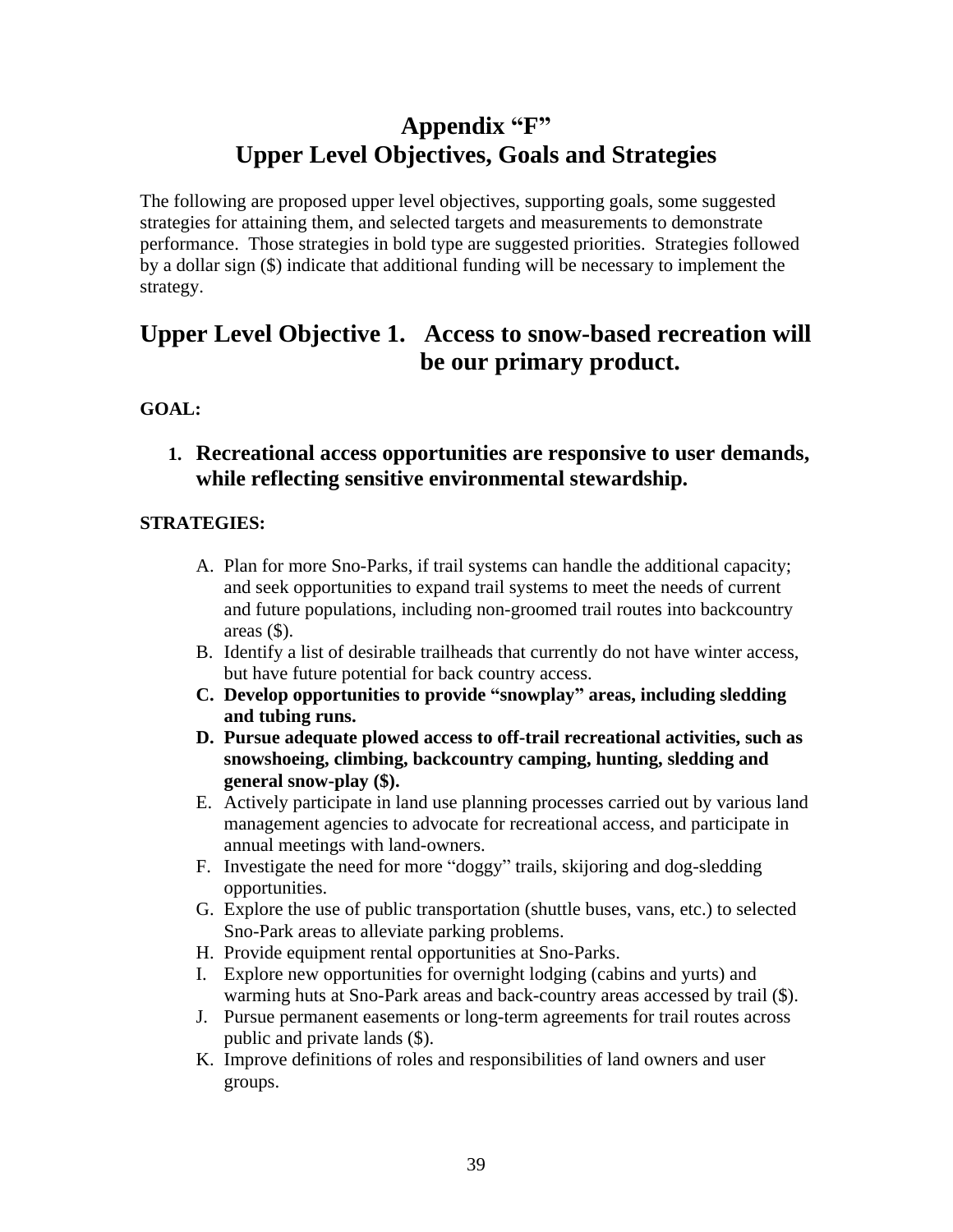#### **TARGETS:**

- 1. Plan for 10 additional trailheads and/or Sno-Parks to be established after 2013.
- 2. Establish 5 additional official Snow Play areas by 2013.
- 3. By 2010, establish 5 designated trails where dogs are allowed.
- 4. Equipment rental opportunities are available at Sno-Parks at Mount Spokane, the I-90 Corridor, and the Lake Wenatchee area by 2010.
- 5. Overnight lodging is available in the backcountry on three trail systems by 2013.

#### **MEASUREMENTS:**

- 1. The number of new trailheads or Sno-Parks opened each year.
- 2. The number of new Snow Play areas opened each year.
- 3. The number of trails designated where dogs will be allowed.
- 4. The number of new equipment rental venues made available.
- 5. New backcountry overnight lodging opportunities made available.

\_\_\_\_\_\_\_\_\_\_\_\_\_\_\_\_\_\_\_\_\_\_\_\_\_\_\_\_\_\_\_\_\_\_\_\_\_\_\_\_\_\_\_\_\_\_\_\_\_\_\_\_\_\_\_\_\_\_\_\_\_\_\_\_\_\_\_\_\_\_\_\_

## **GOAL:**

# **2. The Program has viable planning functions.**

- A. Planning and development of future facilities and services will be responsive to user needs and concerns, will assess and address environmental impacts, safety concerns, overcrowding and use conflicts; and will involve stakeholders and the Advisory Committees.
- **B. Local area councils should be established for both motorized and nonmotorized uses for the purpose of guiding trail grooming and future planning efforts.**
- **C. Encourage local stakeholders and volunteers to cooperate with State Parks to develop area-specific plans that are guided by, consistent with, and help implement the Strategic Plan. As part of this, plan criteria must be developed and existing Sno-Parks also evaluated.**
- D. Provide the Strategic Plan and any regional or local plans that are developed, to the U.S. Forest Service, private resorts and other land owners for use in their planning activities.
- E. Seek data on the number of motorized and non-motorized users in the state in a cooperative effort with outdoor equipment retailers and other public agencies.
- **F. Continue to survey users and land owners on a regular basis to identify present and future needs and provide feedback, including demographics or economic impacts. Consider surveying people coming off trail,**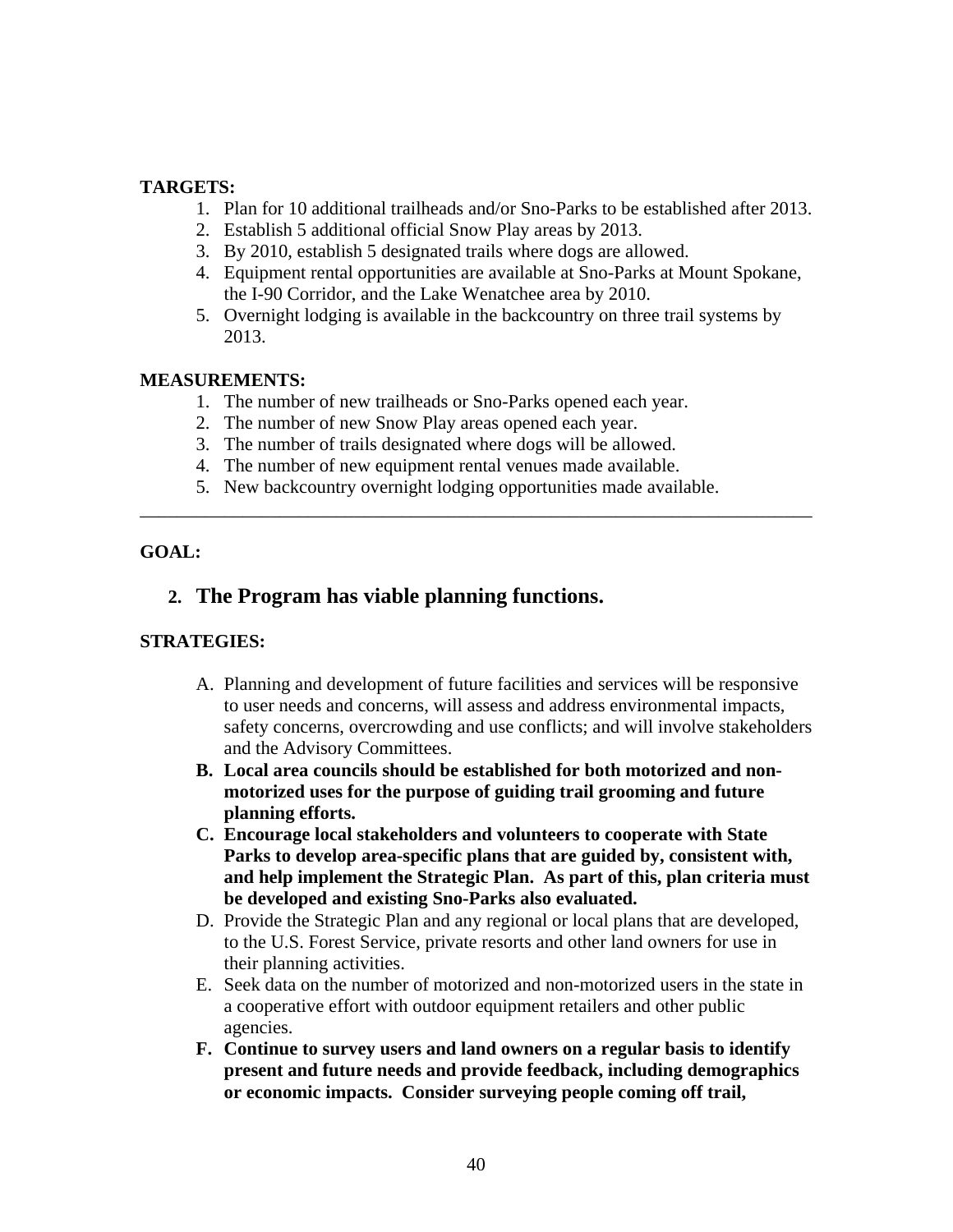#### **regarding the services provided (snow removal, sanitary conditions, trail head and trail signing, trail surface, etc). (\$)**

- G. Plan for more Sno-Parks and comprehensive trail systems that are easily accessed from population centers, to decrease drive times and help alleviate congestion at existing sites.
- H. Planning and development of future Sno-Parks and trails will consider length of season and reliability of snow cover, potential links to other attractions and amenities, including national, state and local parks, historic sites, scenic views, and private lodging and food services.
- I. Utilize the Recreation and Conservation Office (RCO), the Statewide Comprehensive Outdoor Recreation Plan (SCORP) and input from other governmental organizations (such as the U.S. Forest Service and counties) in the planning of facilities and services.
- J. Promote recreation activities that enhance health and fitness.
- K. Plan for a few world-class winter recreation destination sites at locations around the state.

## **TARGETS:**

- 1. Over the next 5 years, 3 local area councils will be created to develop 3 area specific plans.
- 2. The U.S. Forest Service will consider the Strategic Plan and any subsequent area specific plans in developing their Forest Recreation Plans.
- 3. A user survey will be conducted in the next three years to collect data on the number of motorized and non-motorized users in the state in a cooperative effort with outdoor equipment retailers and other public agencies. The user survey will gather feedback to help identify present and future needs.

## **MEASUREMENTS:**

- 1. The number of local area councils created and the number of area specific plans developed.
- 2. The number of Forest Recreation Plans responding to the Strategic Plan.

\_\_\_\_\_\_\_\_\_\_\_\_\_\_\_\_\_\_\_\_\_\_\_\_\_\_\_\_\_\_\_\_\_\_\_\_\_\_\_\_\_\_\_\_\_\_\_\_\_\_\_\_\_\_\_\_\_\_\_\_\_\_\_\_\_\_\_\_\_\_\_\_

3. The number of users surveyed.

## **GOAL:**

# **3. There is adequate separation of incompatible or conflicting recreational uses.**

- **A. Sno-Park areas should serve dedicated trail systems when possible to meet the needs of a variety of incompatible or conflicting uses.**
- B. Separate "snow-play" areas should be provided.
- C. Create a code of ethics or trail etiquette for multiple use trails, and post at Sno -Parks.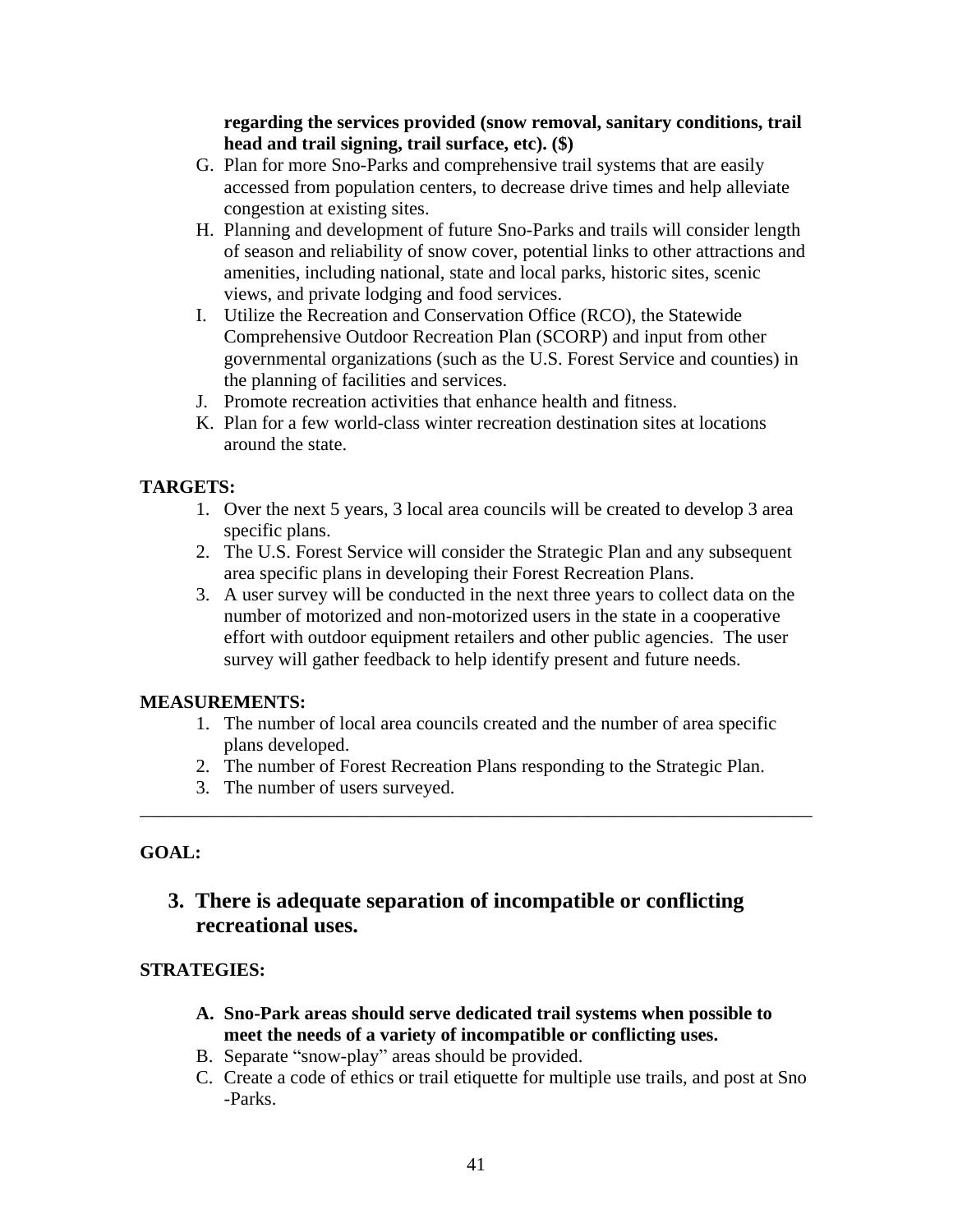- D. Educate recreational users about the needs and desires of the various recreational users.
- E. Where conflicts develop, manage uses more intensely, and consider alternating uses by time or space as a means to avoid conflicts.
- **F. Consider using Sno-Park hosts or other volunteers to provide on-site education concerning rules, regulations and trail etiquette.**
- G. Target enforcement efforts in response to incident reports and complaints (\$).
- H. Examine what other states and provinces are doing to mitigate use conflicts.
- I. A compatibility index should be developed to help determine which uses are compatible and to what extent.
- J. Prohibit wheeled vehicles from driving on groomed trails.

## **TARGETS:**

- 1. Ten additional dedicated use trail systems will be designated by 2011.
- 2. By 2013, five new Snow Play areas are to be created that are separate from trail systems.
- 3. Trail etiquette signs will be posted at all Sno-Parks serving multiple use trail systems.
- 4. Enforcement resources will be focused in response to user conflicts, incidents and complaints reported.

## **MEASUREMENTS:**

- 1. The number of dedicated use trail systems created each year.
- 2. The number of new Snow Play areas created each year.
- 3. The number of new trail etiquette signs installed each year.
- 4. The change in the number of law enforcement incident reports recorded over the next 5 years.

# **GOAL:**

# **4. Well maintained, clearly signed and usable parking areas and trails, with accurate maps.**

**\_\_\_\_\_\_\_\_\_\_\_\_\_\_\_\_\_\_\_\_\_\_\_\_\_\_\_\_\_\_\_\_\_\_\_\_\_\_\_\_\_\_\_\_\_\_\_\_\_\_\_\_\_\_\_\_\_\_\_\_\_\_\_\_\_\_\_\_\_\_\_\_**

- **A. Snow removal should be a first priority so that users can always expect the parking lots to be plowed.**
- **A. Signing should be provided to clearly designate trails dedicated to certain uses, i.e. "Snowshoe only" , "Skijoring only" , "Dogs not permitted on Trail", etc. and to let people know where they are, and where access is prohibited.**
- B. Install more restrooms where needed, and provide ADA compliant restrooms (\$).
- C. Update the trail signing guidelines regarding the use of directional arrows and implement new guidelines as they are developed (\$).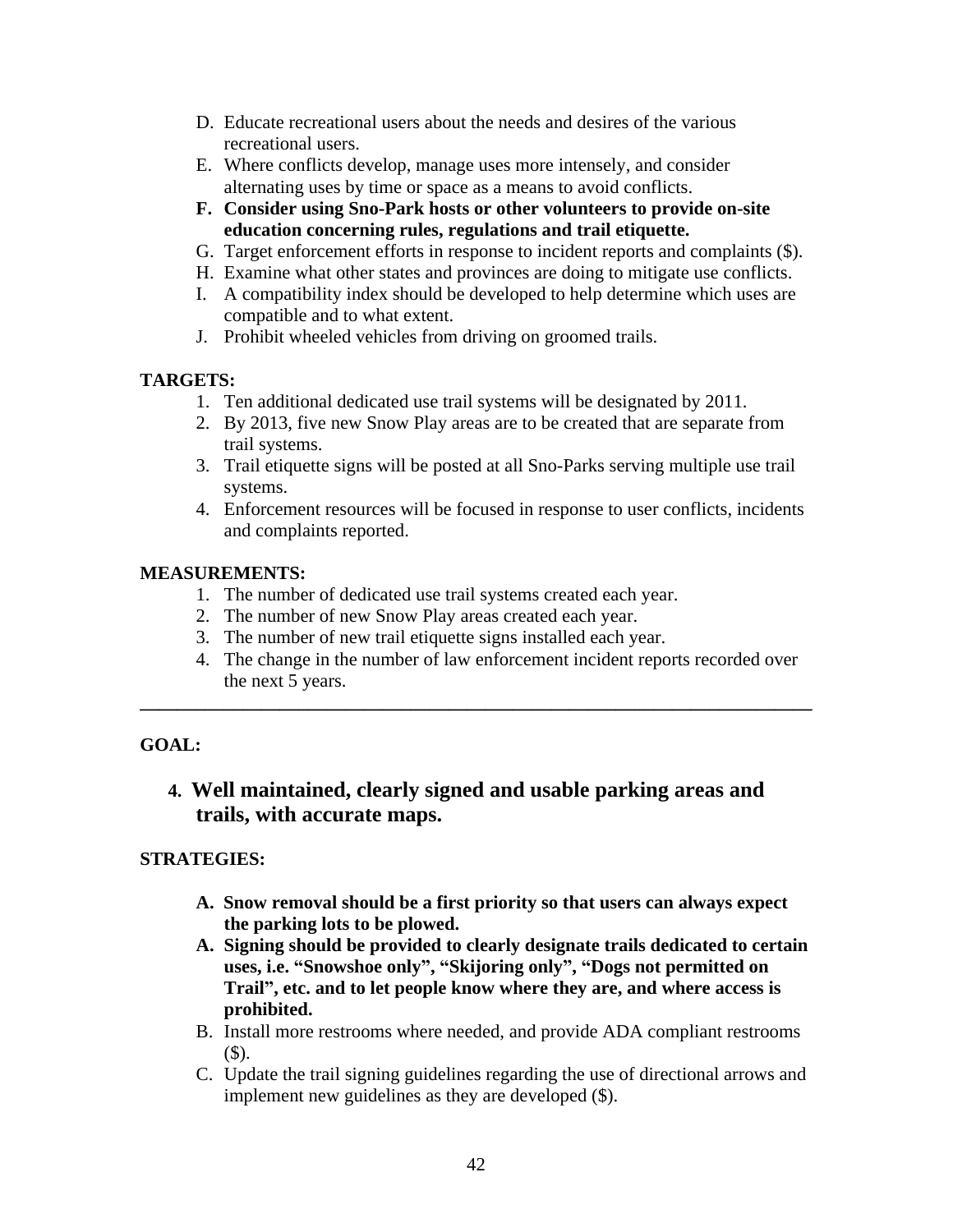- D. Pursue opportunities to expand trail route identification and selection with volunteers, local clubs and organizations.
- E. Publish and distribute improved and updated maps, brochures and bulletin boards showing the locations of recreational opportunities (including groomed and ungroomed trails and trailheads) (\$).
- F. Recruit trained volunteers to assist with limb and downed hazard tree removal and general trail maintenance during daylight hours.
- G. Dog waste disposal units and baggies should be provided at Sno-Parks and the waste packed out. Signing should be provided reminding dog owners to clean up after their animals (\$).
- H. Annually review signing guidelines and update as needed to stay current with management issues, program direction and guidelines adopted by stakeholder organizations.
- I. Pursue opportunities for the installation of permanent signing where feasible and where permitted by landowners, to minimize labor costs and to provide more effective trail signing.
- J. Investigate new/better equipment and materials to improve the efficiency and effectiveness of trail route identification, selection and maintenance.
- K. Review and enhance directional signing from highways and roads to parking areas and trailheads.
- L. Ensure that adequate summer trail maintenance, improvement, rerouting and accurate signing continues at a level that meets operational guidelines and assures the proper management of resources (\$).

# **TARGETS:**

- 1. All Sno-Parks will have ADA compliant restrooms facilities available by the 2008/2009 season.
- 2. Update the trail signing guidelines regarding the use of directional arrows prior to the winter season of 2009-20010 and implement any new guidelines on-the-ground prior to the winter season following adoption.
- 3. All Sno-Park areas that permit dogs will have dog waste disposal baggies available within the next three years.

# **MEASUREMENTS:**

- 1. The number of ADA complaint restrooms installed, and the number yet to be installed.
- 2. The number of trail systems where signing needs have been resolved.

\_\_\_\_\_\_\_\_\_\_\_\_\_\_\_\_\_\_\_\_\_\_\_\_\_\_\_\_\_\_\_\_\_\_\_\_\_\_\_\_\_\_\_\_\_\_\_\_\_\_\_\_\_\_\_\_\_\_\_\_\_\_\_\_\_\_\_\_\_\_\_\_

3. The number of Sno-Parks and trailheads where dog waste disposal baggies have been provided.

# **GOAL:**

# **5. Effective, safe trail grooming is provided.**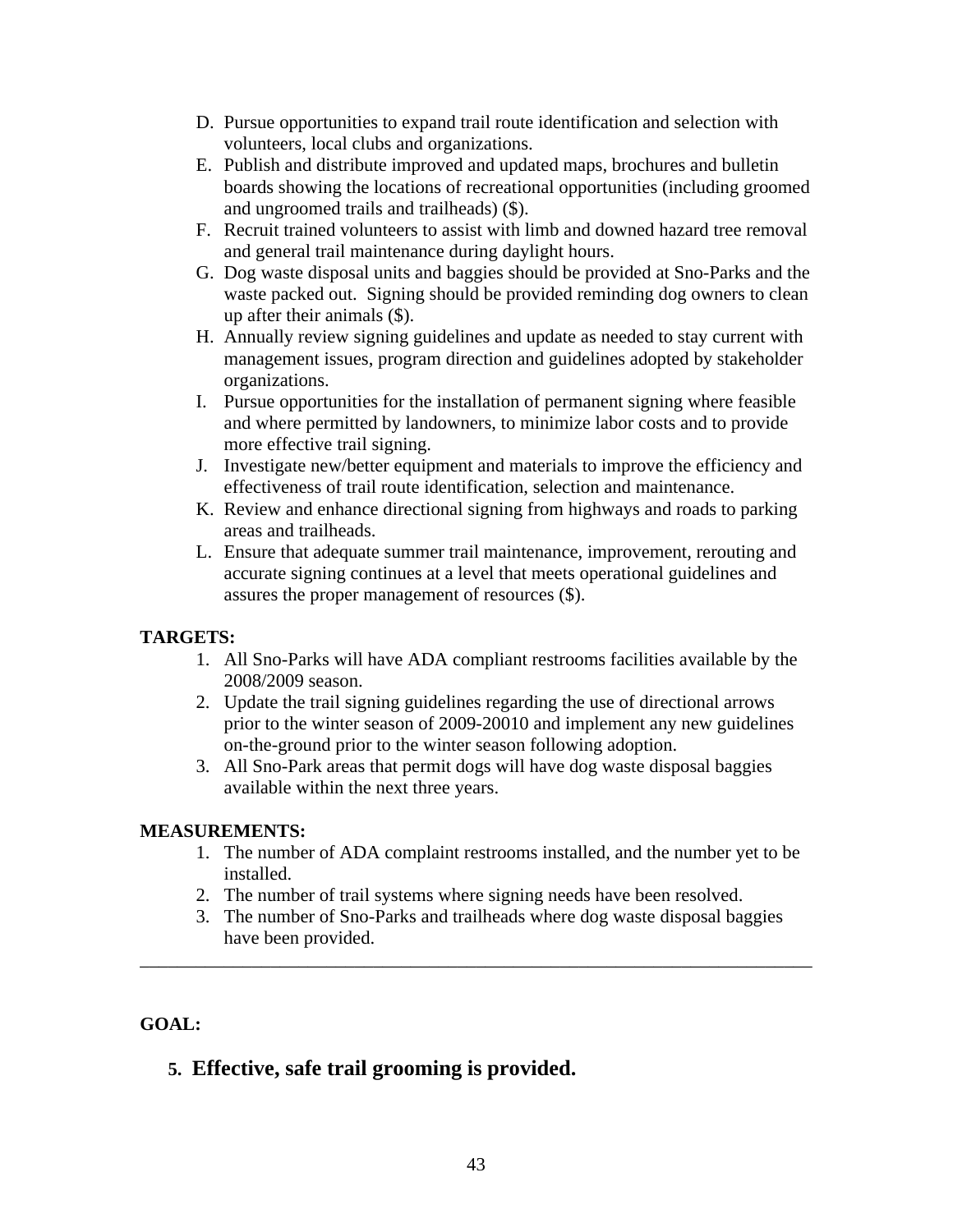#### **STRATEGIES:**

- **A. Local area councils should be established for both motorized and nonmotorized uses for the purpose of guiding trail grooming and future planning efforts.**
- **B. Implement "condition-responsive" grooming as opposed to "fixedschedule" grooming, and provide flexibility for grooming schedules to address local conditions.**
- **C. Apply cost-benefit and feasibility analyses when determining how to provide grooming services in any given area, considering private businesses, non-profit organizations, other agencies, or State Parks' staff and equipment.**
- D. Analyze the need for additional groomed trail routes where necessary to reduce crowding, and improve trail safety and quality.
- E. Establish a trail groomer operator training and certification program based upon IASA guidelines.
- F. Establish a trail grooming monitoring and quality compliance programs considering financial, human and technological resources.
- G. Seek volunteer snowmobilers to groom cross-country ski trails.
- H. Investigate the feasibility of grooming narrower trails for snowmobiles (i.e. trails that are 5 to 6 feet wide.)
- I. The need for more ungroomed trails should be evaluated.

## **TARGETS:**

- 1. Agency grooming policy should be reviewed before the 2008/2009 winter season.
- 2. Reevaluate grooming services in each area using a cost/benefit/feasibility analysis to determine how best to provide services, as existing grooming contracts expire.

## **MEASUREMENTS:**

- 1. Adoption of new or revised grooming policy.
- 2. Change in the number and type of grooming contracts awarded.

# **Upper Level Objective 2. We will build enduring partnerships.**

\_\_\_\_\_\_\_\_\_\_\_\_\_\_\_\_\_\_\_\_\_\_\_\_\_\_\_\_\_\_\_\_\_\_\_\_\_\_\_\_\_\_\_\_\_\_\_\_\_\_\_\_\_\_\_\_\_\_\_\_\_\_\_\_\_\_\_\_\_\_\_\_

## **GOAL:**

# **1. A vigorous, organized and respected volunteer program.**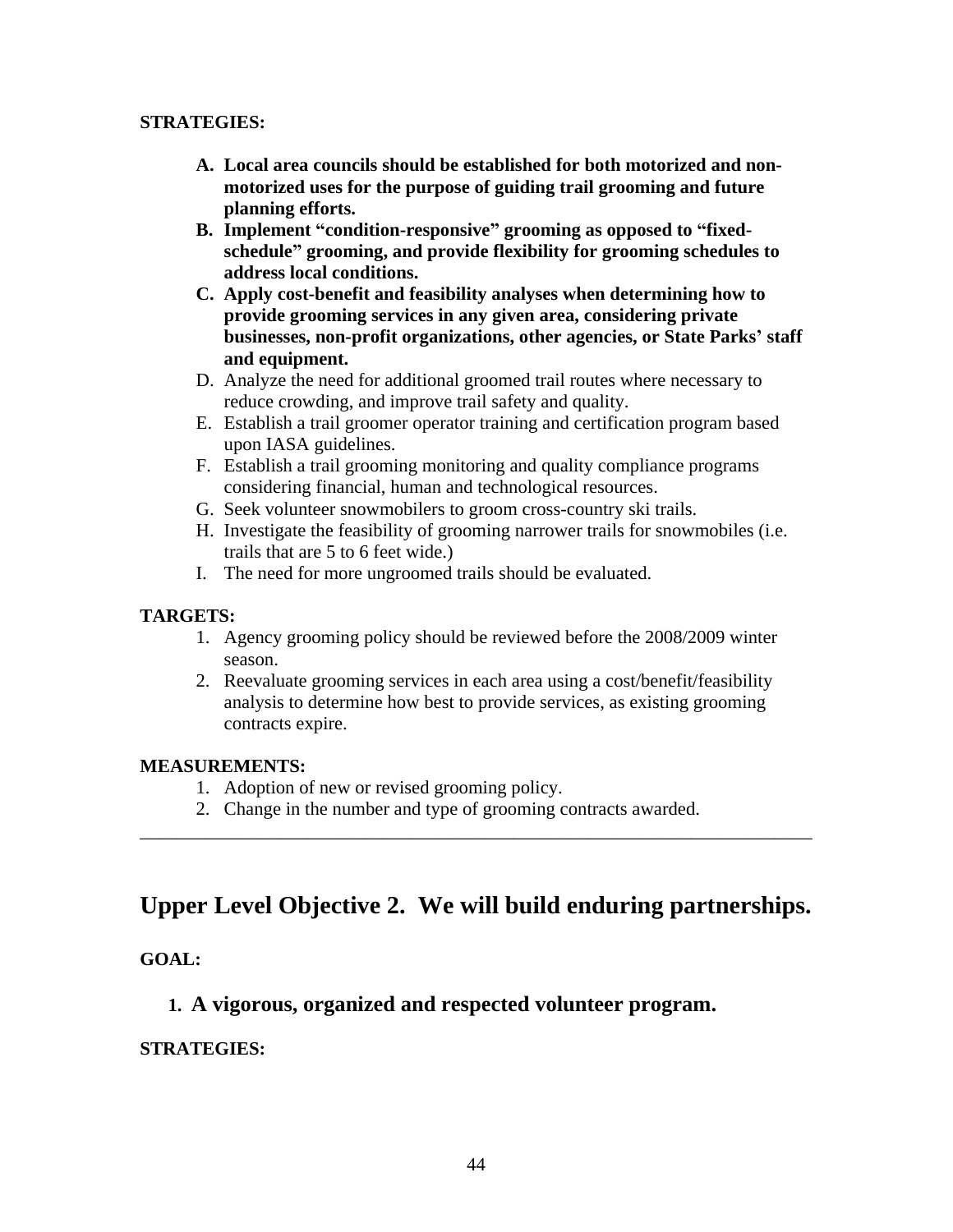- **A. Accurately define the roles and responsibilities of volunteers, and provide related orientation and training.**
- **B. Develop an effective Volunteer Agreement for use with individual volunteers and volunteer organizations that appropriately addresses liability.**
- C. **Coordinate more closely with State Parks' Volunteer Program to recruit volunteers, more accurately account for volunteer hours, spotlight volunteer efforts, and create volunteer rewards.**
- D. Core groups of volunteers need to be identified in each region to participate in local area councils that will develop local area-specific plans.
- E. Increase the use of individual and group volunteers to carry out certain components of the program, such as monitoring, periodic evaluations, scheduling, and day-to-day operations.
- F. Train volunteer "Ombudsmen" or "Sno-Park Hosts" that can be contacted onsite by users to supplement State Parks' staff and troubleshoot issues needing attention, help with user surveys, register complaints, and do car counts.

## **TARGETS:**

- 1. Each volunteer group will have a signed Volunteer Agreement on file.
- 2. Volunteer hours will be increased by 10% each year over the next 5 years.
- 3. Area councils will be established for every pertinent geographic area of the state.

#### **MEASUREMENTS:**

- 1. The number of Volunteer Agreements signed each year, and the change in volunteer hours recorded.
- 2. The number of area councils established and functioning.

## **GOAL:**

# **2. Viable Advisory Committees that are regarded as full partners.**

\_\_\_\_\_\_\_\_\_\_\_\_\_\_\_\_\_\_\_\_\_\_\_\_\_\_\_\_\_\_\_\_\_\_\_\_\_\_\_\_\_\_\_\_\_\_\_\_\_\_\_\_\_\_\_\_\_\_\_\_\_\_\_\_\_\_\_\_\_\_\_\_

#### **STRATEGIES:**

- **A. Accurately define the roles and responsibilities of advisory committee members, and provide related orientation and training.**
- **B. Give advisory committees meaningful involvement in the policies and management of the program, and not relegate them to menial tasks only.**
- **C. Seek advisory committee partnership in advocating for programs.**
- **D. Encourage closer communications between the current advisory committees, and study the possible combination of the advisory committees.**

**TARGETS:**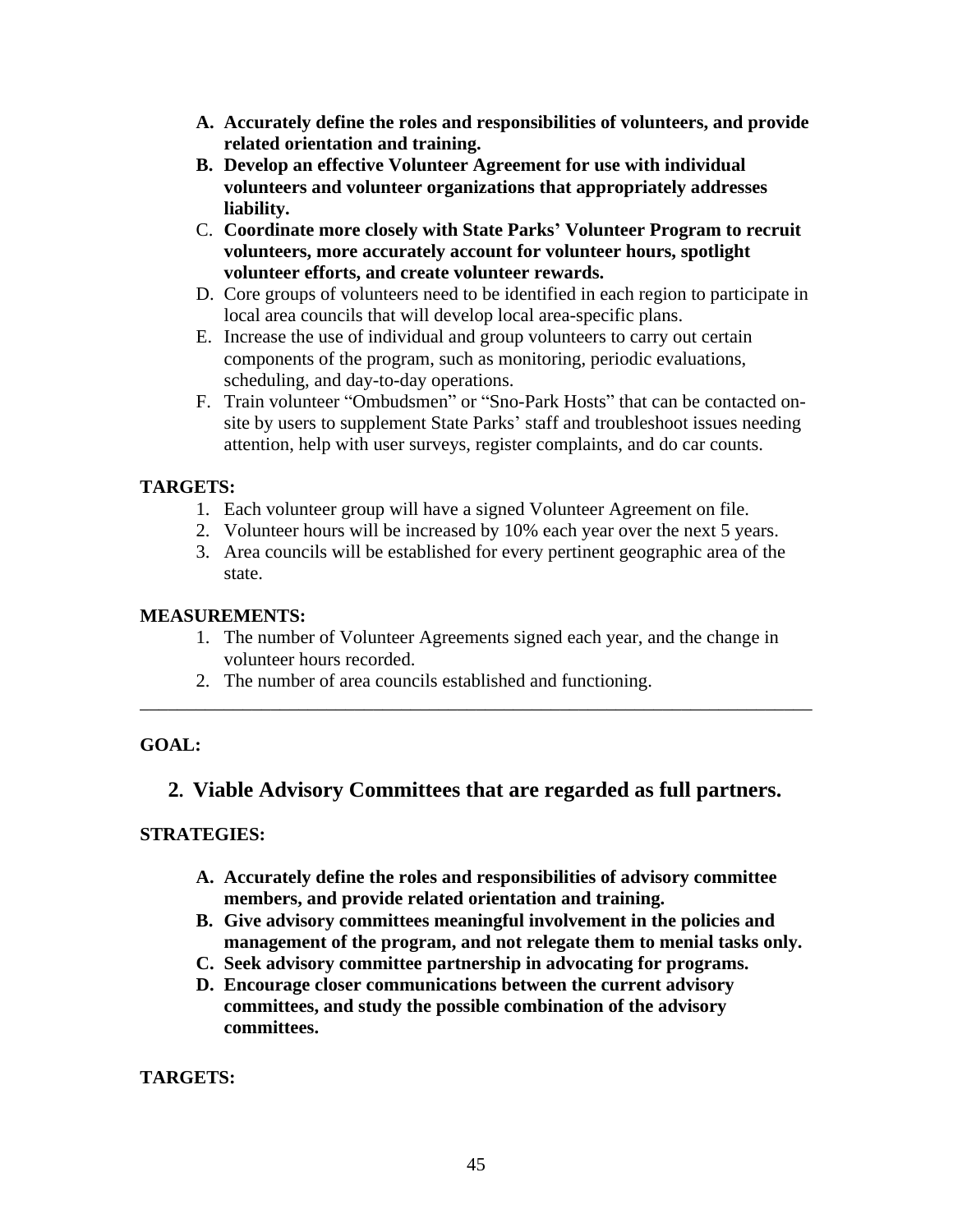- 1. An Advisory Committee handbook will be provided to each Committee member. The handbook will include orientation materials that define roles and responsibilities, and program operating guidelines.
- 2. Operating procedures and practices will be approved by the Advisory Committees for inclusion in procedural manuals
- 3. Improved communications among user groups and between Advisory Committees and committee members and staff.

#### . **MEASUREMENTS:**

- 1. The number of Advisory Committee handbooks provided.
- 2. The number of operating procedures approved by the Advisory Committees.

# **Upper Level Objective 3. We will maintain open and responsive communications with the public.**

\_\_\_\_\_\_\_\_\_\_\_\_\_\_\_\_\_\_\_\_\_\_\_\_\_\_\_\_\_\_\_\_\_\_\_\_\_\_\_\_\_\_\_\_\_\_\_\_\_\_\_\_\_\_\_\_\_\_\_\_\_\_\_\_\_\_\_\_\_\_\_\_

#### **GOAL:**

# **1. Safety, education and resource stewardship are high priorities.**

- A. A coordination meeting should be planned with agencies that are responsible for enforcement at winter recreation sites and trails, including State Parks, the Department of Natural Resources, the Department of Fish & Wildlife, the U.S. Forest Service, those County and City officers involved in winter recreation law enforcement, and possibly selected representatives from District Attorney offices and District Courts. The purpose of this meeting would include coordination of enforcement efforts, discussion of funding issues, and raising the profile of winter recreation law enforcement (\$).
- **B. Upgrade security at Sno-Park areas, and improve enforcement on trails in those areas that have experienced user conflicts (\$).**
- C. Establish snowmobile speed limit and no-jumping rules at Sno-Parks, trailheads and the near vicinity, and enforce noise and emission standards.
- D. Advisory Committees should recommend allocation of a pre-determined percentage of each fund for enforcement of rules at Sno-Parks and on trail systems.
- **E. Establish an accident and law enforcement incident reporting and data collection system (\$).**
- F. **Staff and volunteers to receive avalanche awareness and safety training, with more certified instructors (\$).**
- G. Accept training of volunteers for trail maintenance as provided by other partner agencies *in lieu* of additional training by State Parks.
- H. Work with land managing agencies and other local agencies to provide on-the -ground education/enforcement.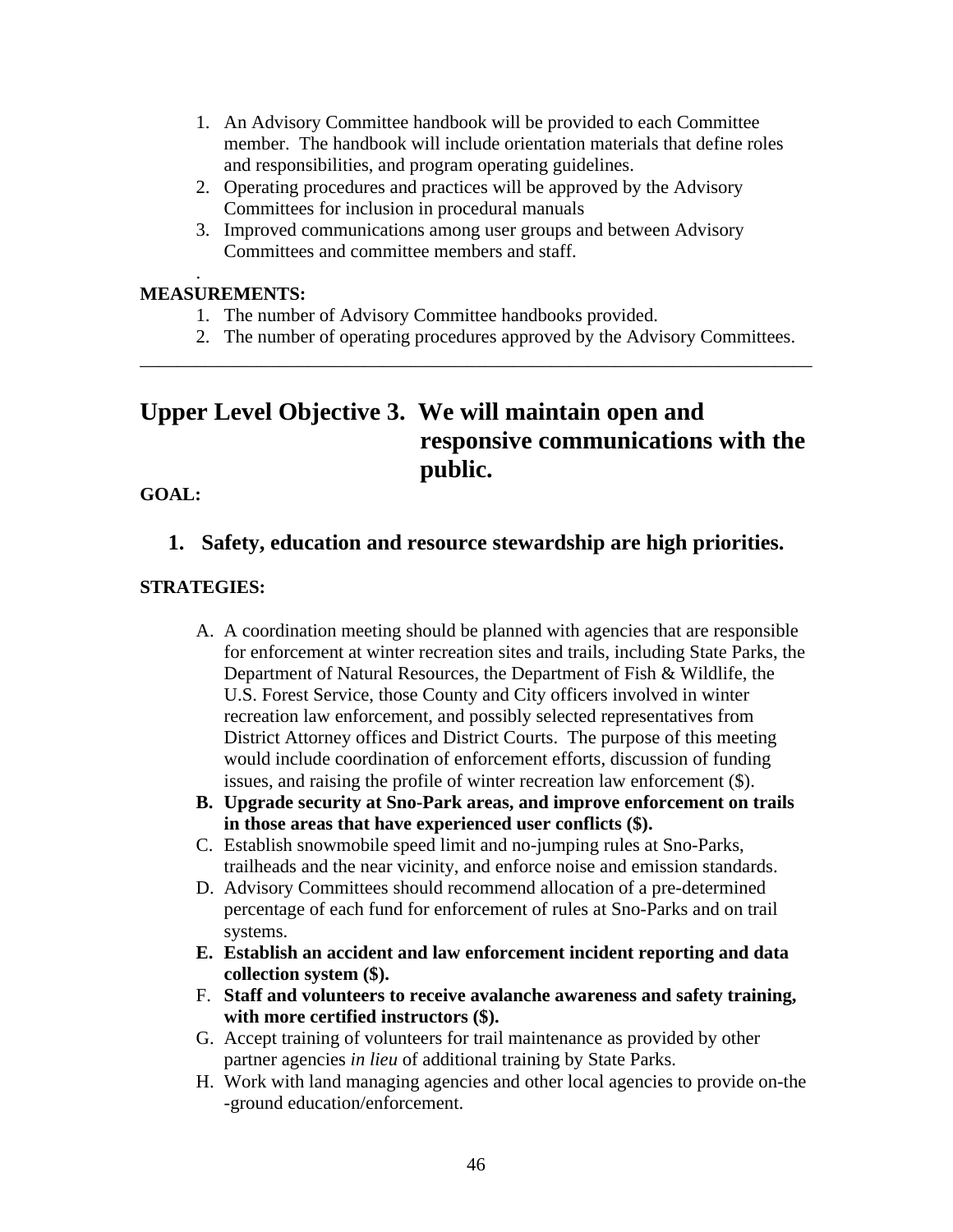- I. Snowmobile licenses should be more easily seen and read (\$).
- J. Volunteer agreements could be used to provide on-the-ground educational opportunities, including safety, trail etiquette, Sno-Park rules and dog policies.
- K. Develop an education program for those involved in program management and administration.
- L. Working in cooperation with recreational equipment dealers, develop education programs and materials for retailers to provide with their products.
- M. Establish a proficiency level of safe snowmobiling operation and an operator training program to support it.
- N. A handbook for snowmobile safety should come free with every new snowmobile sold or with annual registration, and should include rules and regulations, where users can ride, cautions against trespass, and etiquette for multiple use trails.
- O. Design and install at Sno-Park areas a well-designed graphic that educates users regarding trail etiquette, and how one activity can affect another (\$).
- P. Provide education and interpretation regarding the preservation of wildlife habitat and environmentally sensitive areas, and low-impact recreation.

# **TARGETS:**

- 1. A coordination meeting should be conducted with law enforcement agencies that are responsible for enforcement at winter recreation sites and trails, including State Parks, the Department of Natural Resources, the Department of Fish & Wildlife, the U.S. Forest Service, those County and City officers involved in winter recreation law enforcement, and possibly selected representatives from District Attorney offices and District Courts. The purpose of this meeting would include coordination of enforcement efforts, discussion of funding issues, and raising the profile of winter recreation law enforcement (\$).
- 2. On trail law enforcement will be increased by 100% over the next 5 years.
- 3. Winter recreation law enforcement incidents and user accidents will be recorded and reviewed by Program Management and Advisory Committee members as part of the funding application process.
- 4. All volunteers and staff working on trails will receive avalanche awareness and safety training (\$)

# **MEASUREMENTS:**

- 1. The change in the number of hours that law enforcement services are being provided at Sno-Parks and on-trail each year.
- 2. The number of law enforcement incidents and user accidents reported each year.
- 3. The number of volunteers and staff receiving avalanche awareness and safety training each year.

**GOAL:**

\_\_\_\_\_\_\_\_\_\_\_\_\_\_\_\_\_\_\_\_\_\_\_\_\_\_\_\_\_\_\_\_\_\_\_\_\_\_\_\_\_\_\_\_\_\_\_\_\_\_\_\_\_\_\_\_\_\_\_\_\_\_\_\_\_\_\_\_\_\_\_\_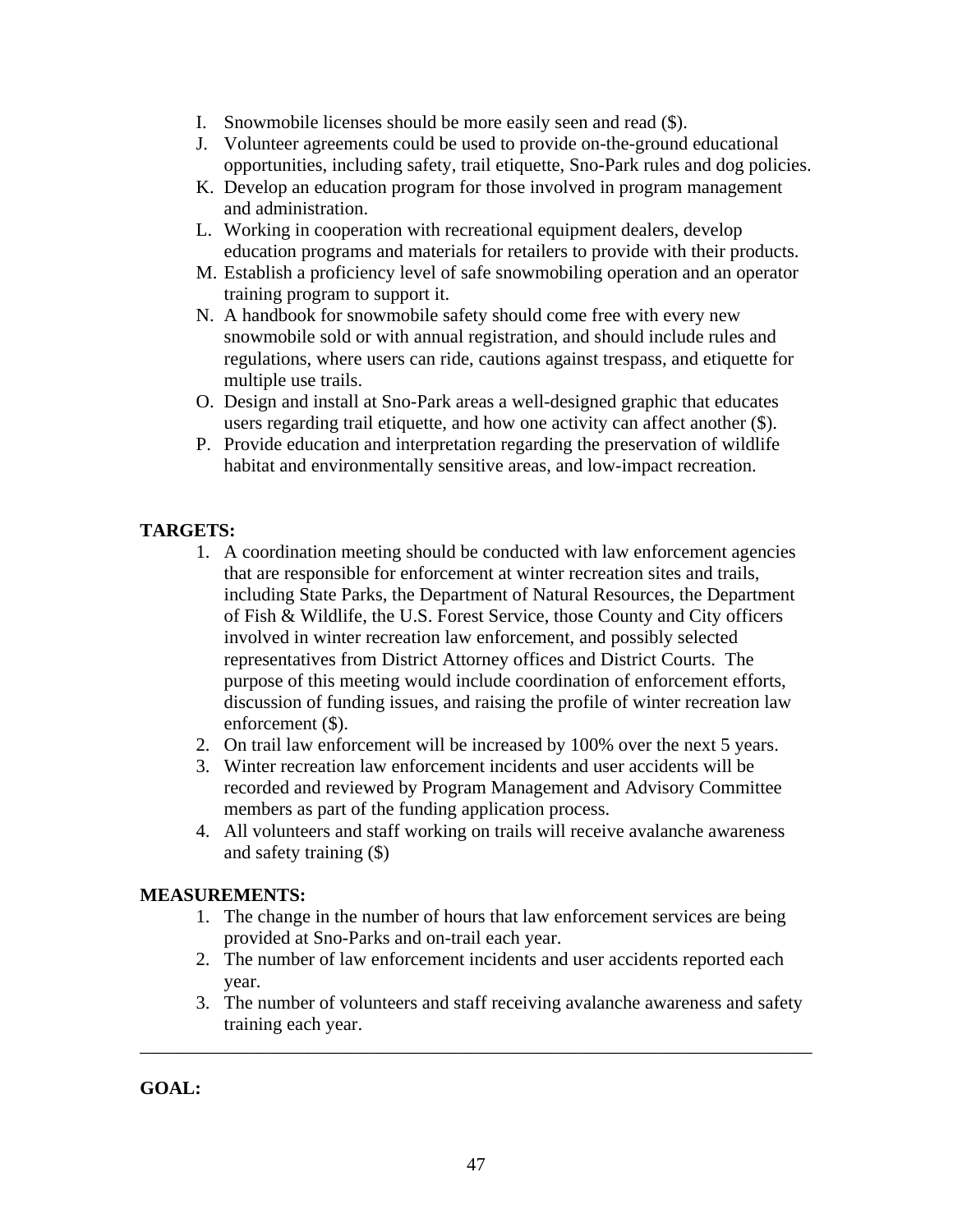# **2. We provide accurate and up to date information to the public.**

## **STRATEGIES:**

- A. Utilize a variety of websites and links, including those maintained by State Parks, Outdoor Clubs, Chambers of Commerce, and WSSA; and provide blogging opportunities and regular news releases about Winter Recreation Program functions, activities and projects.
- **B. Provide consistent and periodic updated information on trail conditions and status on the Winter Recreation website, or on linked websites. Consider the use of webcams at selected sites.**
- C. Publish and distribute updated Winter Recreation publications, including maps and brochures showing the locations of recreational opportunities (including groomed and ungroomed trails) and explaining program funding mechanisms.
- D. Enlist volunteer assistance with update or redesign of maps, brochures and other publications.
- E. Do a pre-season press kit to newspapers about the Winter Recreation program.
- F. Participate in trade shows, submit articles to trade magazines, and pursue more aggressive marketing of the program.
- **G. Identify State Parks' staff on the agency website available on weekends to contact regarding issues that need immediate attention.**
- H. The Advisory Committees should be involved in outreach efforts to local businesses and clubs to promote the Sno-Park system.
- I. Consider having a "Free Sno-Park Day" or special events in the state annually to get more folks to learn about and use the system.
- J. Seek opportunities to get more kids and new people into winter recreational activities to increase their ongoing use and investment in the system.
- K. Consider a 1-800 number for the public to get trail information.

# **TARGETS:**

- 1. Within three years, State Parks will have agreements in place with at least three different organizations allowing the agency to provide website links from the Winter Recreation homepage on State Parks' website.
- 2. By 2018, publish a new updated Winter Recreation guide, and a series of maps showing the locations of Sno-Park lots, trailheads and trail systems throughout the state.

# **MEASUREMENTS:**

- 1. The number of website links enabled by the agency.
- 2. The number of new maps created and the number of new recreation guides distributed.

**\_\_\_\_\_\_\_\_\_\_\_\_\_\_\_\_\_\_\_\_\_\_\_\_\_\_\_\_\_\_\_\_\_\_\_\_\_\_\_\_\_\_\_\_\_\_\_\_\_\_\_\_\_\_\_\_\_\_\_\_\_\_\_\_\_\_\_\_\_\_\_\_**

**GOAL:**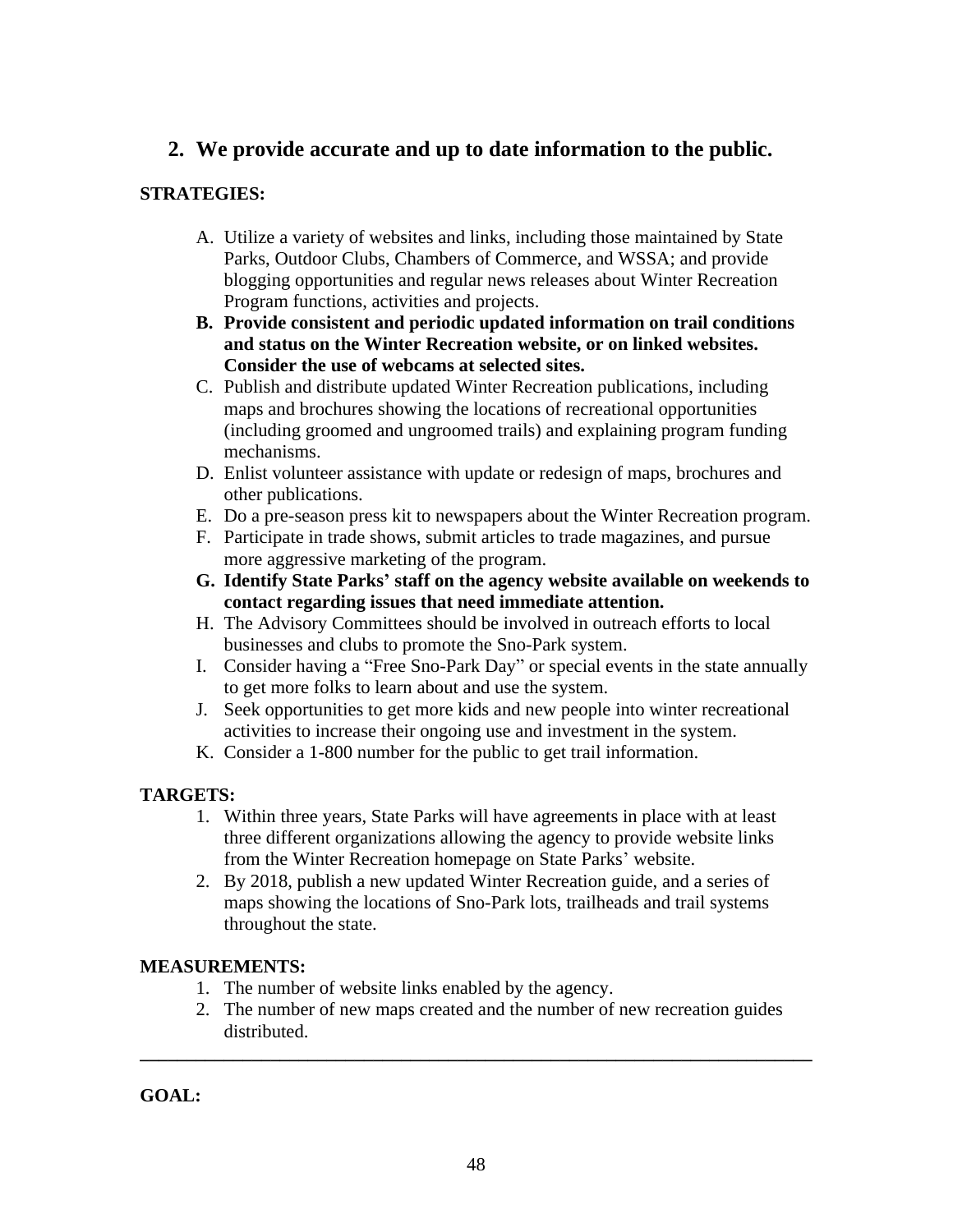**3. We respond to complaints and disputes in a timely and sensitive manner.** 

## **STRATEGIES:**

- **A. Provide method of resolving disputes and conflicts between grooming councils and contractors, and among user groups.**
- **B. Develop procedure for thoroughly investigating and responding to complaints in a timely manner.**
- C. Monitor trends and maintain a history of complaints. Record, save and track complaints in a publicly accessible place (web). Describe actions taken to resolve or respond to complaints.
- D. Describe actions taken to resolve or respond to complaints.

# **TARGETS:**

- 1. By the start of the 2008/2009 winter season, develop a method to collect and record disputes and conflicts so that the data can be reported out to program managers and advisory committee members for consideration when making funding decisions.
- 2. Write an operating guideline for responding to visitor complaints that enables management staff to track complaint issues and locations, as well as staff responses.

## **MEASUREMENTS:**

- 1. The change in the number of disputes and conflicts by location.
- 2. The change in the number and types of complaints and responses by location. **\_\_\_\_\_\_\_\_\_\_\_\_\_\_\_\_\_\_\_\_\_\_\_\_\_\_\_\_\_\_\_\_\_\_\_\_\_\_\_\_\_\_\_\_\_\_\_\_\_\_\_\_\_\_\_\_\_\_\_\_\_\_\_\_\_\_\_\_\_\_\_\_**

# **Upper Level Objective 4. We will exercise transparent decision-making, with clear, understandable, and concisely written contracts, procedures and practices.**

## **GOAL:**

**1. We actively involve people in decisions that affect them, and help people participate by providing them with credible, timely and objective information.**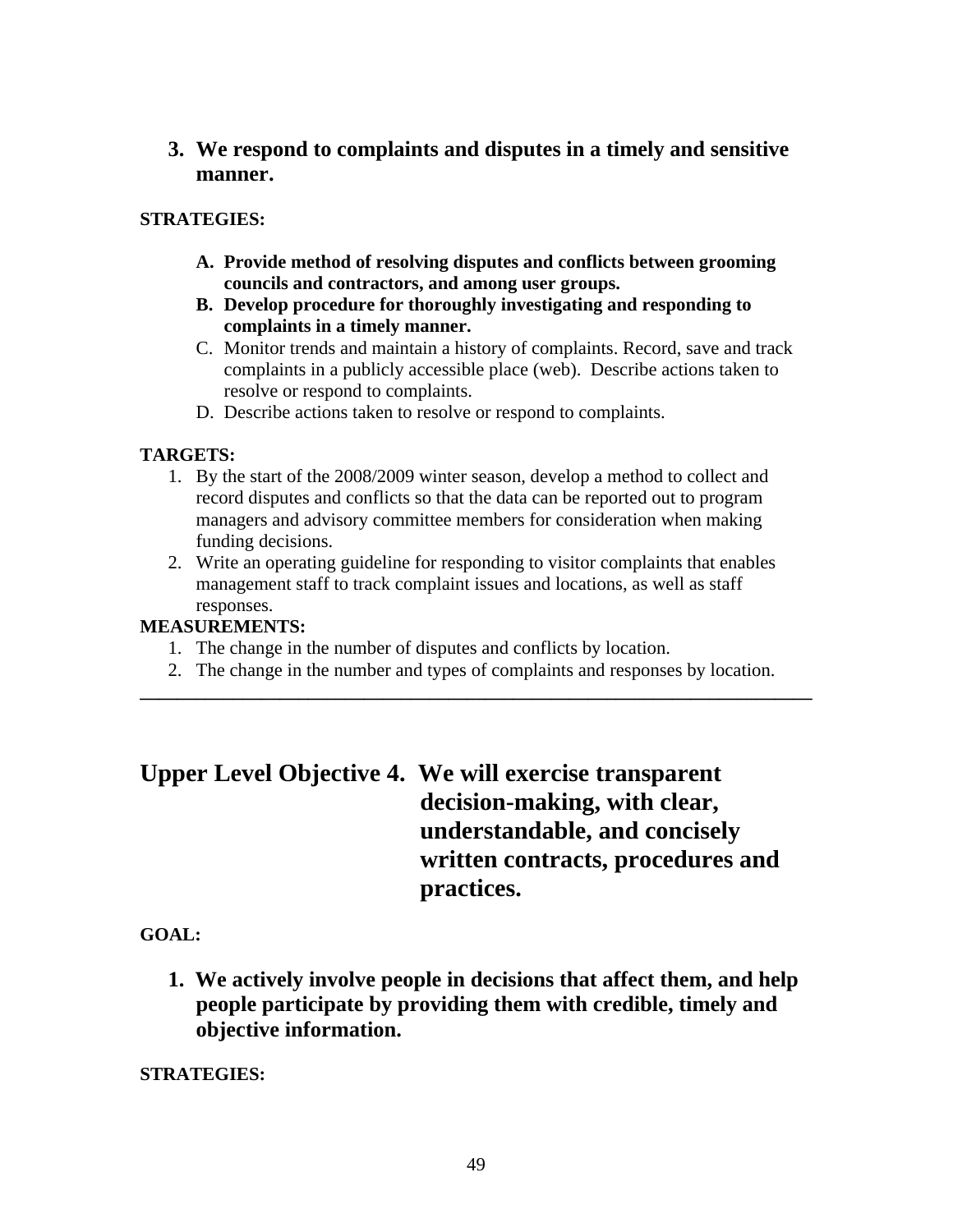- **A. In consultation with the Advisory Committees and stakeholder groups, staff will develop and write policies and operational procedures to direct program administrative functions.**
- **B. New administrative codes (WACs) should be developed that regulate program activities.**
- B. Policies and procedures will be reviewed at regular intervals, and modified as necessary.
- C. Operating procedures should be approved by the Chairs of Advisory Committees.
- D. Operating procedures should explain how changes to procedures can be effected.

## **TARGETS:**

- 1. An Operating Procedures Manual will be provided for use by staff and the Advisory Committees by December 1, 2008.
- 2. New administrative code will be developed for adoption by 2011.

## **MEASUREMENTS:**

1. The number of Operating Procedures completed, and the date of distribution of Manuals.

\_\_\_\_\_\_\_\_\_\_\_\_\_\_\_\_\_\_\_\_\_\_\_\_\_\_\_\_\_\_\_\_\_\_\_\_\_\_\_\_\_\_\_\_\_\_\_\_\_\_\_\_\_\_\_\_\_\_\_\_\_\_\_\_\_\_\_\_\_\_\_\_

2. New WACs adopted.

## **GOAL:**

**2. We employ effective contract management principles and techniques, and maintain high standards of financial accountability and management effectiveness, including responsive budgeting and clear financial reporting.** 

- **A. Streamline and modernize application and contracting processes to reduce administrative workload for staff and applicants.**
- **B. Ensure congruity between grant applications and the contracts.**
- **C. Develop, implement and monitor specific performance objectives for the program.**
- D. Develop objective performance tools for periodic evaluation of services provided by private and public entities.
- E. Develop and implement effective performance-based contracts and agreements.
- **F. Provide timely and detailed budget information and fund status to Advisory Committees and others.**
- G. Develop evaluation criteria for ability to conform to and stay within budget allotments.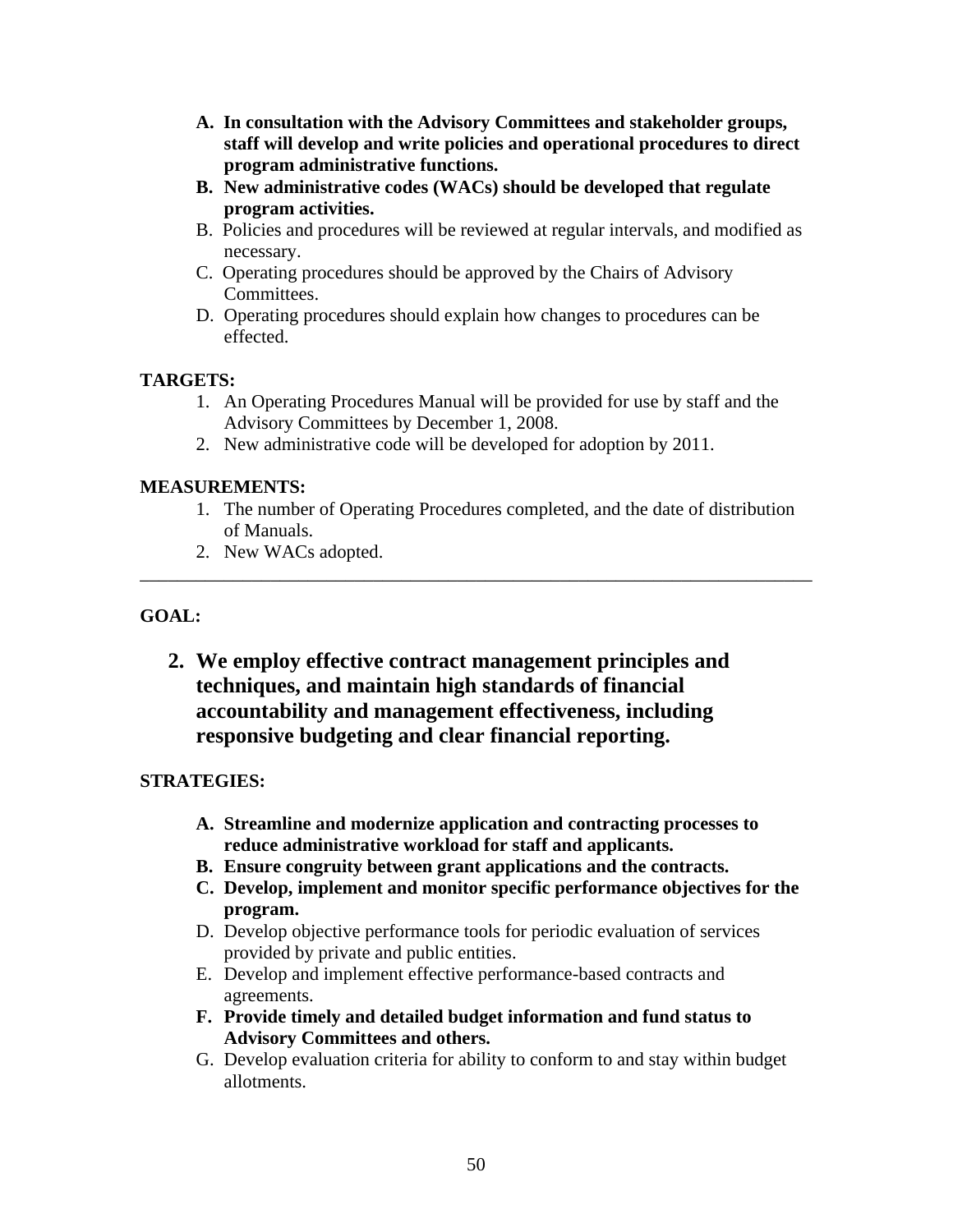- H. Modernize accountability regarding annual revenues, grant funds received, funds realized from sale of excess equipment and management of state-owned property.
- I. Provide agendas for Advisory Committee meetings at least one week before meetings, and disseminate Advisory Committee minutes within one month following meetings.
- J. Program staff should receive training targeted to enhance management effectiveness (\$).
- **K. Evaluate the program's management and divisional reporting structure and identify administrative efficiencies. This should include a determination if the program needs additional staff to maintain or enhance service levels, and if funding support is available.**

## **TARGETS:**

- 1. As each service contract comes up for expiration or renewal, update the contracts to include performance standards.
- 2. Program staff training portfolios should be evaluated.
- 3. Work processes should be reviewed to identify administrative efficiencies and determine proper staffing levels.

## **MEASUREMENTS:**

- 1. The number of contracts updated each year.
- 2. Training requirements completed by staff.
- 3. Administrative changes made to increase efficiency.

# **Upper Level Objective 5. We manage public resources in a consistent and responsible manner.**

**\_\_\_\_\_\_\_\_\_\_\_\_\_\_\_\_\_\_\_\_\_\_\_\_\_\_\_\_\_\_\_\_\_\_\_\_\_\_\_\_\_\_\_\_\_\_\_\_\_\_\_\_\_\_\_\_\_\_\_\_\_\_\_\_\_\_\_\_\_\_\_\_**

# **GOAL:**

# **1. Winter Recreation services are adequately and equitably funded.**

- **A. Integrate Winter Recreation Program funding more fully into State Parks' overall budget process, and explore authorization from the Governor's Office and the Legislature for the agency to seek additional financial support for the Winter Recreation Program (\$).**
- **B. Reciprocal Sno-Park Permit arrangements with other states should be reexamined and discontinued if not in the financial interests of the Program.**
- **C. Seek to add sales tax onto the cost of the Sno-Park permit.**
- D. Advocate for regional or state-wide organizations (comparable to the Washington State Snowmobile Association) that gives voice to non-motorized recreational users, to coordinate legislative relations. Consider approaching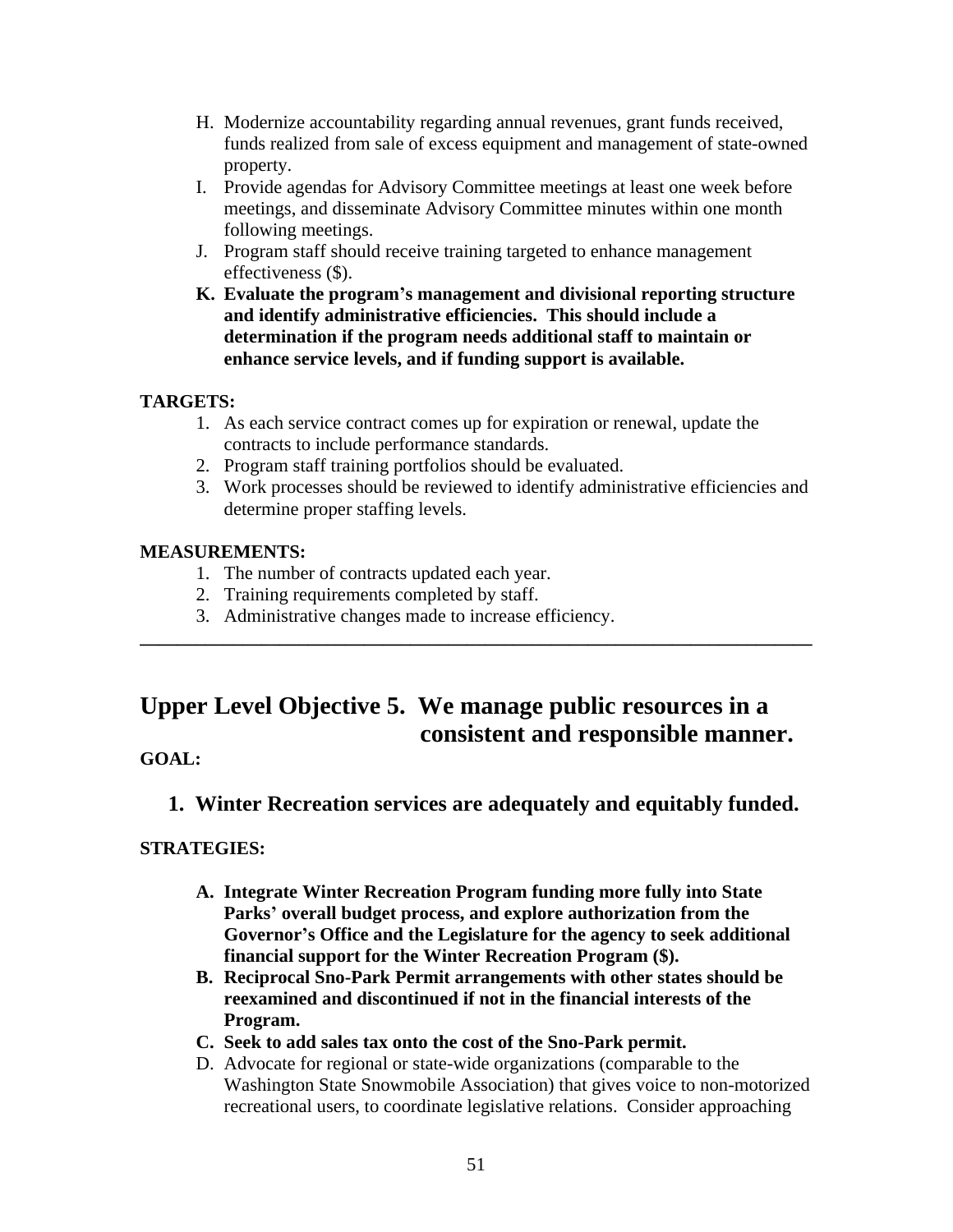the Washington Trails Association and other similar organizations with this idea.

- E. Funds collected from Commercial Use permittees and Concessionaires that use Sno-Park areas should be directed into the Winter Recreation Program budget.
- **F. Higher Sno-Park permit fees for private charter buses and vehicles with larger capacities, or requiring larger parking spaces, should be explored.**
- G. Applications for funding will give preference to applications that show local volunteer and stakeholder support, and/or that involve multiple funding partners, and how projects link to local and regional systems and local economic interests.
- H. Applications to the Advisory Committees for funding should be consistent with the Strategic Plan and any local or regional plans that are subsequently developed.
- I. Scoring of funding applications by each Advisory Committee should consider the impacts of the projects on other users, and there should be coordination in project funding between the Advisory Committees.
- J. With concurrence of the Governor's Office, support legislative efforts to obtain additional funding in the snowmobile account by raising the cap on gas tax distributions.
- **K. With concurrence of the Governor's Office, support legislation seeking additional snowmobile registration funding and user fee revenue to address fund shortages caused by inflation, revenue shortfalls and increased grooming and snow removal costs.**
- L. Examine Sno-Park permit fees to ensure that revenues are adequately covering costs of access for non-motorized activities, and to provide for development of new areas and expansion of trail systems.
- **M. With concurrence of the Governor's Office and the Legislature, investigate other fund sources for non-motorized uses, such as equipment taxes or trail pass fees, as possible ways of increasing funding for nonmotorized uses.**
- N. Evaluate effective use of state ownership of grooming equipment by tracking the full ownership cost of the state-owned equipment.
- O. Ensure efficient and effective use of established Accounts (Snowmobile and Non-Motorized), keeping administrative costs at historically low levels.
- P. Find a way to ensure that all snowmobiles are registered.

# **TARGETS:**

- 1. With concurrence of the Governor's Office and the Legislature, seek to provide supplemental agency funding of the Winter Recreation Program.
- 2. Increase funding for the Winter Recreation Program by 25% by 2013.
- 3. Study establishment of statewide non-profit organization that represents the interests of non-motorized users.

## **MEASUREMENTS:**

1. Change in administrative costs to maintain advisory committee assistance.